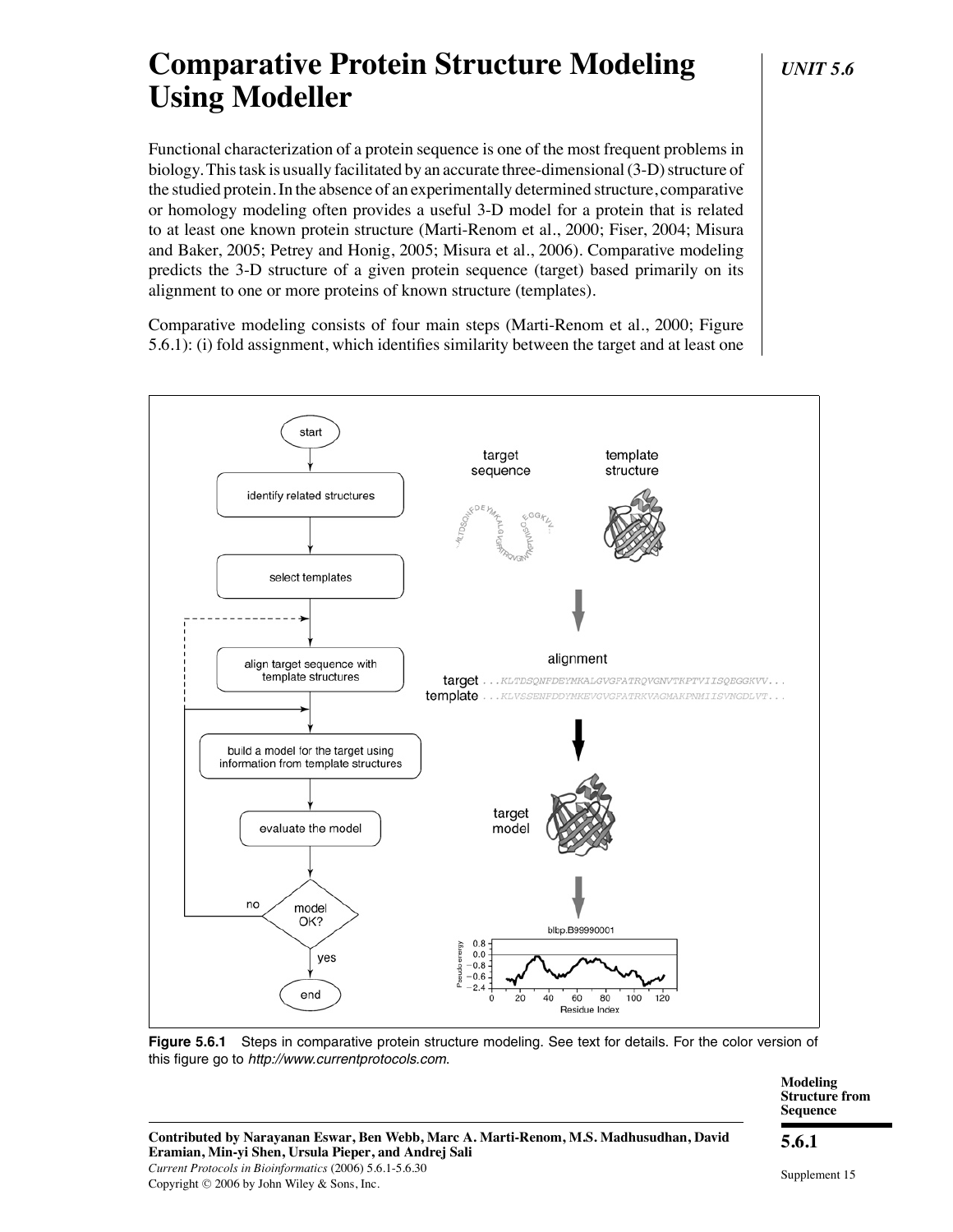## **Table 5.6.1** Programs and Web Servers Useful in Comparative Protein Structure Modeling

| Name                                              | World Wide Web address                                                        |
|---------------------------------------------------|-------------------------------------------------------------------------------|
| <b>Databases</b>                                  |                                                                               |
| BALIBASE (Thompson et al., 1999)                  | http://bips.u-strasbg.fr/en/Products/Databases/BAliBASE/                      |
| CATH (Pearl et al., 2005)                         | http://www.biochem.ucl.ac.uk/bsm/cath/                                        |
| DBALI (Marti-Renom et al., 2001)                  | http://www.salilab.org/dbali                                                  |
| GENBANK (Benson et al., 2005)                     | http://www.ncbi.nlm.nih.gov/Genbank/                                          |
| GENECENSUS (Lin et al., 2002)                     | http://bioinfo.mbb.yale.edu/genome/                                           |
| MODBASE (Pieper et al., 2004)                     | http://www.salilab.org/modbase/                                               |
| PDB (UNIT 1.9; Deshpande et al., 2005)            | http://www.rcsb.org/pdb/                                                      |
| PFAM (UNIT 2.5; Bateman et al., 2004)             | http://www.sanger.ac.uk/Software/Pfam/                                        |
| SCOP (Andreeva et al., 2004)                      | http://scop.mrc-lmb.cam.ac.uk/scop/                                           |
| SWISSPROT (Boeckmann et al., 2003)                | http://www.expasy.org                                                         |
| UNIPROT (Bairoch et al., 2005)                    | http://www.uniprot.org                                                        |
| <b>Template search</b>                            |                                                                               |
| 123D (Alexandrov et al., 1996)                    | http://123d.ncifcrf.gov/                                                      |
| 3D PSSM (Kelley et al., 2000)                     | http://www.sbg.bio.ic.ac.uk/~3dpssm                                           |
| BLAST (UNIT 3.4; Altschul et al., 1997)           | http://www.ncbi.nlm.nih.gov/BLAST/                                            |
| DALI (UNIT 5.5; Dietmann et al., 2001)            | http://www2.ebi.ac.uk/dali/                                                   |
| FASTA (UNIT 3.9; Pearson, 2000)                   | http://www.ebi.ac.uk/fasta33/                                                 |
| FFAS03 (Jaroszewski et al., 2005)                 | http://ffas.ljcrf.edu/                                                        |
| PREDICTPROTEIN (Rost and Liu, 2003)               | http://cubic.bioc.columbia.edu/predictprotein/                                |
| PROSPECTOR (Skolnick and Kihara, 2001)            | http://www.bioinformatics.buffalo.edu/<br>new_buffalo/services/threading.html |
| PSIPRED (McGuffin et al., 2000)                   | http://bioinf.cs.ucl.ac.uk/psipred/                                           |
| RAPTOR (Xu et al., 2003)                          | http://genome.math.uwaterloo.ca/~raptor/                                      |
| SUPERFAMILY (Gough et al., 2001)                  | http://supfam.mrc-lmb.cam.ac.uk/SUPERFAMILY/                                  |
| SAM-T02 (Karplus et al., 2003)                    | http://www.soe.ucsc.edu/research/compbio/HMM-apps/                            |
| SP3 (Zhou and Zhou, 2005)                         | http://phyyz4.med.buffalo.edu/                                                |
| SPARKS2 (Zhou and Zhou, 2004)                     | http://phyyz4.med.buffalo.edu/                                                |
| THREADER (Jones et al., 1992)                     | http://bioinf.cs.ucl.ac.uk/threader/threader.html                             |
| UCLA-DOE FOLD SERVER (Mallick et al.,<br>2002)    | http://fold.doe-mbi.ucla.edu                                                  |
| <b>Target-template alignment</b>                  |                                                                               |
| BCM SERVERF (Worley et al., 1998)                 | http://searchlauncher.bcm.tmc.edu                                             |
| BLOCK MAKERF (UNIT 2.2; Henikoff et al.,<br>2000) | http://blocks.fhcrc.org/                                                      |
| CLUSTALW (UNIT 2.3; Thompson et al., 1994)        | http://www2.ebi.ac.uk/clustalw/                                               |
| COMPASS (Sadreyev and Grishin, 2003)              | ftp://iole.swmed.edu/pub/compass/                                             |

*continued*

**Comparative Protein Structure Modeling Using Modeller**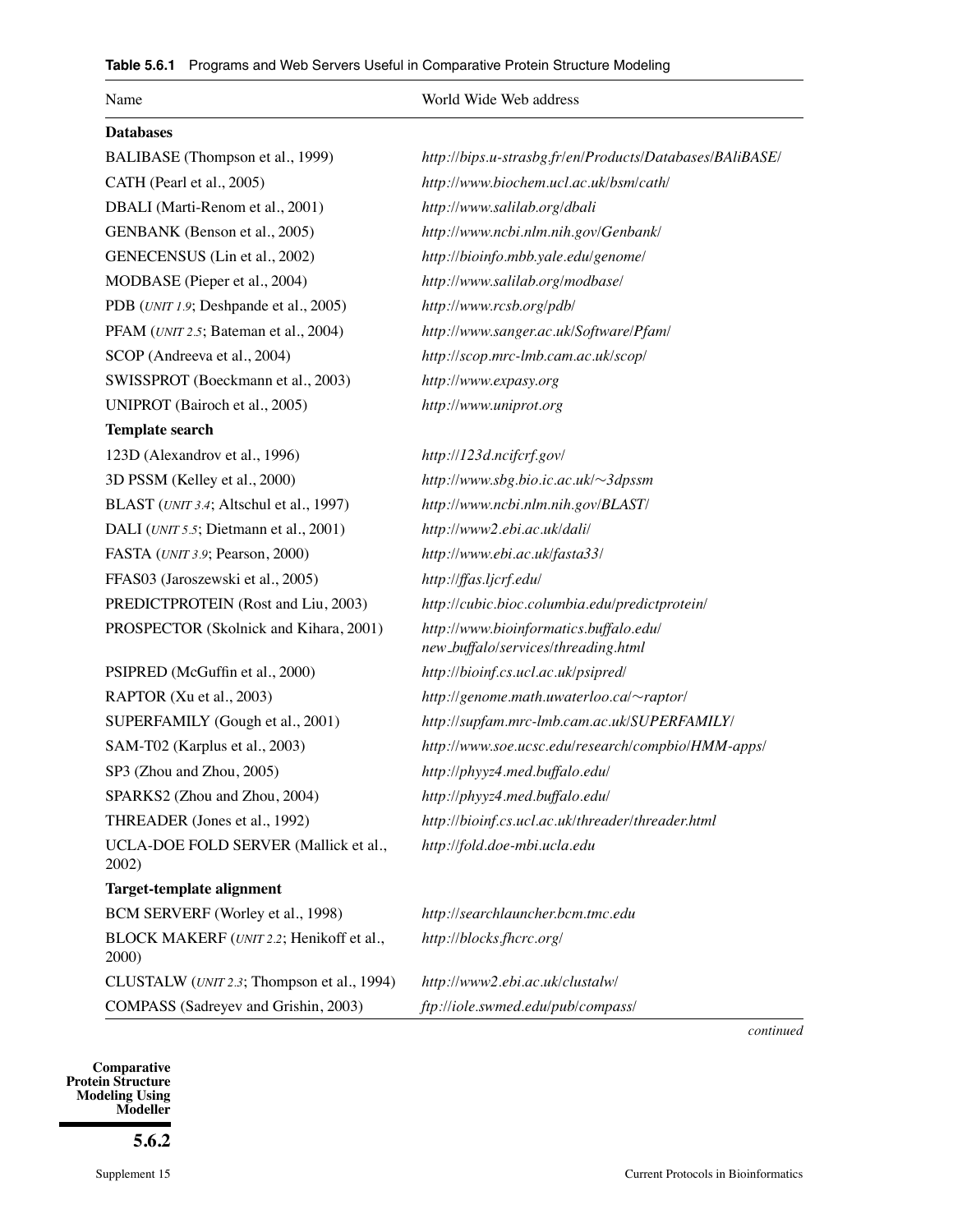# **Table 5.6.1** Programs and Web Servers Useful in Comparative Protein Structure Modeling, continued

| Name                                       | World Wide Web address                                     |  |  |  |  |  |  |  |  |
|--------------------------------------------|------------------------------------------------------------|--|--|--|--|--|--|--|--|
| Target-template alignment (continued)      |                                                            |  |  |  |  |  |  |  |  |
| FUGUE (Shi et al., 2001)                   | http://www-cryst.bioc.cam.ac.uk/fugue                      |  |  |  |  |  |  |  |  |
| MULTALIN (Corpet, 1988)                    | http://prodes.toulouse.inra.fr/multalin/                   |  |  |  |  |  |  |  |  |
| MUSCLE (UNIT 6.9; Edgar, 2004)             | http://www.drive5.com/muscle                               |  |  |  |  |  |  |  |  |
| SALIGN (Eswar et al., 2003)                | http://www.salilab.org/modeller                            |  |  |  |  |  |  |  |  |
| SEA (Ye et al., 2003)                      | http://ffas.ljcrf.edu/sea/                                 |  |  |  |  |  |  |  |  |
| TCOFFEE (UNIT 3.8; Notredame et al., 2000) | http://www.ch.embnet.org/software/TCoffee.html             |  |  |  |  |  |  |  |  |
| USC SEQALN (Smith and Waterman, 1981)      | http://www-hto.usc.edu/software/seqaln                     |  |  |  |  |  |  |  |  |
| <b>Modeling</b>                            |                                                            |  |  |  |  |  |  |  |  |
| 3D-JIGSAW (Bates et al., 2001)             | http://www.bmm.icnet.uk/servers/3djigsaw/                  |  |  |  |  |  |  |  |  |
| COMPOSER (Sutcliffe et al., 1987a)         | http://www.tripos.com                                      |  |  |  |  |  |  |  |  |
| CONGEN (Bruccoleri and Karplus, 1990)      | http://www.congenomics.com/                                |  |  |  |  |  |  |  |  |
| ICM (Abagyan and Totrov, 1994)             | http://www.molsoft.com                                     |  |  |  |  |  |  |  |  |
| JACKAL (Petrey et al., 2003)               | http://trantor.bioc.columbia.edu/programs/jackal/          |  |  |  |  |  |  |  |  |
| <b>DISCOVERY STUDIO</b>                    | http://www.accelrys.com                                    |  |  |  |  |  |  |  |  |
| MODELLER (Sali and Blundell, 1993)         | http://www.salilab.org/modeller/                           |  |  |  |  |  |  |  |  |
| <b>SYBYL</b>                               | http://www.tripos.com                                      |  |  |  |  |  |  |  |  |
| SCWRL (Canutescu et al., 2003)             | http://dunbrack.fccc.edu/SCWRL3.php                        |  |  |  |  |  |  |  |  |
| SNPWEB (Eswar et al., 2003)                | http://salilab.org/snpweb                                  |  |  |  |  |  |  |  |  |
| SWISS-MODEL (Schwede et al., 2003)         | http://www.expasy.org/swissmod                             |  |  |  |  |  |  |  |  |
| WHAT IF (Vriend, 1990)                     | http://www.cmbi.kun.nl/whatif/                             |  |  |  |  |  |  |  |  |
| <b>Prediction of model errors</b>          |                                                            |  |  |  |  |  |  |  |  |
| ANOLEA (Melo and Feytmans, 1998)           | http://protein.bio.puc.cl/cardex/servers/                  |  |  |  |  |  |  |  |  |
| AQUA (Laskowski et al., 1996)              | http://urchin.bmrb.wisc.edu/~jurgen/aqua/                  |  |  |  |  |  |  |  |  |
| BIOTECH (Laskowski et al., 1998)           | http://biotech.embl-heidelberg.de:8400                     |  |  |  |  |  |  |  |  |
| ERRAT (Colovos and Yeates, 1993)           | http://www.doe-mbi.ucla.edu/Services/ERRAT/                |  |  |  |  |  |  |  |  |
| PROCHECK (Laskowski et al., 1993)          | http://www.biochem.ucl.ac.uk/~roman/procheck/procheck.html |  |  |  |  |  |  |  |  |
| PROSAII (Sippl, 1993)                      | http://www.came.sbg.ac.at                                  |  |  |  |  |  |  |  |  |
| PROVE (Pontius et al., 1996)               | http://www.ucmb.ulb.ac.be/UCMB/PROVE                       |  |  |  |  |  |  |  |  |
| SQUID (Oldfield, 1992)                     | http://www.ysbl.york.ac.uk/~oldfield/squid/                |  |  |  |  |  |  |  |  |
| VERIFY3D (Luthy et al., 1992)              | http://www.doe-mbi.ucla.edu/Services/Verify_3D/            |  |  |  |  |  |  |  |  |
| WHATCHECK (Hooft et al., 1996)             | http://www.cmbi.kun.nl/gv/whatcheck/                       |  |  |  |  |  |  |  |  |
| <b>Methods evaluation</b>                  |                                                            |  |  |  |  |  |  |  |  |
| CAFASP (Fischer et al., 2001)              | http://cafasp.bioinfo.pl                                   |  |  |  |  |  |  |  |  |
| CASP (Moult et al., 2003)                  | http://predictioncenter.llnl.gov                           |  |  |  |  |  |  |  |  |
| CASA (Kahsay et al., 2002)                 | http://capb.dbi.udel.edu/casa                              |  |  |  |  |  |  |  |  |
| EVA (Koh et al., 2003)                     | http://cubic.bioc.columbia.edu/eva/                        |  |  |  |  |  |  |  |  |
| LIVEBENCH (Bujnicki et al., 2001)          | http://bioinfo.pl/LiveBench/                               |  |  |  |  |  |  |  |  |

**Modeling Structure from Sequence**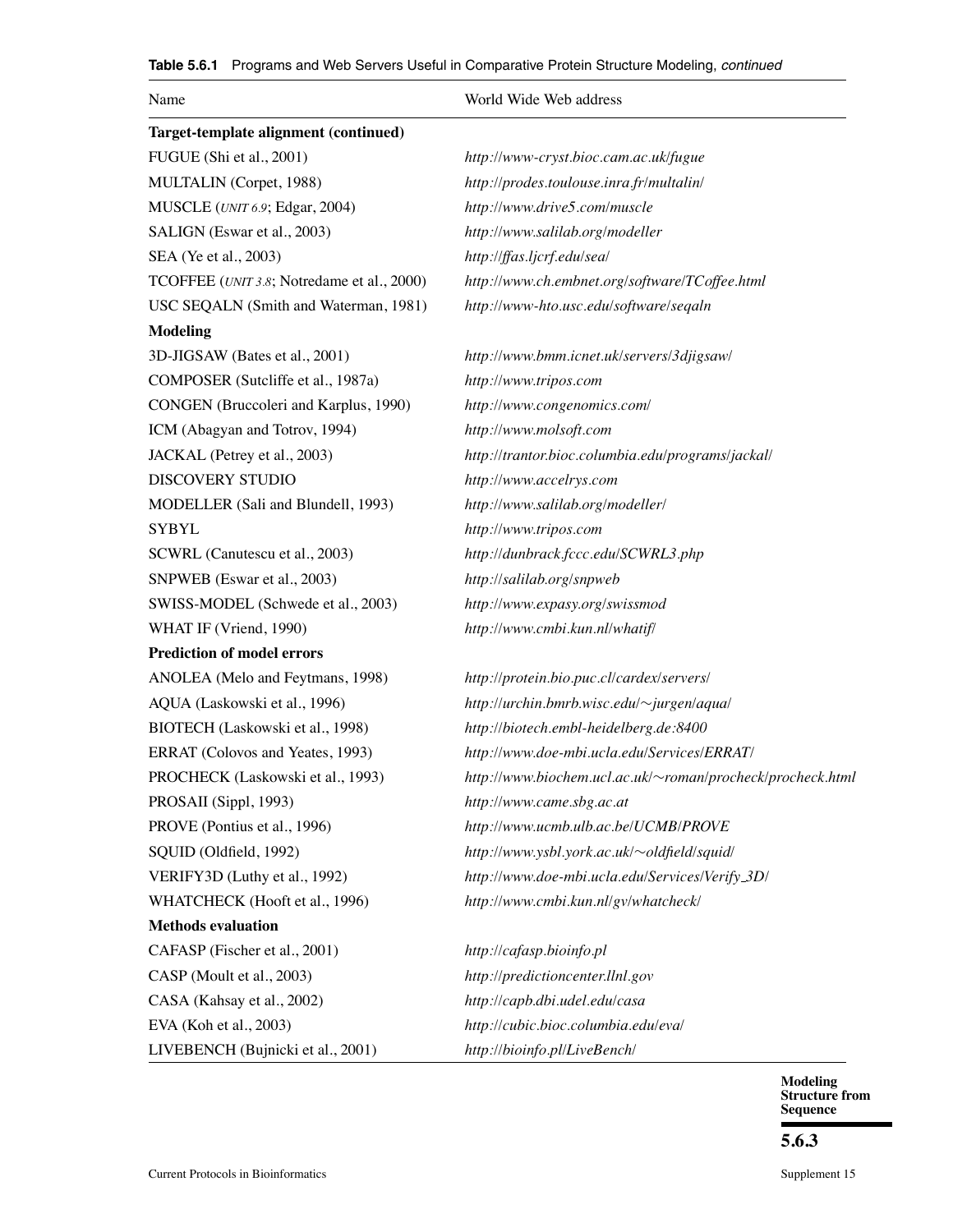known template structure; (ii) alignment of the target sequence and the template(s); (iii) building a model based on the alignment with the chosen template(s); and (iv) predicting model errors.

There are several computer programs and Web servers that automate the comparative modeling process (Table 5.6.1). The accuracy of the models calculated by many of these servers is evaluated by EVA-CM (Eyrich et al., 2001), LiveBench (Bujnicki et al., 2001), and the biannual CASP (Critical Assessment of Techniques for Proteins Structure Prediction; Moult, 2005; Moult et al., 2005) and CAFASP (Critical Assessment of Fully Automated Structure Prediction) experiments (Rychlewski and Fischer, 2005; Fischer, 2006).

While automation makes comparative modeling accessible to both experts and nonspecialists, manual intervention is generally still needed to maximize the accuracy of the models in the difficult cases. A number of resources useful in comparative modeling are listed in Table 5.6.1.

This unit describes how to calculate comparative models using the program MODELLER (Basic Protocol). The Basic Protocol goes on to discuss all four steps of comparative modeling (Figure 5.6.1), frequently observed errors, and some applications. The Support Protocol describes how to download and install MODELLER.

*BASIC PROTOCOL*

## **MODELING LACTATE DEHYDROGENASE FROM** *TRICHOMONAS VAGINALIS* **(TvLDH) BASED ON A SINGLE TEMPLATE USING MODELLER**

MODELLER is a computer program for comparative protein structure modeling (Sali and Blundell, 1993; Fiser et al., 2000). In the simplest case, the input is an alignment of a sequence to be modeled with the template structures, the atomic coordinates of the templates, and a simple script file. MODELLER then automatically calculates a model containing all non-hydrogen atoms, within minutes on a Pentium processor and with no user intervention. Apart from model building, MODELLER can perform additional auxiliary tasks, including fold assignment (Eswar, 2005), alignment of two protein sequences or their profiles (Marti-Renom et al., 2004), multiple alignment of protein sequences and/or structures (Madhusudhan et al., 2006), calculation of phylogenetic trees, and de novo modeling of loops in protein structures (Fiser et al., 2000).

*NOTE:* Further help for all the described commands and parameters may be obtained from the MODELLER Web site (see Internet Resources).

## *Necessary Resources*

#### *Hardware*

A computer running RedHat Linux (PC, Opteron, EM64T/Xeon64, or Itanium 2 systems) or other version of Linux/Unix (x86/x86 64/IA64 Linux, Sun, SGI, Alpha, AIX), Apple Mac OSX (PowerPC), or Microsoft Windows 98/2000/XP

*Software*

The MODELLER 8v2 program, downloaded and installed from *http://salilab.org/modeller/download installation.html* (see Support Protocol)

*http://salilab.org/modeller/tutorial/basic-example.tar.gz* (Unix/Linux) or

All files required to complete this protocol can be downloaded from

*http://salilab.org/modeller/tutorial/basic-example.zip* (Windows)

## *Files*

**Comparative Protein Structure Modeling Using Modeller**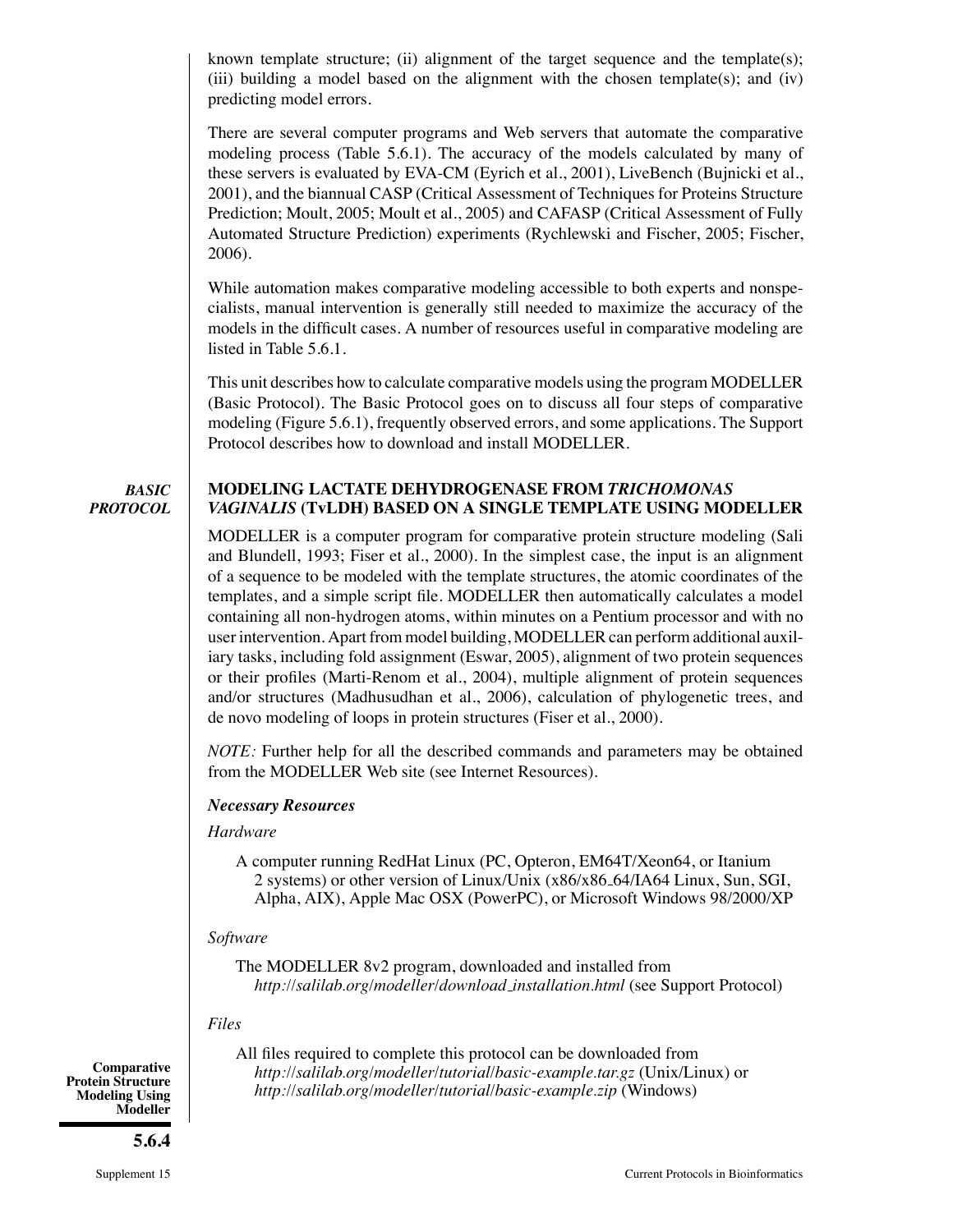```
>P1; TvLDH
sequence: TVLDH::::::0.00: 0.00{\tt MSEAAHVLITGAAGQIGYILSHWIASGELYGDRQVYLHLLDIPPAMNRLTALTMELEDCAFPHLAGFVATTDPKA}AFKDIDCAFLVASMPLKPGQVRADLISSNSVIFKNTGEYLSKWAKPSVKVLVIGNPDNTNCEIAMLHAKNLKPEN
FSSLSMLDQNRAYYEVASKLGVDVKDVHDIIVWGNHGESMVADLTQATFTKEGKTQKVVDVLDHDYVFDTFFKKI
GHRAWDILEHRGFTSAASPTKAAIQHMKAWLFGTAPGEVLSMGIPVPEGNPYGIKPGVVFSFPCNVDKEGKIHVV
EGFKVNDWLREKLDFTEKDLFHEKEIALNHLAQGG*
```
**Figure 5.6.2** File TvLDH.ali. Sequence file in PIR format.

# *Background to TvLDH*

A novel gene for lactate dehydrogenase (LDH) was identified from the genomic sequence of *Trichomonas vaginalis*(TvLDH). The corresponding protein had higher sequence similarity to the malate dehydrogenase of the same species (TvMDH) than to any other LDH. The authors hypothesized that TvLDH arose from TvMDH by convergent evolution relatively recently (Wu et al., 1999). Comparative models were constructed for TvLDH and TvMDH to study the sequences in a structural context and to suggest site-directed mutagenesis experiments to elucidate changes in enzymatic specificity in this apparent case of convergent evolution. The native and mutated enzymes were subsequently expressed and their activities compared (Wu et al., 1999).

# *Searching structures related to TvLDH*

# *Conversion of sequence to PIR file format*

It is first necessary to convert the target TvLDH sequence into a format that is readable by MODELLER (file TvLDH.ali; Fig. 5.6.2). MODELLER uses the PIR format to read and write sequences and alignments. The first line of the PIR-formatted sequence consists of  $>P1$ ; followed by the identifier of the sequence. In this example, the sequence is identified by the code TvLDH. The second line, consisting of ten fields separated by colons, usually contains details about the structure, if any. In the case of sequences with no structural information, only two of these fields are used: the first field should be sequence (indicating that the file contains a sequence without a known structure) and the second should contain the model file name (TvLDH in this case). The rest of the file contains the sequence of TvLDH, with an asterisk  $(*)$  marking its end. The standard uppercase single-letter amino acid codes are used to represent the sequence.

# *Searching for suitable template structures*

A search for potentially related sequences of known structure can be performed using the profile.build() command of MODELLER (file build profile.py). The command uses the local dynamic programming algorithm to identify related sequences (Smith and Waterman, 1981; Eswar, 2005). In the simplest case, the command takes as input the target sequence and a database of sequences of known structure (file pdb 95.pir) and returns a set of statistically significant alignments. The input script file for the command is shown in Figure 5.6.3.

The script, build profile.py, does the following:

- 1. Initializes the "environment" for this modeling run by creating a new environ object (called env here). Almost all MODELLER scripts require this step, as the new object is needed to build most other useful objects.
- 2. Creates a new sequence db object, calling it sdb, which is used to contain large databases of protein sequences.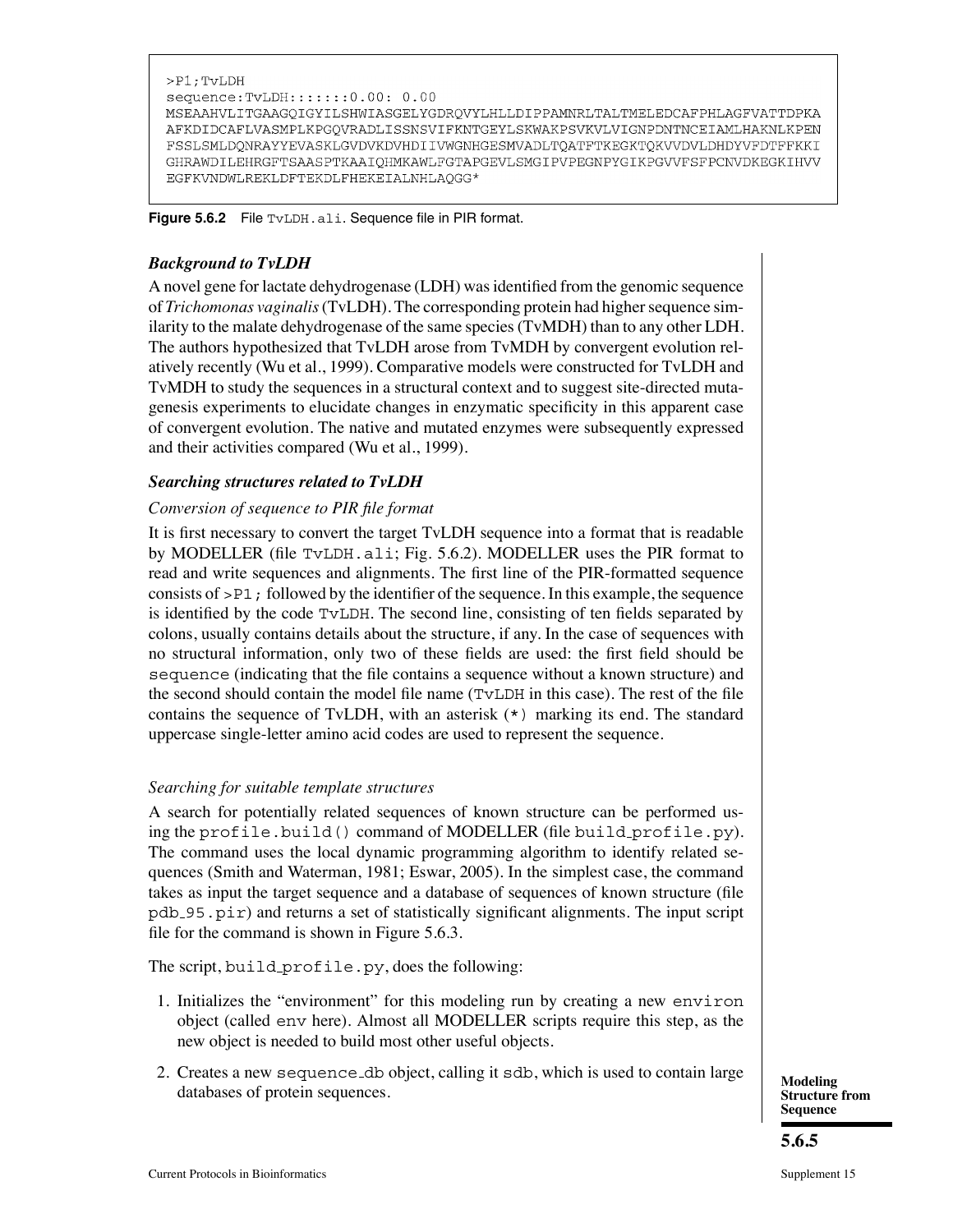```
log.verbose()
env = environ()sdb = sequence_db(env)sdb.read(seq_database_file='pdb_95.pir', seq_database_format='PIR',
         chains_list='ALL', minmax_db_seq_len=(30, 4000), clean_sequences=True)
sdb.write(seq_database_file='pdb_95.bin', seq_database_format='BINARY',
          chains_list='ALL')
sdb.read(seq_dcitabase_file='pdb_95.bin', seq_database_format='BINARY',
         chains_list='ALL')
aln = alignment(env)aln.append(file='TVLDH.ali', alignment-format='PIR', align_codes='ALL')
prf = aln.to_probile()prf.build(sdb, matrix_offset=-450, rr_file='${LIB}/blosum62.sim.mat',
          gap_penalties_ld=(-500, -50), n_prof_iterations=1,
          check_profile=False, max_aln_evalue=0.01)
prf.write(file='build_profile.prf')
aln = prf.to\_alignment()aln.write(file='build_profile.ali', alignment_format='PIR')
```
**Figure 5.6.3** File build profile.py. Input script file that searches for templates against a database of nonredundant PDB sequences.

- 3. Reads a file, in text format, containing nonredundant PDB sequences, into the sdb database. The sequences can be found in the file pdb 95.pir. This file is also in the PIR format. Each sequence in this file is representative of a group of PDB sequences that share 95% or more sequence identity to each other and have less than 30 residues or 30% sequence length difference.
- 4. Writes a binary machine-independent file containing all sequences read in the previous step.
- 5. Reads the binary format file back in for faster execution.
- 6. Creates a new "alignment" object (aln), reads the target sequence TvLDH from the file TvLDH. all, and converts it to a profile object (prf). Profiles contain similar information to alignments, but are more compact and better for sequence database searching.
- 7. prf. build() searches the sequence database (sdb) with the target profile (prf). Matches from the sequence database are added to the profile.
- 8. prf.write() writes a new profile containing the target sequence and its homologs into the specified output file (file build profile.prf; Fig. 5.6.4). The equivalent information is also written out in standard alignment format.

The profile.build() command has many options (see Internet Resources for MODELLER Web site). In this example, rr file is set to use the BLOSUM62 similarity matrix (file blosum62.sim.mat provided in the MODELLER distribution). Accordingly, the parameters matrix offset and gap penalties 1d are set to the appropriate values for the BLOSUM62 matrix. For this example, only one search iteration is run, by setting the parameter  $n$ -prof-iterations equal to 1. Thus, there is no need to check the profile for deviation (check profile set to False). Finally,

**Comparative Protein Structure Modeling Using Modeller**

```
5.6.6
```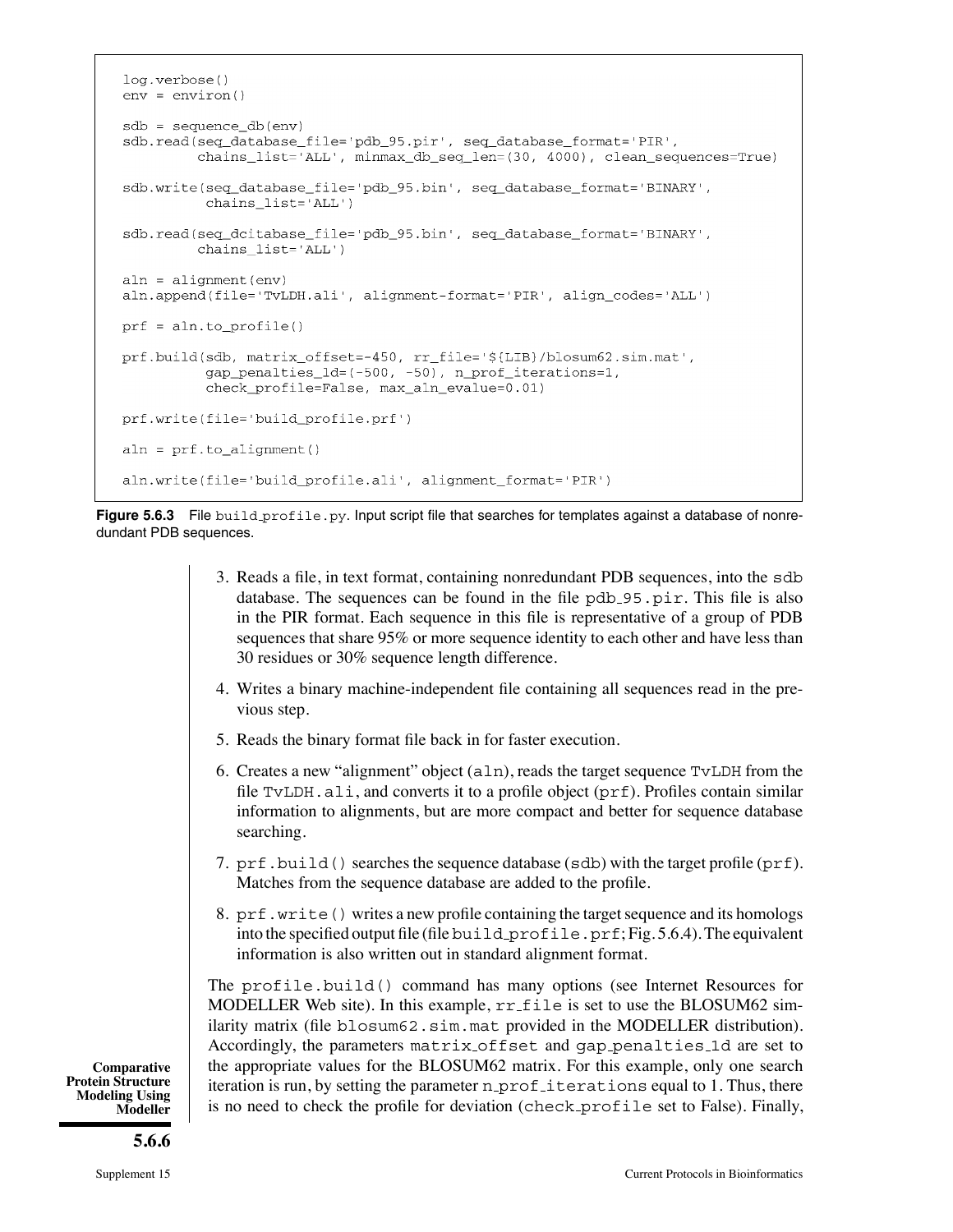| # Number of sequences:<br># Length of profile<br># N_PROF_ITERATIONS<br># GAP_PENALTIES_1D<br># MATRIX OFFSET<br># RR_FILE | $\mathbb{R}^2$<br>$\ddot{\cdot}$<br>$\cdot$<br>$\mathbf{r}$<br>$\ddot{\phantom{a}}$ | 30<br>335<br>$\mathbf{1}$<br>$-900.0$<br>0.0<br>\${MODINSTALL8v0}/modlib//asl.sim.mat | $-50.0$ |              |              |     |                |     |                |     |     |     |              |
|----------------------------------------------------------------------------------------------------------------------------|-------------------------------------------------------------------------------------|---------------------------------------------------------------------------------------|---------|--------------|--------------|-----|----------------|-----|----------------|-----|-----|-----|--------------|
| TVLDH<br>$\mathbf{1}$                                                                                                      |                                                                                     |                                                                                       |         | S            | 0            | 335 | $\mathbf{1}$   | 335 | 0              | 0   | 0   | 0.  | 0.0          |
| $\overline{a}$<br>1a5z                                                                                                     |                                                                                     |                                                                                       |         | $\mathbf{X}$ | $\mathbf{1}$ | 312 | 75             | 242 | 63             | 229 | 164 | 28. | $0.83E-08$   |
| 3<br>1b8pA                                                                                                                 |                                                                                     |                                                                                       |         | $\mathbf{X}$ | $\mathbf{1}$ | 327 | 7              | 331 | 6              | 325 | 316 | 42. | 0.0          |
| 1bdmA<br>4                                                                                                                 |                                                                                     |                                                                                       |         | $\mathbf X$  | $\mathbf{1}$ | 318 | $\mathbf{1}$   | 325 | $\mathbf{1}$   | 310 | 309 | 45. | 0.0          |
| 5<br>1t2dA                                                                                                                 |                                                                                     |                                                                                       |         | $\mathbf{X}$ | $\mathbf{1}$ | 315 | 5              | 256 | 4              | 250 | 238 | 25. | $0.66E-04$   |
| 1civA<br>6                                                                                                                 |                                                                                     |                                                                                       |         | $\mathbf{x}$ | $\mathbf{1}$ | 374 | 6              | 334 | 33             | 358 | 325 | 35. | 0.0          |
| 7<br>$2$ cm $d$                                                                                                            |                                                                                     |                                                                                       |         | $\mathbf{x}$ | $\mathbf{1}$ | 312 | 7              | 320 | 3              | 303 | 289 | 27. | $0.16E-05$   |
| 8<br>106zA                                                                                                                 |                                                                                     |                                                                                       |         | $\mathbf X$  | $\mathbf{1}$ | 303 | 7              | 320 | 3              | 287 | 278 | 26. | $0.27E-05$   |
| 9<br>10x5A                                                                                                                 |                                                                                     |                                                                                       |         | $\mathbf x$  | $\mathbf{1}$ | 299 | 13             | 191 | 9              | 171 | 158 | 31. | $0.25E-02$   |
| 10<br><b>1quzA</b>                                                                                                         |                                                                                     |                                                                                       |         | X            | $\mathbf{1}$ | 305 | 13             | 301 | 8              | 280 | 265 | 25. | $0.28E-08$   |
| 11<br>lgvØA                                                                                                                |                                                                                     |                                                                                       |         | X            | $\mathbf{1}$ | 301 | 13             | 323 | 8              | 289 | 274 | 26. | $0.28E - 04$ |
| 12<br>1hyeA                                                                                                                |                                                                                     |                                                                                       |         | X            | $\mathbf{1}$ | 307 | 7              | 191 | 3              | 183 | 173 | 29. | $0.14E-07$   |
| 13<br>liOzA                                                                                                                |                                                                                     |                                                                                       |         | X            | $\mathbf{1}$ | 332 | 85             | 300 | 94             | 304 | 207 | 25. | $0.66E-05$   |
| 1i10A<br>14                                                                                                                |                                                                                     |                                                                                       |         | $\mathbf{X}$ | $\mathbf{1}$ | 331 | 85             | 295 | 93             | 298 | 196 | 26. | $0.86E - 05$ |
| 15<br>lidnA                                                                                                                |                                                                                     |                                                                                       |         | $\mathbf X$  | $\mathbf{1}$ | 316 | 78             | 298 | 73             | 301 | 214 | 26. | $0.19E-03$   |
| 16<br>61dh                                                                                                                 |                                                                                     |                                                                                       |         | $\mathbf X$  | $\mathbf{1}$ | 329 | 47             | 301 | 56             | 302 | 244 | 23. | $0.17E-02$   |
| 17<br>21dx                                                                                                                 |                                                                                     |                                                                                       |         | X            | $\mathbf{1}$ | 331 | 66             | 306 | 67             | 306 | 227 | 26. | $0.25E - 04$ |
| 18<br>51dh                                                                                                                 |                                                                                     |                                                                                       |         | X            | $\mathbf{1}$ | 333 | 85             | 300 | 94             | 304 | 207 | 26. | $0.30E - 05$ |
| 91dtA<br>19                                                                                                                |                                                                                     |                                                                                       |         | X            | $\mathbf{1}$ | 331 | 85             | 301 | 93             | 304 | 207 | 26. | $0.10E-05$   |
| 20<br>111c                                                                                                                 |                                                                                     |                                                                                       |         | $\mathbf X$  | $\mathbf{1}$ | 321 | 64             | 239 | 53             | 234 | 164 | 26. | $0.20E-03$   |
| 21<br>111dA                                                                                                                |                                                                                     |                                                                                       |         | $\mathbf X$  | $\mathbf{1}$ | 313 | 13             | 242 | 9              | 233 | 216 | 31. | $0.31E-07$   |
| 22<br>5mdhA                                                                                                                |                                                                                     |                                                                                       |         | $\mathbf{X}$ | $\mathbf{1}$ | 333 | $\overline{c}$ | 332 | 1              | 331 | 328 | 44. | 0.0          |
| 23<br>7mdhA                                                                                                                |                                                                                     |                                                                                       |         | $\mathbf{X}$ | $\mathbf{1}$ | 351 | 6              | 334 | 14             | 339 | 325 | 34. | 0.0          |
| 24<br>lml.dA                                                                                                               |                                                                                     |                                                                                       |         | $\mathbf{x}$ | $\mathbf{1}$ | 313 | 5              | 198 | $\mathbf{1}$   | 189 | 183 | 26. | $0.13E-05$   |
| 25<br>10c4A                                                                                                                |                                                                                     |                                                                                       |         | $\mathbf{X}$ | $\mathbf{1}$ | 315 | 5              | 191 | $\overline{4}$ | 186 | 174 | 28. | $0.18E - 04$ |
| 26<br>10juA                                                                                                                |                                                                                     |                                                                                       |         | $\mathbf X$  | $\mathbf{1}$ | 294 | 78             | 320 | 68             | 285 | 218 | 28. | $0.43E-05$   |
| 27<br>1pzgA                                                                                                                |                                                                                     |                                                                                       |         | $\mathbf X$  | 1            | 327 | 74             | 191 | 71             | 190 | 114 | 30. | $0.16E - 06$ |
| 28<br>$1$ sm $kA$                                                                                                          |                                                                                     |                                                                                       |         | $\mathbf{X}$ | $\mathbf{1}$ | 313 | 7              | 202 | $\overline{4}$ | 198 | 188 | 34. | 0.0          |
| 29<br>1sovA                                                                                                                |                                                                                     |                                                                                       |         | X            | $\mathbf{1}$ | 316 | 81             | 256 | 76             | 248 | 160 | 27. | $0.93E-03$   |
| 30<br>1y63A                                                                                                                |                                                                                     |                                                                                       |         | X            | $\mathbf{1}$ | 289 | 77             | 191 | 58             | 167 | 109 | 33. | $0.32E - 05$ |
|                                                                                                                            |                                                                                     |                                                                                       |         |              |              |     |                |     |                |     |     |     |              |

Figure 5.6.4 An excerpt from the file build profile.prf. The aligned sequences have been removed for convenience.

the parameter max aln evalue is set to 0.01, indicating that only sequences with *E*-values smaller than or equal to 0.01 will be included in the output.

Execute the script using the command mod8v2 build profile.py. At the end of the execution, a log file is created (build profile.log). MODELLER always produces a log file. Errors and warnings in log files can be found by searching for the  $-E$  and  $-W$  strings, respectively.

# *Selecting a template*

An extract (omitting the aligned sequences) from the file build profile.prf is shown in Figure 5.6.4. The first six commented lines indicate the input parameters used in MODELLER to create the alignments. Subsequent lines correspond to the detected similarities by  $\text{profile}$ . build(). The most important columns in the output are the second, tenth, eleventh, and twelfth columns. The second column reports the code of the PDB sequence that was aligned to the target sequence. The eleventh column reports the percentage sequence identities between TvLDH and the PDB sequence normalized by the length of the alignment (indicated in the tenth column). In general, a sequence identity value above ∼25% indicates a potential template, unless the alignment is too short (i.e., <100 residues). A better measure of the significance of the alignment is given in the twelfth column by the *E*-value of the alignment (lower the *E*-value the better).

In this example, six PDB sequences show very significant similarities to the query sequence, with *E*-values equal to 0. As expected, all the hits correspond to malate dehydrogenases (1bdm:A, 5mdh:A, 1b8p:A, 1civ:A, 7mdh:A, and 1smk:A). To select the appropriate template for the target sequence, the alignment.compare structures()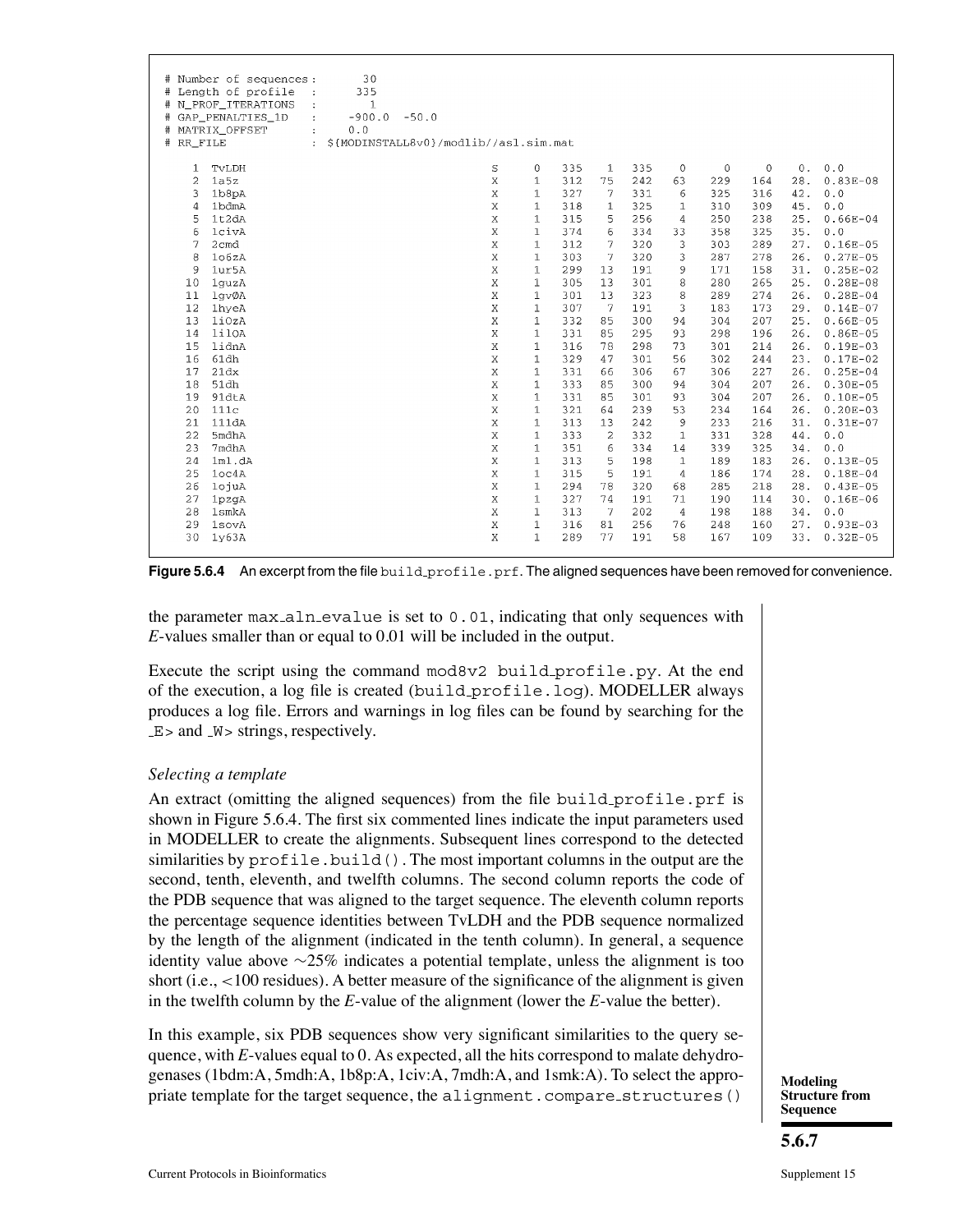```
env = environ()aln = alignment (env, file='$(LIB)/CHAINS_all.seq',
                align\_codes=('1b8pA', '1bdmA', 'iciva', '5mdhA', '7mdhA', 'lsmkA'))aln.malign()
aln.malign3d()
aln.compare_structures()
aln.id table()
env.dendrogram()
```
**Figure 5.6.5** Script file compare.py.

command will first be used to assess the sequence and structure similarity between the six possible templates (file compare.py; Fig.  $5.6.5$ ).

In compare.py, the alignment object aln is created and MODELLER is instructed to read into it the protein sequences and information about their PDB files. By default, all sequences from the provided file are read in, but in this case, the user should restrict it to the selected six templates by specifying their align codes. The command malign () calculates their multiple sequence alignment, which is subsequently used as a starting point for creating a multiple structure alignment by malign3d(). Based on this structural alignment, the compare structures() command calculates the RMS and DRMS deviations between atomic positions and distances, differences between the main-chain and side-chain dihedral angles, percentage sequence identities, and several other measures. Finally, the id\_table() command writes a file (family.mat) with pairwise sequence distances that can be used as input to the dendrogram() command (or the clustering programs in the PHYLIP package; Felsenstein, 1989). dendrogram() calculates a clustering tree from the input matrix of pairwise distances, which helps visualizing differences among the template candidates. Excerpts from the log file (compare.log) are shown in Figure 5.6.6.

The objective of this step is to select the most appropriate single template structure from all the possible templates. The dendrogram in Figure 5.6.6 shows that 1civ:A and 7mdh:A are almost identical, both in terms of sequence and structure. However, 7mdh:A has a better crystallographic resolution than 1civ:A (2.4 Å versus 2.8 Å). From the second group of similar structures (5mdh:A, 1bdm:A, and 1b8p:A), 1bdm:A has the best resolution (1.8 Å). 1smk:A is most structurally divergent among the possible templates. However, it is also the one with the lowest sequence identity (34%) to the target sequence (build profile.prf). 1bdm:A is finally picked over 7mdh:A as the final template because of its higher overall sequence identity to the target sequence (45%).

# *Aligning TvLDH with the template*

One way to align the sequence of TvLDH with the structure of 1bdm:A is to use the align2d() command in MODELLER (Madhusudhan et al., 2006). Although align2d() is based on a dynamic programming algorithm (Needleman and Wunsch, 1970), it is different from standard sequence-sequence alignment methods because it takes into account structural information from the template when constructing an alignment. This task is achieved through a variable gap penalty function that tends to place gaps in solvent-exposed and curved regions, outside secondary structure segments, and between two positions that are close in space. In the current example, the target-template similarity is so high that almost any alignment method with reasonable parameters will result in the same alignment.

**Comparative Protein Structure Modeling Using Modeller**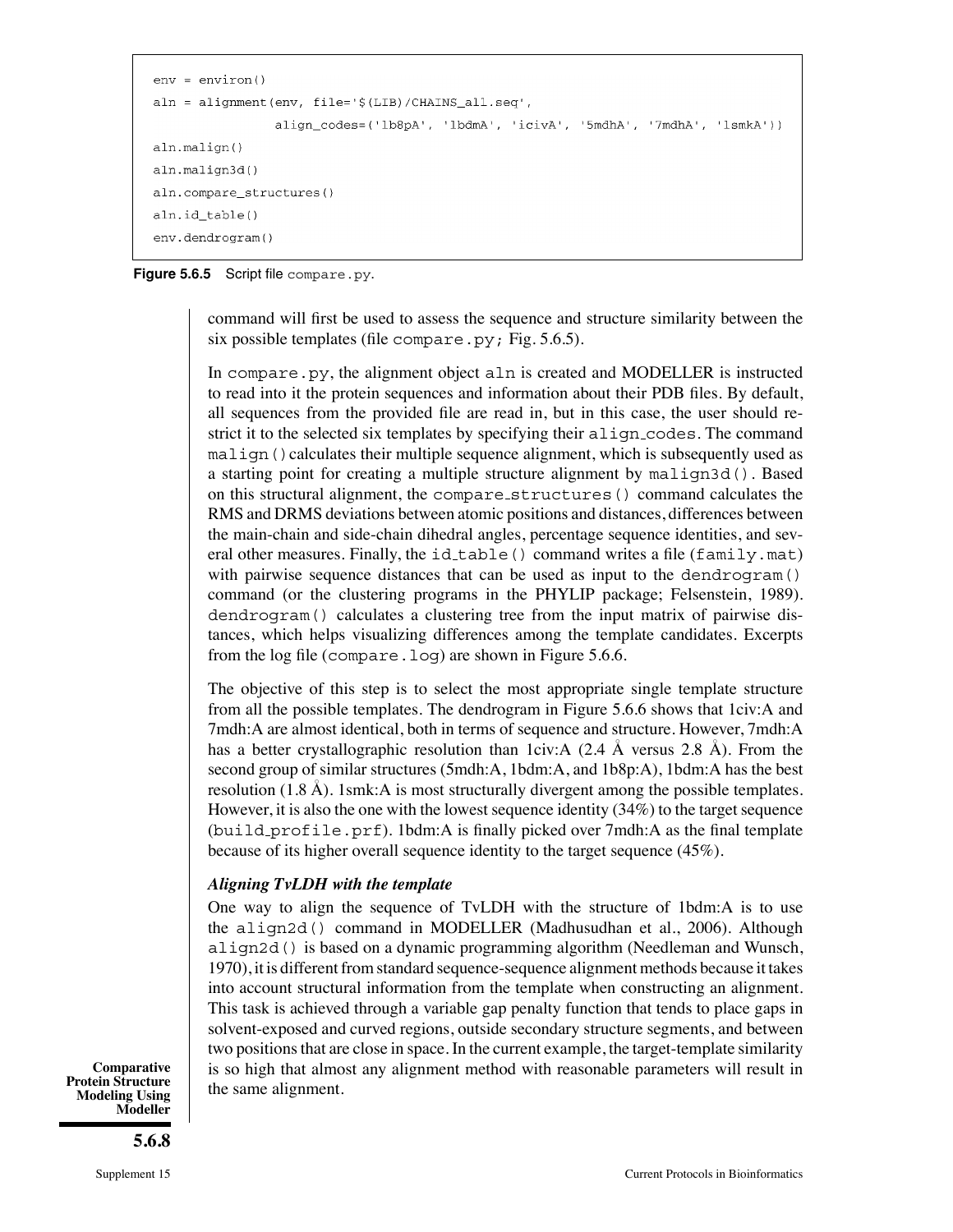

Figure 5.6.6 Excerpts from the log file compare.log.

```
env = environ()aln = alignment (env)mdl = model(env, file='lbdm', model_segment=('FIRST:A','LAST:A'))
aln.append_model(mdl, align_codes='lbdmA', atom_files='lbdm.pdb')
aln.append(file='TvLDH.ali', align_codes='TvLDH')
aln.align2d()aln.write(file='TvLDH-lbdmA.ali', alignment_format='PIR')
aln.write(file='TvLDH-lbdmA.pap', alignment_format='PAP')
```
**Figure 5.6.7** The script file align2d.py, used to align the target sequence against the template structure.

The MODELLER script shown in Figure 5.6.7 aligns the TvLDH sequence in file TvLDH.ali with the 1bdm:A structure in the PDB file 1bdm.pdb (file align2d.py). In the first line of the script, an empty alignment object  $a \ln a$ , and a new model object  $m d$ , into which the chain A of the 1bmd structure is read, are created. append model () transfers the PDB sequence of this model to aln and assigns it the name of 1bdmA (align codes). The TvLDH sequence, from file TvLDH.ali, is then added to aln using append(). The align2d() command aligns the two sequences and the alignment is written out in two formats, PIR (TvLDH-1bdmA.ali) and PAP (TvLDH-1bdmA.pap). The PIR format is used by MODELLER in the subsequent model-building stage, while the PAP alignment format is easier to inspect visually. In the PAP format, all identical positions are marked with a  $*$  (file TvLDH-1bdmA.pap; Fig. 5.6.8). Due to the high target-template similarity, there are only a few gaps in the alignment.

**Modeling Structure from Sequence**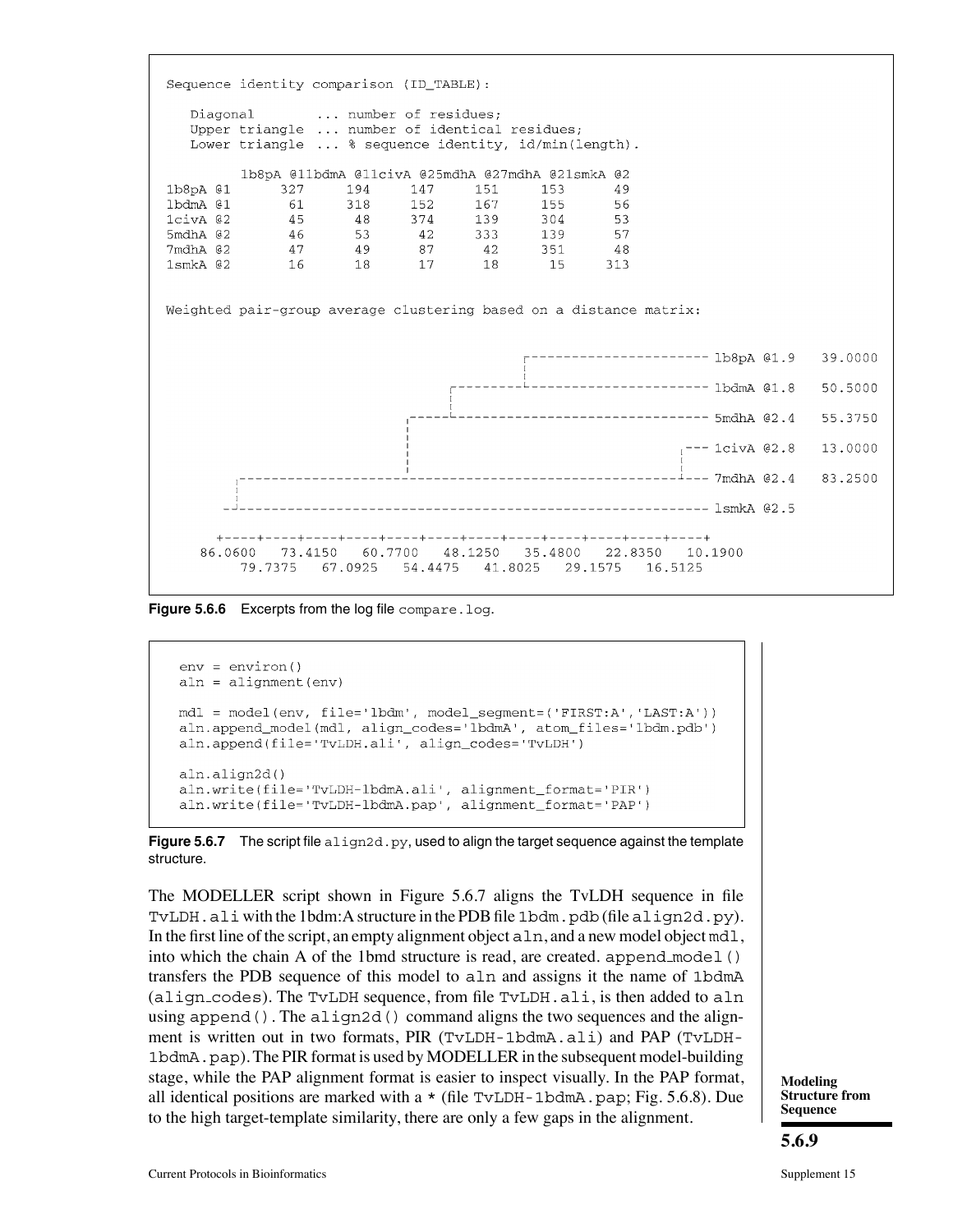$10<sup>1</sup>$  $2.0$ 30 40  $50$ 60 \_aln.pos ThdmA MKAPVRVAVTGAAGQIGYSLLFRIAAGEMLGKDQPVILQLLEIPQAMKALEGVVMELEDCAFPLLAGL **TVLDH** MSEAAHVLITGAAGQIGYILSHWIASGELYG-DRQVYLHLLDIPPAMNRLTALTMELEDCAFPHLAGF \_consrvd \*  $\star$ \*\*\*\*\*\*\*\*\* \* \*\* \*\* \* \* \* \* \*\* \*\* \*\* \* \*\*\*\*\*\*\*\*\* \*\*\*  $\lbrack \text{aln.p} \quad 70 \quad 80$ 100 110  $90 -$ 120  $130$ ThdmA EATDDPDVAFKDADYALLVGAAPRL --------QVNGKIFTEQGRALAEVAKKDVKVLVVGNPANTN VATTDPKAAFKDIDCAFLVASMPLKPGQVRADLISSNSVIFKNTGEYLSKWAKPSVKVLVIGNPDNTN TVLDH aln.pos 140 150 160 170 180 190 200  ${\small \tt IddmA} \begin{tabular}{ll} \multicolumn{2}{l}{{\small \tt DdmA}}\\ \multicolumn{2}{l}{{\small \tt TLAYKNAPGLNPRNFTAMTRLDHNRAKAQLAKKTGTGVDRIRRMTWGNHSSIMFPDLFHAEVD--}\\ {\small \tt TvLDH} \end{tabular} \label{tab:1}$  $210$ 220 230 240 250 260 270 aln.pos ThdmA -GRPALELVDMEWYEKVFIPTVAQRGAAIIQARGASSAASAANAAIEHIRDWALGTPEGDWVSMAVPS TVLDH KTQKVVDVLDHDYVFDTFFKKIGHRAWDILEHRGFTSAASPTKAAIQHMKAWLFGTAPGEVLSMGIPV \* \* \*\* \*\*\*\* \*\*\* \* \* \*\* \* \*\*  $\star$  $\star$   $\sim$ \_consrvd \_aln.pos 280 290 300 310 320 330 ThdmA Q--GEYGIPEGIVYSFPVTAK-DGAYRVVEGLEINEFARKRMEITAQELLDEMEQVKAL--GLI TVLDH PEGNPYGIKPGVVFSFPCNVDKEGKIHVVEGFKVNDWLREKLDFTEKDLFHEKEIALNHLAQGG  $_{\text{consrvd}}$  \*\*\* \* \* \*\*\* \* \* \*\*\* \* \*  $\star\qquad \star\quad \star\quad \star\quad \star$ 

**Figure 5.6.8** The alignment between sequences TvLDH and 1bdmA, in the MODELLER PAP format. File TvLDH-1bmdA.pap.

```
from modeller.automodel import *
env = environment()a = automodel(env, alnfile='TvLDH-lbdmA.ali',
              knowns='lbdmA', sequence='TvLDH')
a. starting_model = 1a. ending_model = 5a.mac()
```
**Figure 5.6.9** Script file, model-single.py, that generates five models.

## *Model building*

Once a target-template alignment is constructed, MODELLER calculates a 3-D model of the target completely automatically, using its automodel class. The script in Figure 5.6.9 will generate five different models of TvLDH based on the 1bdm:A template structure and the alignment in file TvLDH-1bdmA.ali (file model-single.py).

The first line (Fig. 5.6.9) loads the automodel class and prepares it for use. An automodel object is then created and called "a," and parameters are set to guide the model-building procedure. alnfile names the file that contains the target-template alignment in the PIR format. knowns defines the known template structure(s) in alnfile (TvLDH-1bdmA.ali) and sequence defines the code of the target sequence. starting model and ending model define the number of models that are calculated (their indices will run from 1 to 5). The last line in the file calls the make method that actually calculates the models. The most important output files are model-single.log, which reports warnings, errors and other useful information including the input restraints used for modeling that remain violated in the final model, and  $TvLDH$ . B9999000 [1-5]. pdb, which contain the coordinates of the five produced models, in the PDB format. The models can be viewed by any program that reads the PDB format, such as Chimera (*http://www.cgl.ucsf.edu/chimera/*) or RasMol (*http://www.rasmol.org*).

**Comparative Protein Structure Modeling Using Modeller**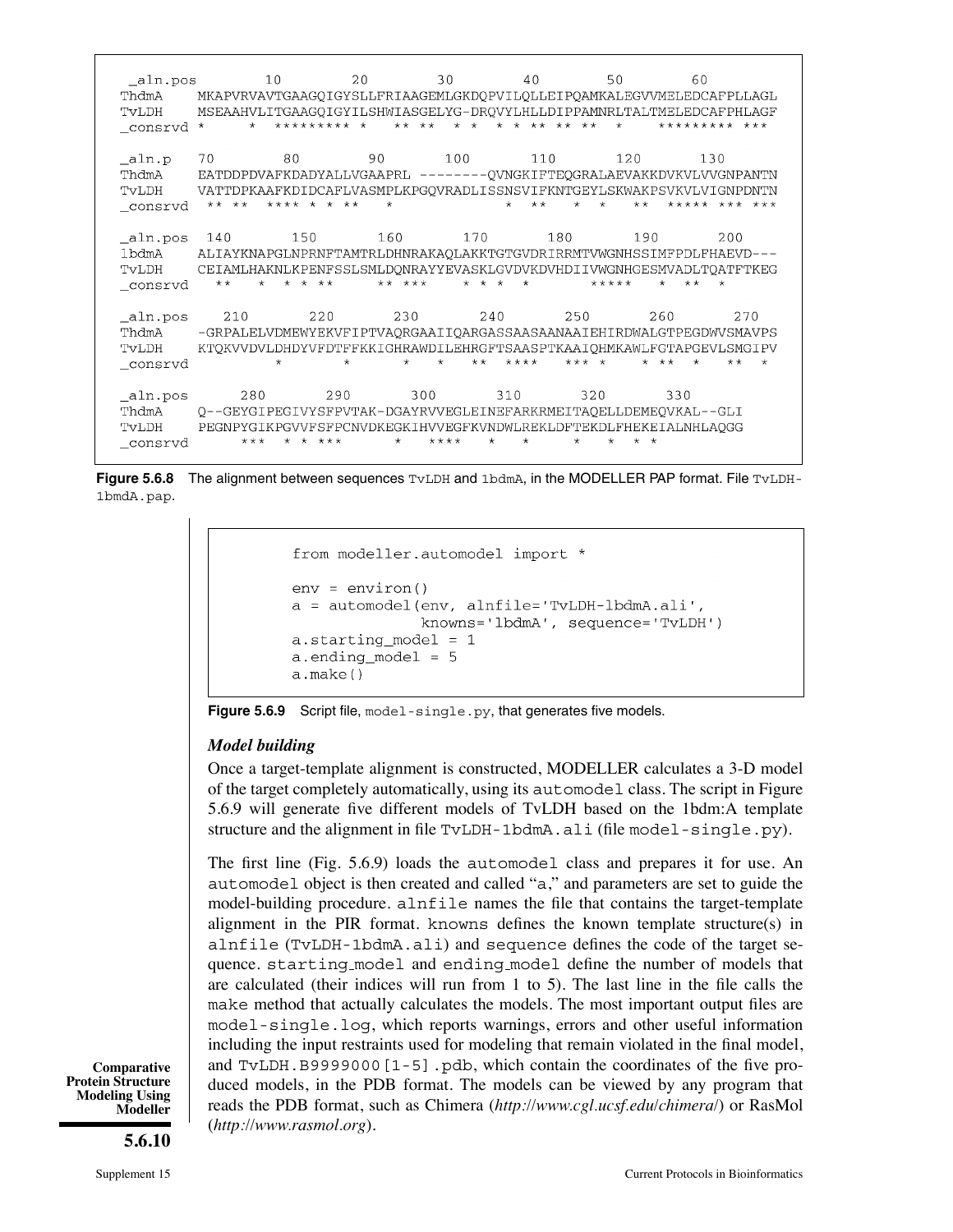```
from modeller.automodel import *
log.verbose()
env = environ()env.libs.topology.read(file='$(LIB)/top_heav.lib')
env.libs.parameters.read(file='$(LIB)/par.lib')
env.io.atom_files_dictvery = './.:. /atom-files'mdl = model (env)mdl.read(file='TvLDH.B99990001.pdb')
aln = alignment (env)code = "TvLDH"aln.append_model(mdl, atom_files='TvLDH.B99990001.pdb', align_codes=code)
aln.append_model(mdl, atom_files='TvLDH.B99990001.pdb', align_codes=code+'-ini')
mdl.generate_topology(aln, sequence=code+'-ini')
mdl.transfer_xyz(aln)
mdl.assess_dope(output='ENERGY_PROFILE NO_REPORT', file='TVLDH.profile',
                normalize_profile=True, smoothing_window=15)
```
**Figure 5.6.10** File evaluate\_model.py, used to generate a pseudo-energy profile for the model.

# *Evaluating a model*

If several models are calculated for the same target, the best model can be selected by picking the model with the lowest value of the MODELLER objective function, which is reported in the second line of the model PDB file. In this example, the first model (TvLDH.B99990001.pdb) has the lowest objective function. The value of the objective function in MODELLER is not an absolute measure, in the sense that it can only be used to rank models calculated from the same alignment.

Once a final model is selected, there are many ways to assess it. In this example, the DOPE potential in MODELLER is used to evaluate the fold of the selected model. Links to other programs for model assessment can be found in Table 5.6.1. However, before any external evaluation of the model, one should check the log file from the modeling run for runtime errors (model-single.log) and restraint violations (see the MODELLER manual for details).

The script, evaluate model.py (Fig. 5.6.10) evaluates the model with the DOPE potential. In this script, sequence is first transferred (using append model()), and then the atomic coordinates of the PDB file are transferred (using  $transfer\_xyz()$ ), to a model object, mdl. This is necessary for MODELLER to correctly calculate the energy, and additionally allows for the possibility of the PDB file having atoms in a nonstandard order, or having different subsets of atoms (e.g., all atoms including hydrogens, while MODELLER uses only heavy atoms, or vice versa). The DOPE energy is then calculated using assess dope(). An energy profile is additionally requested, smoothed over a 15-residue window, and normalized by the number of restraints acting on each residue. This profile is written to a file  $TvLDH$ . profile, which can be used as input to a graphing program such as GNUPLOT.

Similarly, evaluate model.py calculates a profile for the template structure. A comparison of the two profiles is shown in Figure 5.6.11. It can be seen that the DOPE score profile shows clear differences between the two profiles for the long active-site loop between residues 90 and 100 and the long helices at the C-terminal end of the target sequence. This long loop interacts with region 220 to 250, which forms the other half of the active site. This latter region is well resolved in both the template and the target structure. However, probably due to the unfavorable nonbonded interactions with the 90 to 100

**Modeling Structure from Sequence**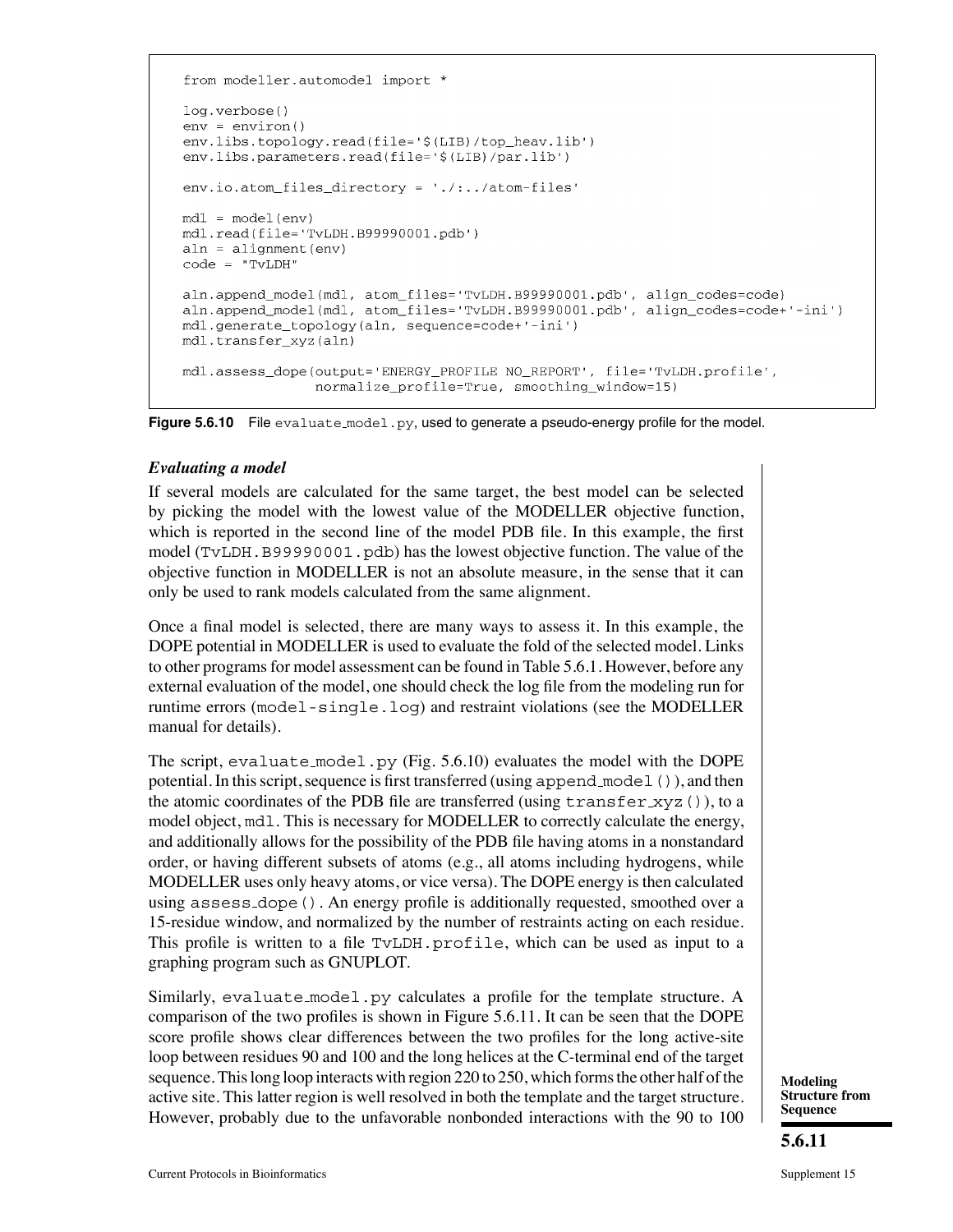

**Figure 5.6.11** A comparison of the pseudo-energy profiles of the model (red) and the template (green) structures. For the color version of this figure go to http://www.currentprotocols.com.

region, it is reported to be of high energy by DOPE. It is to be noted that a region of high energy indicated by DOPE may not always necessarily indicate actual error, especially when it highlights an active site or a protein-protein interface. However, in this case, the same active-site loops have a better profile in the template structure, which strengthens the argument that the model is probably incorrect in the active-site region. Resolution of such problems is beyond the scope of this unit, but is described in a more advanced modeling tutorial available at *http://salilab.org/modeller/tutorial/advanced.html*.

## *SUPPORT PROTOCOL*

# **OBTAINING AND INSTALLING MODELLER**

MODELLER is written in Fortran 90 and uses Python for its control language. All input scripts to MODELLER are, hence, Python scripts. While knowledge of Python is not necessary to run MODELLER, it can be useful in performing more advanced tasks. Precompiled binaries for MODELLER can be downloaded from *http://salilab.org/modeller*.

## *Necessary Resources*

#### *Hardware*

A computer running RedHat Linux (PC, Opteron, EM64T/Xeon64 or Itanium 2 systems) or other version of Linux/Unix (x86/x86 64/IA64 Linux, Sun, SGI, Alpha, AIX), Apple Mac OS X (PowerPC), or Microsoft Windows 98/2000/XP

## *Software*

An up-to-date Internet browser, such as Internet Explorer (*http://www.microsoft.com/ie*); Netscape (*http://browser.netscape.com*); Firefox (*http://www.mozilla.org/firefox*); or Safari (*http://www.apple.com/safari*)

## *Installation*

The steps involved in installing MODELLER on a computer depend on its operating system. The following procedure describes the steps for installing MODELLER on a generic x86 PC running any Unix/Linux operating system. The procedures for other operating systems differ slightly. Detailed instructions for installing MODELLER on machines running other operating systems can be found at *http://salilab.org/modeller/release.html*.

**Comparative Protein Structure Modeling Using Modeller**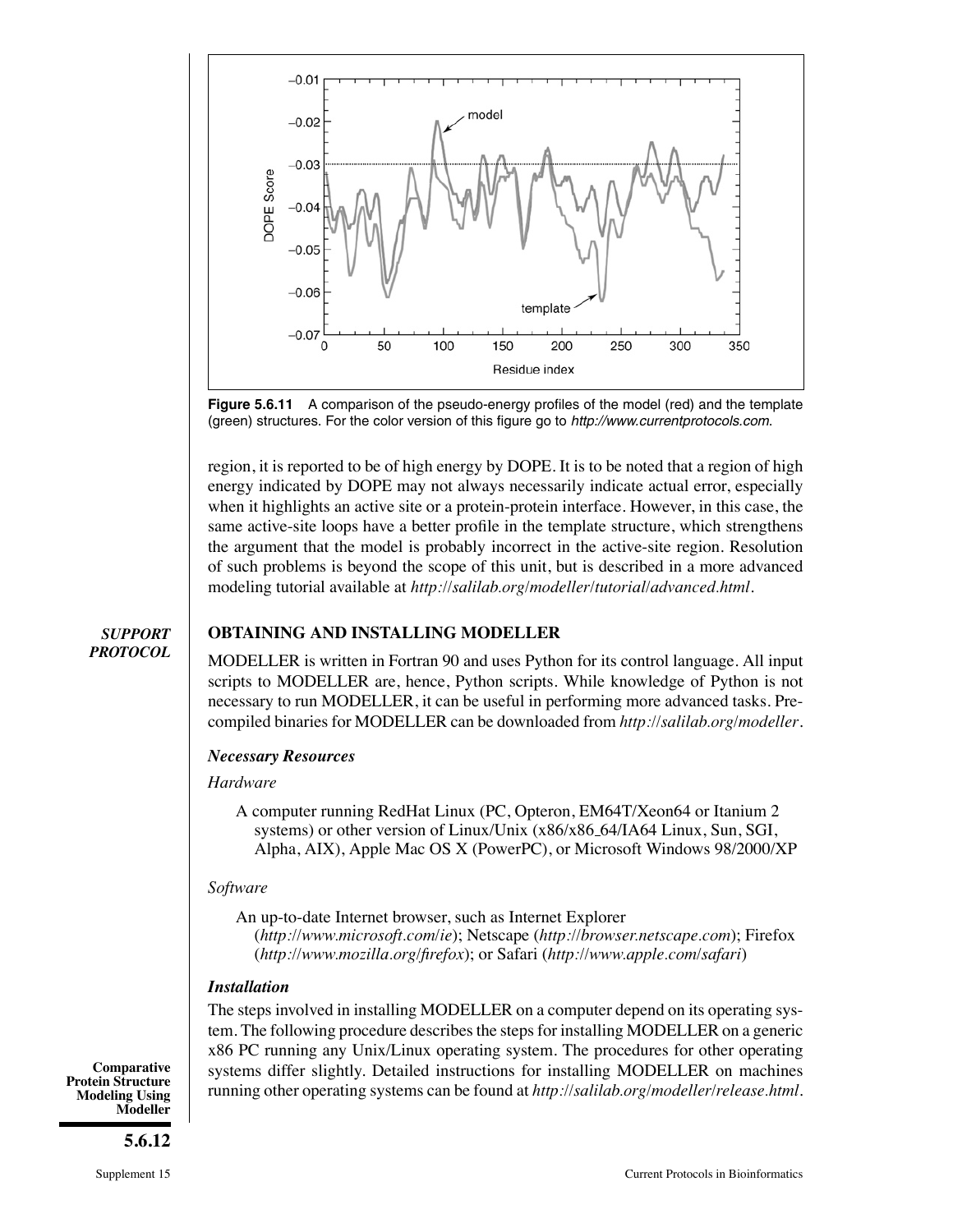- 1. Point browser to *http://salilab.org/modeller/download installation.html.*
- 2. On the page that appears, download the distribution by clicking on the link entitled "Other Linux/Unix" under "Available downloads...".
- 3. A valid license key, distributed free of cost to academic users, is required to use MODELLER. To obtain a key, go to the URL *http://salilab.org/modeller/ registration.html*, fill in the simple form at the bottom of the page, and read and accept the license agreement. The key will be E-mailed to the address provided.
- 4. Open a terminal or console and change to the directory containing the downloaded distribution. The distributed file is a compressed archive file called modeller-8v2.tar.gz.
- 5. Unpack the downloaded file with the following commands:

```
gunzip modeller-8v2.tar.gz
tar -xvf modeller-8v2.tar
```
6. The files needed for the installation can be found in a newly created directory called modeller-8v2. Move into that directory and start the installation with the following commands:

```
cd modeller-8v2
```
./Install

- 7. The installation script will prompt the user with several questions and suggest default answers. To accept the default answers, press the Enter key. The various prompts are briefly discussed below:
	- a. For the prompt below, choose the appropriate combination of the machine architecture and operating system. For this example, choose the default answer by pressing the Enter key.

```
The currently supported architectures are as follows:
```
- 1) Linux x86 PC (e.g., RedHat, SuSe).
- 2) SUN Inc. Solaris workstation.
- 3) Silicon Graphics Inc. IRIX workstation.
- 4) DEC Inc. Alpha OSF/1 workstation.
- 5) IBM AIX OS.
- 6) Apple Mac OS X 10.3.x (Panther).
- 7) Itanium 2 box (Linux).

```
8) AMD64 (Opteron) or EM64T (Xeon64) box (Linux).
```

```
9) Alternative Linux x86 PC binary (e.g., for
```

```
FreeBSD).
```

```
Select the type of your computer from the list above
[1]:
```
- b. For the prompt below, tell the installer where to install the MODELLER executables. The default choice will place it in the directory indicated, but any directory to which the user has write permissions may be specified. Full directory name for the installed MODELLER8v2 [<YOUR-HOME-DIRECTORY>/bin/modeller8v2]:
- c. For the prompt below, enter the MODELLER license key obtained in step 3. KEY MODELLER8v2, obtained from our academic license server at http://salilab.org/modeller/ registration.shtml: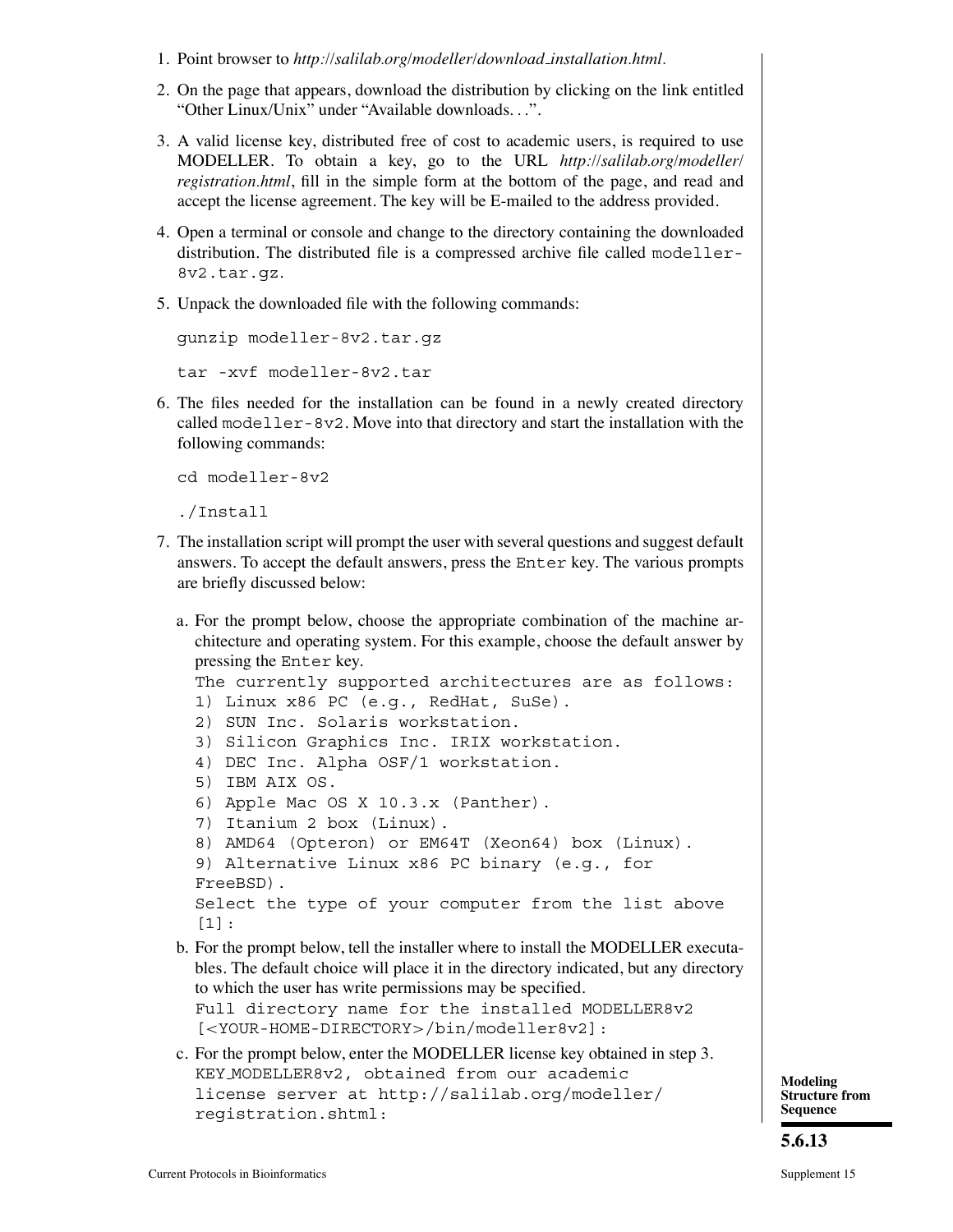8. The installer will now confirm the answers to the above prompts. Press Enter to begin the installation. The mod8v2 script installed in the chosen directory can now be used to invoke MODELLER.

## *Other resources*

- 9. The MODELLER Web site provides links to several additional resources that can supplement the tutorial provided in this unit, as follows.
	- a. News about the latest MODELLER releases can be found at *http://salilab.org/ modeller/news.html*.
	- b. There is a discussion forum, operated through a mailing list, devoted to providing tips, tricks, and practical help in using MODELLER. Users can subscribe to the mailing list at *http://salilab.org/modeller/discussion forum.html*. Users can also browse through or search the archived messages of the mailing list.
	- c. The documentation section of the web page contains links to Frequently Asked Questions (FAQ; *http://salilab.org/modeller/FAQ.html*), tutorial examples (*http://salilab.org/modeller/tutorial*), an online version of the manual (*http://salilab.org/modeller/manual*), and user-editable Wiki pages (*http://salilab.org/modeller/wiki/*) to exchange tips, scripts, and examples.

# **COMMENTARY**

#### **Background Information**

As stated earlier, comparative modeling consists of four main steps: fold assignment, target-template alignment, model building and model evaluation (Marti-Renom et al., 2000; Fig. 5.6.1).

## *Fold assignment and target-template alignment*

Although fold assignment and sequencestructure alignment are logically two distinct steps in the process of comparative modeling, in practice, almost all fold-assignment methods also provide sequence-structure alignments. In the past, fold-assignment methods were optimized for better sensitivity in detecting remotely related homologs, often at the cost of alignment accuracy. However, recent methods simultaneously optimize both the sensitivity and alignment accuracy. Therefore, in the following discussion, fold assignment and sequence-structure alignment will be treated as a single procedure, explaining the differences as needed.

#### *Fold assignment*

The primary requirement for comparative modeling is the identification of one or more known template structures with detectable similarity to the target sequence. The identification of suitable templates is achieved by scanning structure databases, such as PDB (Deshpande et al., 2005), SCOP (Andreeva et al., 2004), DALI, *UNIT 5.5* (Dietmann et al., 2001), and CATH (Pearl et al., 2005), with the target sequence as the query. The detected similarity is usually quantified in terms of sequence identity or statistical measures such as *E*-value or *z*-score, depending on the method used.

#### *Three regimes of the sequence-structure relationship*

The sequence-structure relationship can be subdivided into three different regimes in the sequence similarity spectrum: (i) the easily detected relationships, characterized by  $>30\%$ sequence identity; (ii) the "twilight zone" (Rost, 1999), corresponding to relationships with statistically significant sequence similarity, with identities in the 10% to 30% range; and (iii) the "midnight zone" (Rost, 1999), corresponding to statistically insignificant sequence similarity.

#### *Pairwise sequence alignment methods*

For closely related protein sequences with identities higher than 30% to 40%, the alignments produced by all methods are almost always largely correct. The quickest way to search for suitable templates in this regime is to use simple pairwise sequence alignment methods such as SSEARCH (Pearson, 1994), BLAST (Altschul et al., 1997), and FASTA (Pearson, 1994). Brenner et al. (1998) showed that these methods detect only ∼18% of the homologous pairs at less than 40% sequence identity, while they identify more than 90% of the relationships when sequence identity is between 30% and 40% (Brenner et al., 1998). Another benchmark, based on 200 reference structural alignments with 0% to 40%

**Comparative Protein Structure Modeling Using Modeller**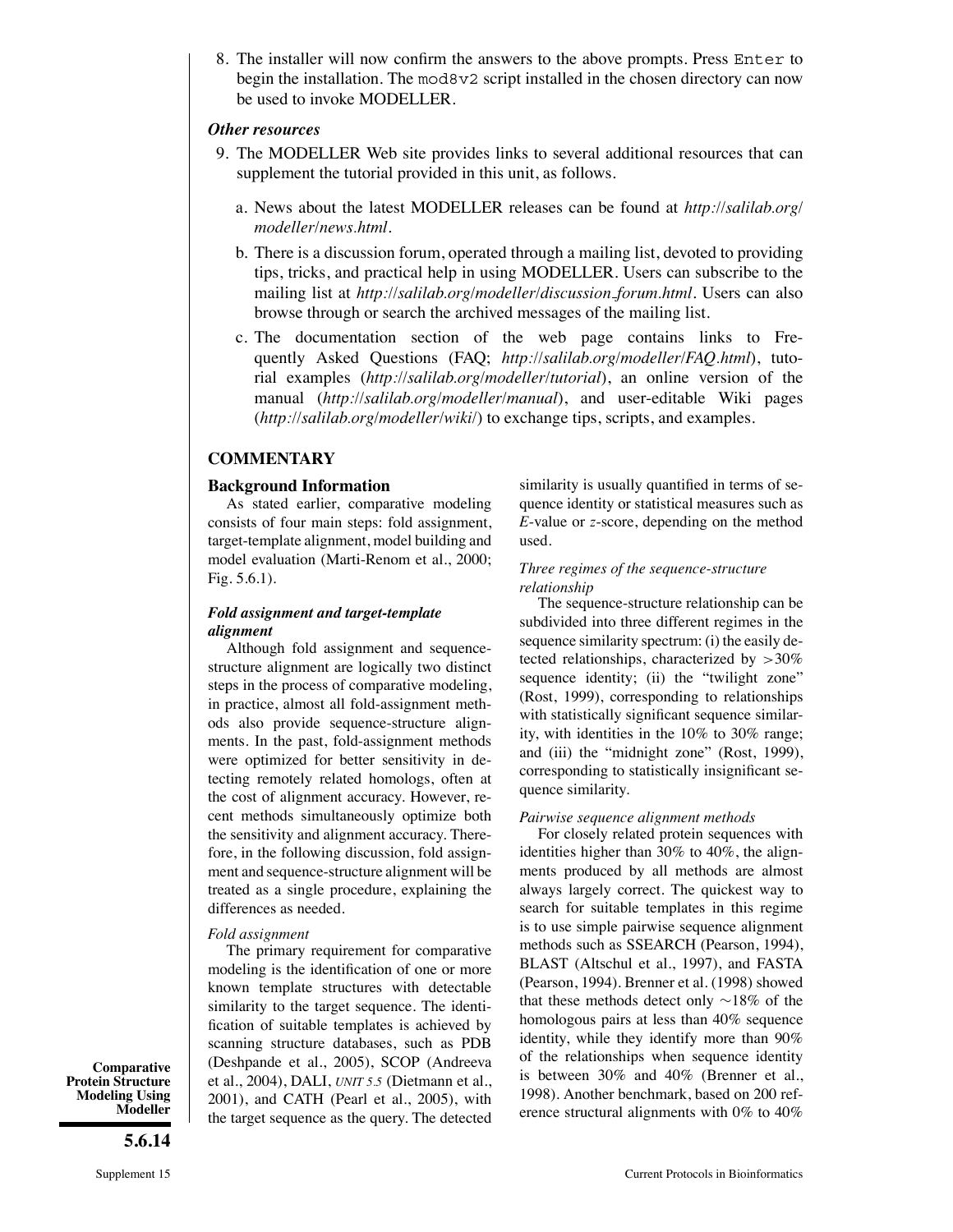sequence identity, indicated that BLAST is able to correctly align only 26% of the residue positions (Sauder et al., 2000).

## *Profile-sequence alignment methods*

The sensitivity of the search and accuracy of the alignment become progressively difficult as the relationships move into the twilight zone (Saqi et al., 1998; Rost, 1999). A significant improvement in this area was the introduction of profile methods by Gribskov et al. (1987). The profile of a sequence is derived from a multiple sequence alignment and specifies residue-type occurrences for each alignment position. The information in a multiple sequence alignment is most often encoded as either a position-specific scoring matrix (PSSM; Henikoff and Henikoff, 1994, 1996; Altschul et al., 1997) or as a Hidden Markov Model (HMM; Krogh et al., 1994; Eddy, 1998). In order to identify suitable templates for comparative modeling, the profile of the target sequence is used to search against a database of template sequences. The profilesequence methods are more sensitive in detecting related structures in the twilight zone than the pairwise sequence-based methods; they detect approximately twice the number of homologs under 40% sequence identity (Park et al., 1998; Lindahl and Elofsson, 2000; Sauder et al., 2000). The resulting profilesequence alignments correctly align approximately 43% to 48% of residues in the 0% to 40% sequence identity range (Sauder et al., 2000; Marti-Renom et al., 2004); this number is almost twice as large as that of the pairwise sequence methods. Frequently used programs for profile-sequence alignment are PSI-BLAST (Altschul et al., 1997), SAM (Karplus et al., 1998), HMMER (Eddy, 1998), and BUILD PROFILE (Eswar, 2005).

## *Profile-profile alignment methods*

As a natural extension, the profile-sequence alignment methods have led to profile-profile alignment methods that search for suitable template structures by scanning the profile of the target sequence against a database of template profiles as opposed to a database of template sequences. These methods have proven to include the most sensitive and accurate fold assignment and alignment protocols to date (Edgar and Sjolander, 2004; Marti-Renom et al., 2004; Ohlson et al., 2004; Wang and Dunbrack, 2004). Profile-profile methods detect ∼28% more relationships at the superfamily level and improve the alignment accuracy for 15% to 20%, compared to profile-sequence methods (Marti-Renom et al., 2004; Zhou and

Zhou, 2005). There are a number of variants of profile-profile alignment methods that differ in the scoring functions they use (Pietrokovski, 1996; Rychlewski et al., 1998; Yona and Levitt, 2002; Panchenko, 2003; Sadreyev and Grishin, 2003; von Ohsen et al., 2003; Edgar and Sjolander, 2004; Marti-Renom et al., 2004; Zhou and Zhou, 2005). However, several analyses have shown that the overall performances of these methods are comparable (Edgar and Sjolander, 2004; Marti-Renom et al., 2004; Ohlson et al., 2004; Wang and Dunbrack, 2004). Some of the programs that can be used to detect suitable templates are FFAS (Jaroszewski et al., 2005), SP3 (Zhou and Zhou, 2005), SALIGN (Marti-Renom et al., 2004), and PPSCAN (Eswar et al., 2005).

#### *Sequence-structure threading methods*

As the sequence identity drops below the threshold of the twilight zone, there is usually insufficient signal in the sequences or their profiles for the sequence-based methods discussed above to detect true relationships (Lindahl and Elofsson, 2000). Sequencestructure threading methods are most useful in this regime, as they can sometimes recognize common folds even in the absence of any statistically significant sequence similarity (Godzik, 2003). These methods achieve higher sensitivity by using structural information derived from the templates. The accuracy of a sequence-structure match is assessed by the score of a corresponding coarse model and not by sequence similarity, as in sequence-comparison methods (Godzik, 2003). The scoring scheme used to evaluate the accuracy is either based on residue substitution tables dependent on structural features such as solvent exposure, secondary structure type, and hydrogen-bonding properties (Shi et al., 2001; Karchin et al., 2003; McGuffin and Jones, 2003; Zhou and Zhou, 2005), or on statistical potentials for residue interactions implied by the alignment (Sippl, 1990; Bowie et al., 1991; Sippl, 1995; Skolnick and Kihara, 2001; Xu et al., 2003). The use of structural data does not have to be restricted to the structure side of the aligned sequence-structure pair. For example, SAM-T02 makes use of the predicted local structure for the target sequence to enhance homolog detection and alignment accuracy (Karplus et al., 2003). Commonly used threading programs are GenTHREADER (Jones, 1999; McGuffin and Jones, 2003), 3D-PSSM (Kelley et al., 2000), FUGUE (Shi et al., 2001), SP3 (Zhou and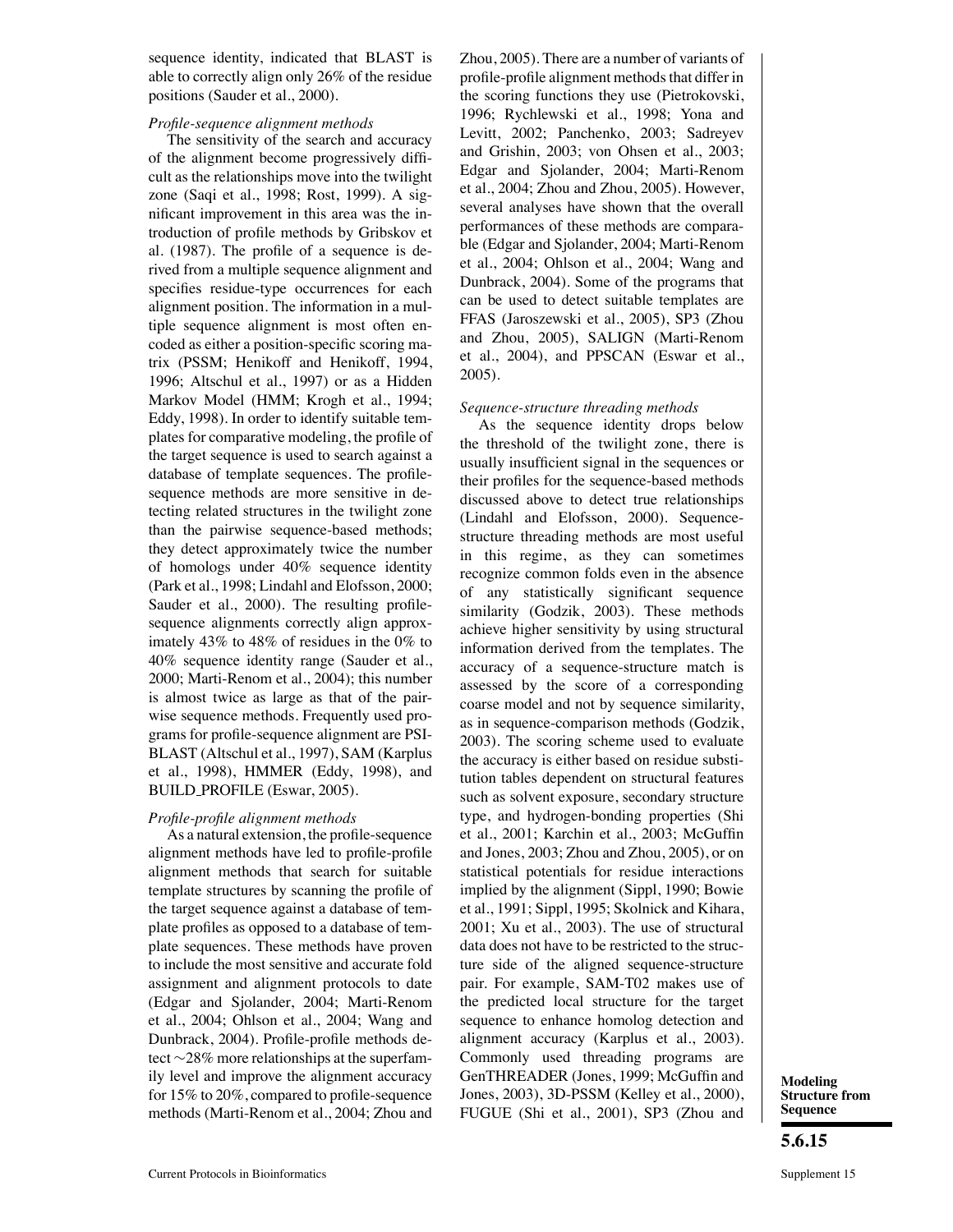Zhou, 2005), and SAM-T02 multi-track HMM (Karchin et al., 2003; Karplus et al., 2003).

#### *Iterative sequence-structure alignment and model building.*

Yet another strategy is to optimize the alignment by iterating over the process of calculating alignments, building models, and evaluating models. Such a protocol can sample alignments that are not statistically significant and identify the alignment that yields the best model. Although this procedure can be time consuming, it can significantly improve the accuracy of the resulting comparative models in difficult cases (John and Sali, 2003).

#### *Importance of an accurate alignment*

Regardless of the method used, searching in the twilight and midnight zones of the sequence-structure relationship often results in false negatives, false positives, or alignments that contain an increasingly large number of gaps and alignment errors. Improving the performance and accuracy of methods in this regime remains one of the main tasks of comparative modeling today (Moult, 2005). It is imperative to calculate an accurate alignment between the target-template pair, as comparative modeling can almost never recover from an alignment error (Sanchez and Sali, 1997a).

#### *Template selection*

After a list of all related protein structures and their alignments with the target sequence have been obtained, template structures are prioritized depending on the purpose of the comparative model. Template structures may be chosen based purely on the target-template sequence identity, or on a combination of several other criteria, such as experimental accuracy of the structures (resolution of X-ray structures, number of restraints per residue for NMR structures), conservation of activesite residues, holo-structures that have bound ligands of interest, and prior biological information that pertains to the solvent, pH, and quaternary contacts. It is not necessary to select only one template. In fact, the use of several templates approximately equidistant from the target sequence generally increases the model accuracy (Srinivasan and Blundell, 1993; Sanchez and Sali, 1997b).

### *Model building*

#### *Modeling by assembly of rigid bodies*

The first and still widely used approach in comparative modeling is to assemble a model from a small number of rigid bodies obtained from the aligned protein structures (Browne et al., 1969; Greer, 1981; Blundell et al., 1987).

The approach is based on the natural dissection of the protein structures into conserved core regions, variable loops that connect them, and side chains that decorate the backbone. For example, the following semiautomated procedure is implemented in the computer program COMPOSER (Sutcliffe et al., 1987a). First, the template structures are selected and superposed. Second, the "framework" is calculated by averaging the coordinates of the  $C^{\alpha}$  atoms of structurally conserved regions in the template structures. Third, the main-chain atoms of each core region in the target model are obtained by superposing the core segment, from the template whose sequence is closest to the target, on the framework. Fourth, the loops are generated by scanning a database of all known protein structures to identify the structurally variable regions that fit the anchor core regions and have a compatible sequence (Topham et al., 1993). Fifth, the side chains are modeled based on their intrinsic conformational preferences and on the conformation of the equivalent side chains in the template structures (Sutcliffe et al., 1987b). Finally, the stereochemistry of the model is improved either by a restrained energy minimization or a molecular dynamics refinement. The accuracy of a model can be somewhat increased when more than one template structure is used to construct the framework and when the templates are averaged into the framework using weights corresponding to their sequence similarities to the target sequence (Srinivasan and Blundell, 1993). Possible future improvements of modeling by rigid-body assembly include incorporation of rigid body shifts, such as the relative shifts in the packing of a helices and β-sheets (Nagarajaram et al., 1999). Two other programs that implement this method are 3D-JIGSAW (Bates et al., 2001) and SWISS-MODEL (Schwede et al., 2003).

#### *Modeling by segment matching or coordinate reconstruction*

The basis of modeling by coordinate reconstruction is the finding that most hexapeptide segments of protein structure can be clustered into only 100 structurally different classes (Jones and Thirup, 1986; Claessens et al., 1989; Unger et al., 1989; Levitt, 1992; Bystroff and Baker, 1998). Thus, comparative models can be constructed by using a subset of atomic positions from template structures as guiding positions to identify and assemble short, all-atom segments that fit these guiding positions. The guiding positions usually correspond to the  $C^{\alpha}$  atoms of the

**Comparative Protein Structure Modeling Using Modeller**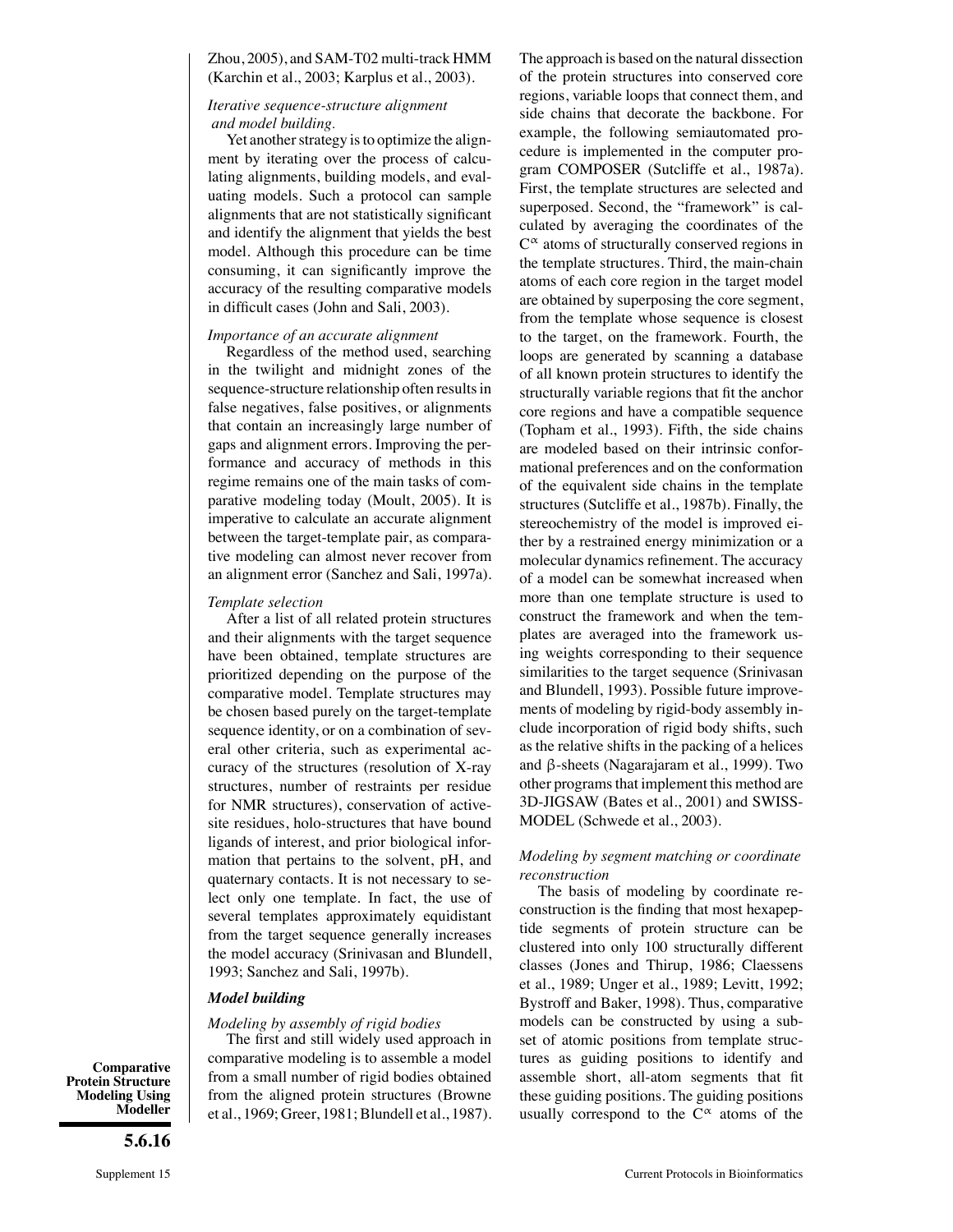segments that are conserved in the alignment between the template structure and the target sequence. The all-atom segments that fit the guiding positions can be obtained either by scanning all known protein structures, including those that are not related to the sequence being modeled (Claessens et al., 1989; Holm and Sander, 1991), or by a conformational search restrained by an energy function (Bruccoleri and Karplus, 1987; van Gelder et al., 1994). This method can construct both main-chain and side-chain atoms, and can also model unaligned regions (gaps). It is implemented in the program SegMod (Levitt, 1992). Even some side-chain modeling methods (Chinea et al., 1995) and the class of loopconstruction methods based on finding suitable fragments in the database of known structures (Jones and Thirup, 1986) can be seen as segment-matching or coordinate-reconstruction methods.

#### *Modeling by satisfaction of spatial restraints*

The methods in this class begin by generating many constraints or restraints on the structure of the target sequence, using its alignment to related protein structures as a guide. The procedure is conceptually similar to that used in determination of protein structures from NMR-derived restraints. The restraints are generally obtained by assuming that the corresponding distances between aligned residues in the template and the target structures are similar. These homology-derived restraints are usually supplemented by stereochemical restraints on bond lengths, bond angles, dihedral angles, and nonbonded atom-atom contacts that are obtained from a molecular mechanics force field. The model is then derived by minimizing the violations of all the restraints. This optimization can be achieved either by distance geometry or real-space optimization. For example, an elegant distance geometry approach constructs all-atom models from lower and upper bounds on distances and dihedral angles (Havel and Snow, 1991).

*Comparative protein structure modeling by MODELLER.* MODELLER, the authors' own program for comparative modeling, belongs to this group of methods (Sali and Blundell, 1993; Sali and Overington, 1994; Fiser et al., 2000; Fiser et al., 2002). MODELLER implements comparative protein structure modeling by satisfaction of spatial restraints. The program was designed to use as many different types of information about the target sequence as possible.

*Homology-derived restraints.* In the first step of model building, distance and dihedral angle restraints on the target sequence are derived from its alignment with template 3-D structures. The form of these restraints was obtained from a statistical analysis of the relationships between similar protein structures. The analysis relied on a database of 105 family alignments that included 416 proteins of known 3-D structure (Sali and Overington, 1994). By scanning the database of alignments, tables quantifying various correlations were obtained, such as the correlations between two equivalent  $C^{\alpha}$ -C $^{\alpha}$ distances, or between equivalent main-chain dihedral angles from two related proteins (Sali and Blundell, 1993). These relationships are expressed as conditional probability density functions (pdf's), and can be used directly as spatial restraints. For example, probabilities for different values of the main-chain dihedral angles are calculated from the type of residue considered, from main-chain conformation of an equivalent residue, and from sequence similarity between the two proteins. Another example is the pdf for a certain  $C^{\alpha}$ -C $^{\alpha}$  distance given equivalent distances in two related protein structures. An important feature of the method is that the form of spatial restraints was obtained empirically, from a database of protein structure alignments.

*Stereochemical restraints.* In the second step, the spatial restraints and the CHARMM22 force-field terms enforcing proper stereochemistry (MacKerell et al., 1998) are combined into an objective function. The general form of the objective function is similar to that in molecular dynamics programs, such as CHARMM22 (MacKerell et al., 1998). The objective function depends on the Cartesian coordinates of∼10,000 atoms (3-D points) that form the modeled molecules. For a 10,000-atom system, there can be on the order of 200,000 restraints. The functional form of each term is simple; it includes a quadratic function, harmonic lower and upper bounds, cosine, a weighted sum of a few Gaussian functions, Coulomb law, Lennard-Jones potential, and cubic splines. The geometric features presently include a distance, an angle, a dihedral angle, a pair of dihedral angles between two, three, four, and eight atoms, respectively, the shortest distance in the set of distances, solvent accessibility, and atom density that is expressed as the number of atoms around the central atom. Some restraints can be used to restrain pseudo-atoms, e.g., the gravity center of several atoms.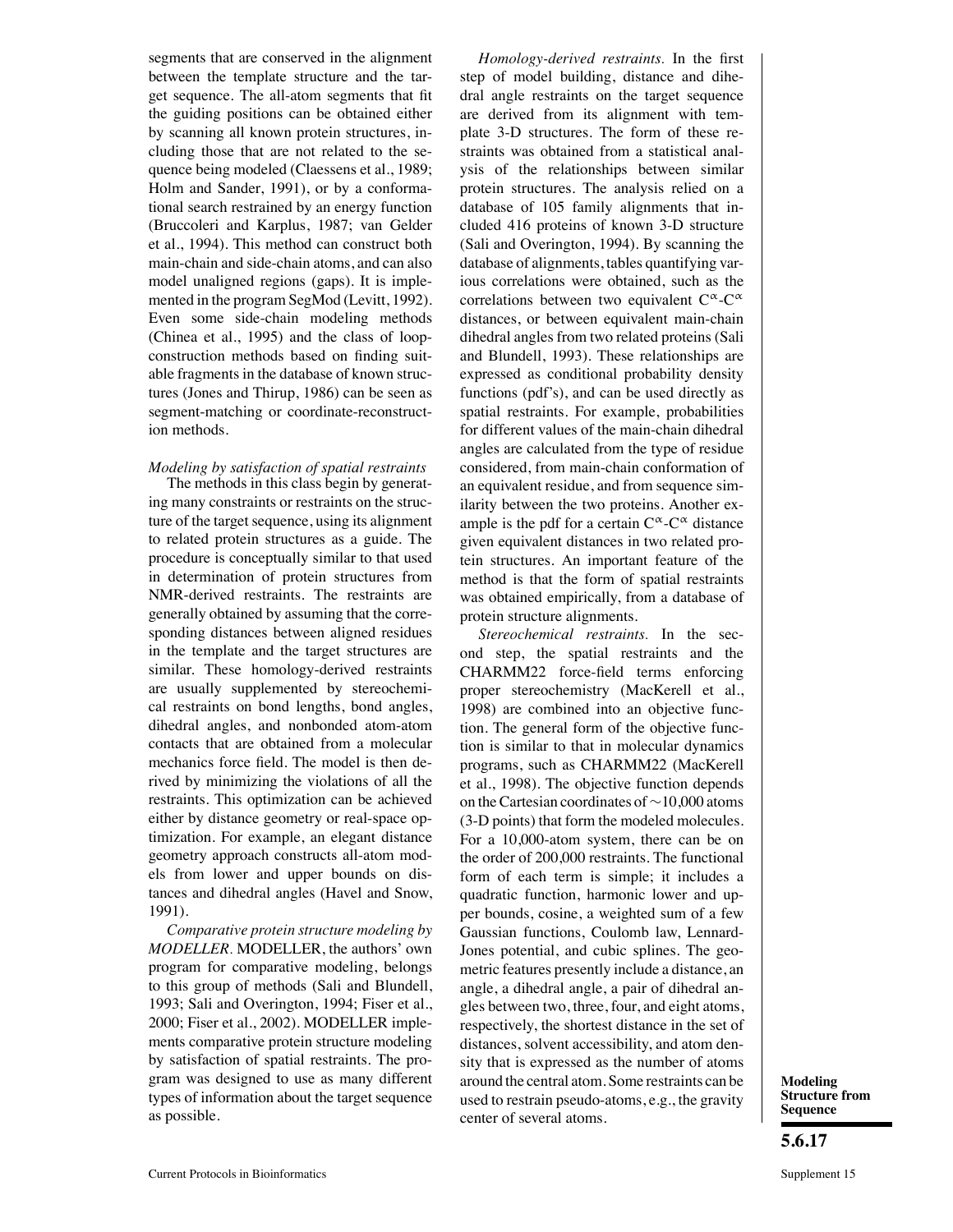*Optimization of the objective function.* Finally, the model is obtained by optimizing the objective function in Cartesian space. The optimization is carried out by the use of the variable target function method (Braun and Go, 1985), employing methods of conjugate gradients and molecular dynamics with simulated annealing (Clore et al., 1986). Several slightly different models can be calculated by varying the initial structure, and the variability among these models can be used to estimate the lower bound on the errors in the corresponding regions of the fold.

*Restraints derived from experimental data.* Because the modeling by satisfaction of spatial restraints can use many different types of information about the target sequence, it is perhaps the most promising of all comparative modeling techniques. One of the strengths of modeling by satisfaction of spatial restraints is that restraints derived from a number of different sources can easily be added to the homology-derived restraints. For example, restraints could be provided by rules for secondary-structure packing (Cohen et al., 1989), analyses of hydrophobicity (Aszodi and Taylor, 1994) and correlated mutations (Taylor et al., 1994), empirical potentials of mean force (Sippl, 1990), nuclear magnetic resonance (NMR) experiments (Sutcliffe et al., 1992), cross-linking experiments, fluorescence spectroscopy, image reconstruction in electron microscopy, site-directed mutagenesis (Boissel et al., 1993), and intuition, among other sources. Especially in difficult cases, a comparative model could be improved by making it consistent with available experimental data and/or with more general knowledge about protein structure.

*Relative accuracy, flexibility, and automation.* Accuracies of the various model-building methods are relatively similar when used optimally (Marti-Renom et al., 2002). Other factors such as template selection and alignment accuracy usually have a larger impact on the model accuracy, especially for models based on low sequence identity to the templates. However, it is important that a modeling method allow a degree of flexibility and automation to obtain better models more easily and rapidly. For example, a method should allow for an easy recalculation of a model when a change is made in the alignment. It should also be straightforward enough to calculate models based on several templates, and should provide tools for incorporation of prior knowledge about the target (e.g., cross-linking

restraints, predicted secondary structure) and allow ab initio modeling of insertions (e.g., loops), which can be crucial for annotation of function.

#### *Loop modeling*

Loop modeling is an especially important aspect of comparative modeling in the range from 30% to 50% sequence identity. In this range of overall similarity, loops among the homologs vary while the core regions are still relatively conserved and aligned accurately. Loops often play an important role in defining the functional specificity of a given protein, forming the active and binding sites. Loop modeling can be seen as a mini protein folding problem, because the correct conformation of a given segment of a polypeptide chain has to be calculated mainly from the sequence of the segment itself. However, loops are generally too short to provide sufficient information about their local fold. Even identical decapeptides in different proteins do not always have the same conformation (Kabsch and Sander, 1984; Mezei, 1998). Some additional restraints are provided by the core anchor regions that span the loop and by the structure of the rest of the protein that cradles the loop. Although many loop-modeling methods have been described, it is still challenging to correctly and confidently model loops longer than ∼8 to 10 residues (Fiser et al., 2000; Jacobson et al., 2004).

There are two main classes of loopmodeling methods: (i) database search approaches that scan a database of all known protein structures to find segments fitting the anchor core regions (Jones and Thirup, 1986; Chothia and Lesk, 1987); (ii) conformational search approaches that rely on optimizing a scoring function (Moult and James, 1986; Bruccoleri and Karplus, 1987; Shenkin et al., 1987). There are also methods that combine these two approaches (van Vlijmen and Karplus, 1997; Deane and Blundell, 2001).

*Loop modeling by database search.* The database search approach to loop modeling is accurate and efficient when a database of specific loops is created to address the modeling of the same class of loops, such as β-hairpins (Sibanda et al., 1989), or loops on a specific fold, such as the hypervariable regions in the immunoglobulin fold (Chothia and Lesk, 1987; Chothia et al., 1989). There are attempts to classify loop conformations into more general categories, thus extending the applicability of the database search approach (Ring et al., 1992; Oliva et al., 1997;

**Comparative Protein Structure Modeling Using Modeller**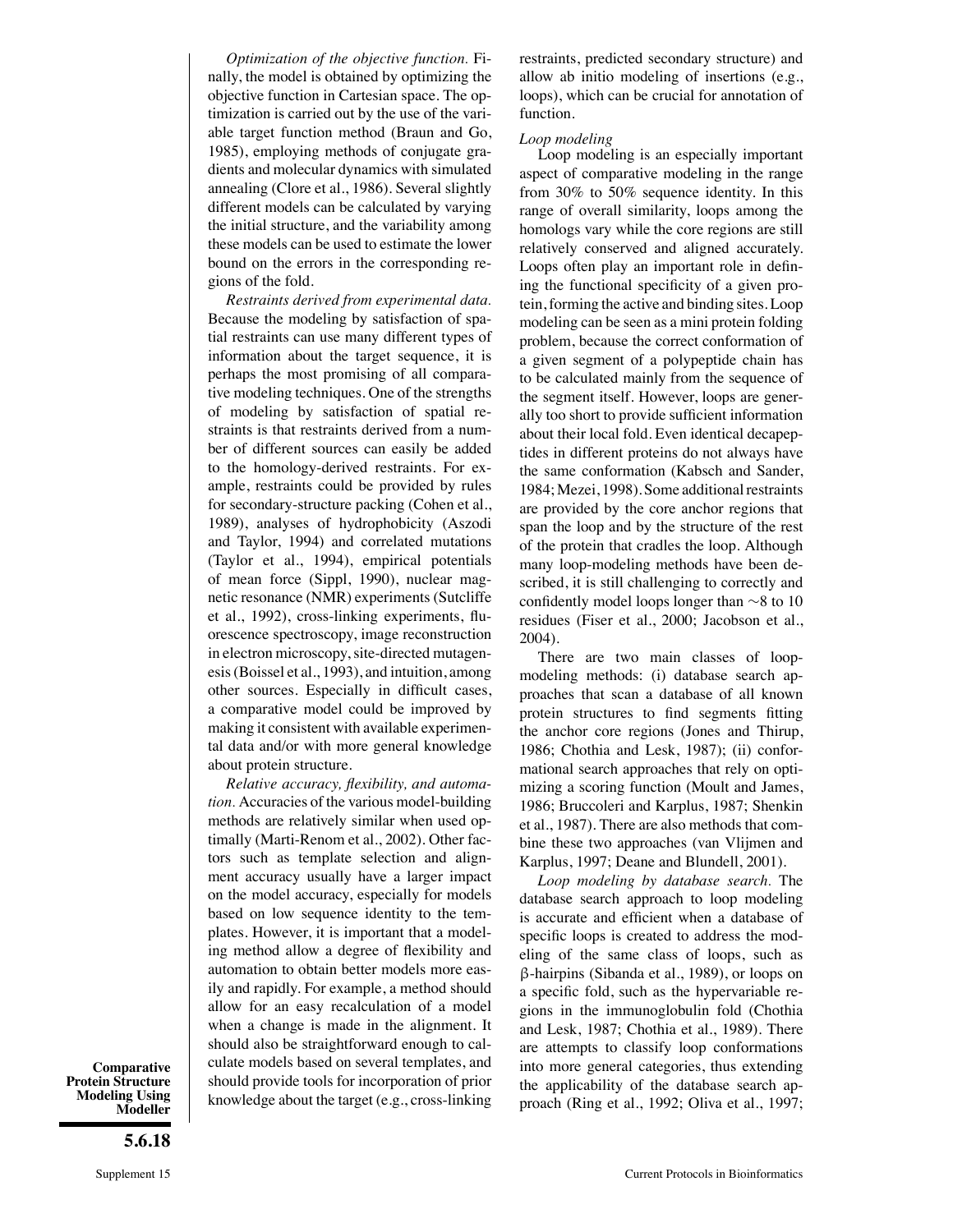Rufino et al., 1997; Fernandez-Fuentes et al., 2006). However, the database methods are limited because the number of possible conformations increases exponentially with the length of a loop. As a result, only loops up to 4 to 7 residues long have most of their conceivable conformations present in the database of known protein structures (Fidelis et al., 1994; Lessel and Schomburg, 1994). This limitation is made even worse by the requirement for an overlap of at least one residue between the database fragment and the anchor core regions, which means that modeling a 5-residue insertion requires at least a 7-residue fragment from the database (Claessens et al., 1989). Despite the rapid growth of the database of known structures, it does not seem possible to cover most of the conformations of a 9-residue segment in the foreseeable future. On the other hand, most of the insertions in a family of homologous proteins are shorter than 10 to 12 residues (Fiser et al., 2000).

*Loop modeling by conformational search.* To overcome the limitations of the database search methods, conformational search methods were developed (Moult and James, 1986; Bruccoleri and Karplus, 1987). There are many such methods, exploiting different protein representations, objective functions, and optimization or enumeration algorithms. The search algorithms include the minimum perturbation method (Fine et al., 1986), molecular dynamics simulations (Bruccoleri and Karplus, 1990; van Vlijmen and Karplus, 1997), genetic algorithms (Ring et al., 1993), Monte Carlo and simulated annealing (Higo et al., 1992; Collura et al., 1993; Abagyan and Totrov, 1994), multiple copy simultaneous search (Zheng et al., 1993), self-consistent field optimization (Koehl and Delarue, 1995), and enumeration based on graph theory (Samudrala and Moult, 1998). The accuracy of loop predictions can be further improved by clustering the sampled loop conformations and partially accounting for the entropic contribution to the free energy (Xiang et al., 2002). Another way to improve the accuracy of loop predictions is to consider the solvent effects. Improvements in implicit solvation models, such as the Generalized Born solvation model, motivated their use in loop modeling. The solvent contribution to the free energy can be added to the scoring function for optimization, or it can be used to rank the sampled loop conformations after they are generated with a scoring function that does not include the solvent terms (Fiser et al., 2000; Felts et al., 2002; de Bakker et al., 2003; DePristo et al., 2003).

*Loop modeling in MODELLER.* The loopmodeling module in MODELLER implements the optimization-based approach (Fiser et al., 2000; Fiser and Sali, 2003b). The main reasons for choosing this implementation are the generality and conceptual simplicity of scoring function minimization, as well as the limitations on the database approach that are imposed by a relatively small number of known protein structures (Fidelis et al., 1994). Loop prediction by optimization is applicable to simultaneous modeling of several loops and loops interacting with ligands, which is not straightforward with the database-search approaches. Loop optimization in MODELLER relies on conjugate gradients and molecular dynamics with simulated annealing. The pseudo energy function is a sum of many terms, including some terms from the CHARMM22 molecular mechanics force field (MacKerell et al., 1998) and spatial restraints based on distributions of distances (Sippl, 1990; Melo et al., 2002) and dihedral angles in known protein structures. The method was tested on a large number of loops of known structure, both in the native and nearnative environments (Fiser et al., 2000).

## *Comparative model building by iterative alignment, model building, and model assessment*

Comparative or homology protein structure modeling is severely limited by errors in the alignment of a modeled sequence with related proteins of known three-dimensional structure. To ameliorate this problem, one can use an iterative method that optimizes both the alignment and the model implied by it (Sanchez and Sali, 1997a; Miwa et al., 1999). This task can be achieved by a genetic algorithm protocol that starts with a set of initial alignments and then iterates through realignment, model building, and model assessment to optimize a model assessment score (John and Sali, 2003). During this iterative process: (1) new alignments are constructed by the application of a number of genetic algorithm operators, such as alignment mutations and crossovers; (2) comparative models corresponding to these alignments are built by satisfaction of spatial restraints, as implemented in the program MODELLER; and (3) the models are assessed by a composite score, partly depending on an atomic statistical potential (Melo et al., 2002). When testing the procedure on a very difficult set of 19 modeling targets sharing only 4% to 27% sequence identity with their template structures,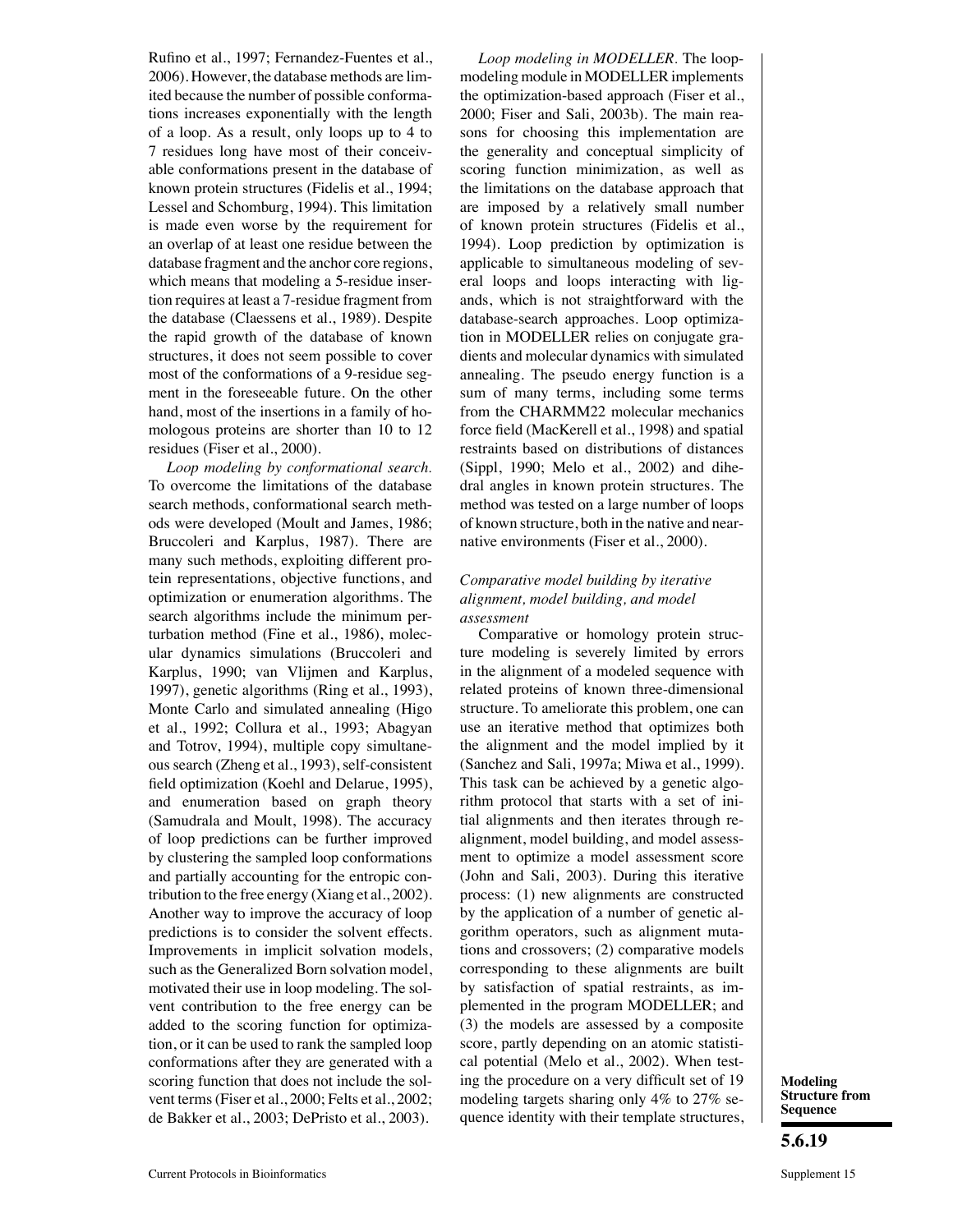the average final alignment accuracy increased from 37% to 45% relative to the initial alignment (the alignment accuracy was measured as the percentage of positions in the tested alignment that were identical to the reference structure-based alignment). Correspondingly, the average model accuracy increased from 43% to 54% (the model accuracy was measured as the percentage of the  $C^{\alpha}$  atoms of the model that were within  $5 \text{ Å}$  of the corresponding  $C^{\alpha}$  atoms in the superimposed native structure).

#### *Errors in comparative models*

As the similarity between the target and the templates decreases, the errors in the model increase. Errors in comparative models can be

divided into five categories (Sanchez and Sali, 1997a,b; Fig. 5.6.12), as follows:

*Errors in side-chain packing (Fig. 5.6.12A)*. As the sequences diverge, the packing of side chains in the protein core changes. Sometimes even the conformation of identical side chains is not conserved, a pitfall for many comparative modeling methods. Side-chain errors are critical if they occur in regions that are involved in protein function, such as active sites and ligand-binding sites.

*Distortions and shifts in correctly aligned regions (Fig. 5.6.12B)*. As a consequence of sequence divergence, the main-chain conformation changes, even if the overall fold remains the same. Therefore, it is possible that in some correctly aligned segments of a model



**Figure 5.6.12** Typical errors in comparative modeling. (**A**) Errors in side chain packing. The Trp 109 residue in the crystal structure of mouse cellular retinoic acid binding protein I (red) is compared with its model (green). (**B**) Distortions and shifts in correctly aligned regions. A region in the crystal structure of mouse cellular retinoic acid binding protein I (red) is compared with its model (green) and with the template fatty acid binding protein (blue). (**C**) Errors in regions without a template. The  $C^{\alpha}$  trace of the 112–117 loop is shown for the X-ray structure of human eosinophil neurotoxin (red), its model (green), and the template ribonuclease A structure (residues 111–117; blue). (**D**) Errors due to misalignments. The N-terminal region in the crystal structure of human eosinophil neurotoxin (red) is compared with its model (green). The corresponding region of the alignment with the template ribonuclease A is shown. The red lines show correct equivalences, that is, residues whose C $^{\alpha}$  atoms are within 5  $\rm \AA$  of each other in the optimal least-squares superposition of the two X-ray structures. The "a" characters in the bottom line indicate helical residues and "b" characters, the residues in sheets. (**E**) Errors due to an incorrect template. The X-ray structure of α-trichosanthin (red) is compared with its model (green) that was calculated using indole-3-glycerophosphate synthase as the template. For the color version of this figure go to http://www.currentprotocols.com.

**Comparative Protein Structure Modeling Using Modeller**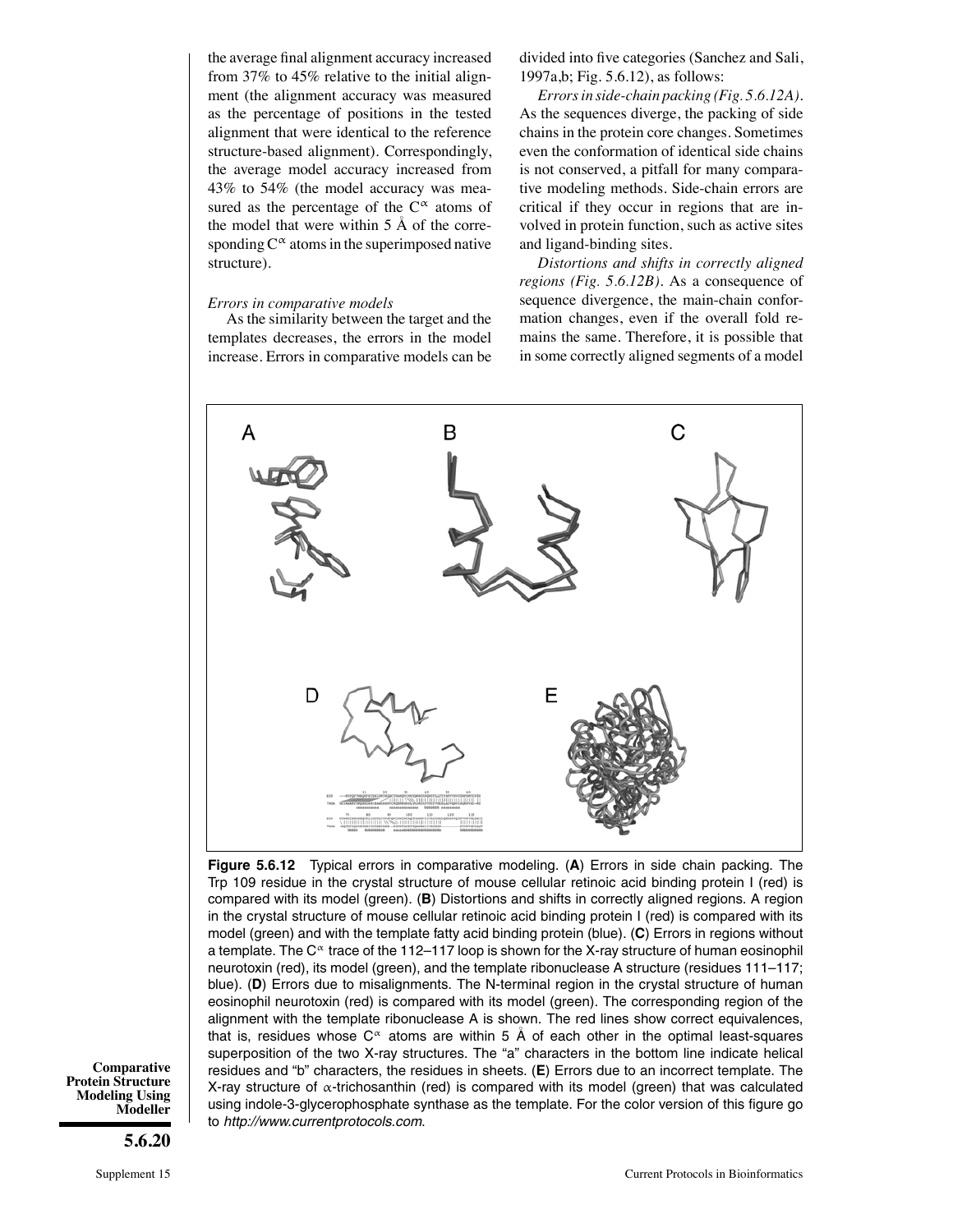the template is locally different  $(>3 \text{ Å})$  from the target, resulting in errors in that region. The structural differences are sometimes not due to differences in sequence, but are a consequence of artifacts in structure determination or structure determination in different environments (e.g., packing of subunits in a crystal). The simultaneous use of several templates can minimize this kind of error (Srinivasan and Blundell, 1993; Sanchez and Sali, 1997a,b).

*Errors in regions without a template (Fig. 5.6.12C)*. Segments of the target sequence that have no equivalent region in the template structure (i.e., insertions or loops) are the most difficult regions to model. If the insertion is relatively short, <9 residues long, some methods can correctly predict the conformation of the backbone (van Vlijmen and Karplus, 1997; Fiser et al., 2000; Jacobson et al., 2004). Conditions for successful prediction are the correct alignment and an accurately modeled environment surrounding the insertion.

*Errors due to misalignments (Fig. 5.6.12D)*. The largest single source of errors in comparative modeling is misalignments, especially when the target-template sequence identity decreases below 30%. However, alignment errors can be minimized in two ways. First, it is usually possible to use a large number of sequences to construct a multiple alignment, even if most of these sequences do not have known structures. Multiple alignments are generally more reliable than pairwise alignments (Barton and Sternberg, 1987; Taylor et al., 1994). The second way of improving the alignment is to iteratively modify those regions in the alignment that correspond to predicted errors in the model (Sanchez and Sali, 1997a,b; John and Sali, 2003).

*Incorrect templates (Fig. 5.6.12E)*. This is a potential problem when distantly related proteins are used as templates (i.e.,  $< 25\%$  sequence identity). Distinguishing between a model based on an incorrect template and a model based on an incorrect alignment with a correct template is difficult. In both cases, the evaluation methods will predict an unreliable model. The conservation of the key functional or structural residues in the target sequence increases the confidence in a given fold assignment.

#### *Predicting the model accuracy*

The accuracy of the predicted model determines the information that can be extracted from it. Thus, estimating the accuracy of a model in the absence of the known structure is essential for interpreting it.

*Initial assessment of the fold*. As discussed earlier, a model calculated using a template structure that shares more than 30% sequence identity is indicative of an overall accurate structure. However, when the sequence identity is lower, the first aspect of model evaluation is to confirm whether or not a correct template was used for modeling. It is often the case, when operating in this regime, that the fold-assignment step produces only false positives. A further complication is that at such low similarities the alignment generally contains many errors, making it difficult to distinguish between an incorrect template on one hand and an incorrect alignment with a correct template on the other hand. There are several methods that use 3-D profiles and statistical potentials (Sippl, 1990; Luthy et al., 1992; Melo et al., 2002) to assess the compatibility between the sequence and modeled structure by evaluating the environment of each residue in a model with respect to the expected environment as found in native high-resolution experimental structures. These methods can be used to assess whether or not the correct template was used for the modeling. They include VERIFY3D (Luthy et al., 1992), PROSAII (Sippl, 1993), HARMONY (Topham et al., 1994), ANOLEA (Melo and Feytmans, 1998), and DFIRE (Zhou and Zhou, 2002).

Even when the model is based on alignments that have  $>30\%$  sequence identity, other factors, including the environment, can strongly influence the accuracy of a model. For instance, some calcium-binding proteins undergo large conformational changes when bound to calcium. If a calcium-free template is used to model the calcium-bound state of the target, it is likely that the model will be incorrect irrespective of the target-template similarity or accuracy of the template structure (Pawlowski et al., 1996).

*Evaluations of self-consistency*. The model should also be subjected to evaluations of self-consistency to ensure that it satisfies the restraints used to calculate it. Additionally, the stereochemistry of the model (e.g., bond-lengths, bond-angles, backbone torsion angles, and nonbonded contacts) may be evaluated using programs such as PROCHECK (Laskowski et al., 1993) and WHATCHECK (Hooft et al., 1996). Although errors in stereochemistry are rare and less informative than errors detected by statistical potentials, a cluster of stereochemical errors may indicate that there are larger errors (e.g., alignment errors) in that region.

**Modeling Structure from Sequence**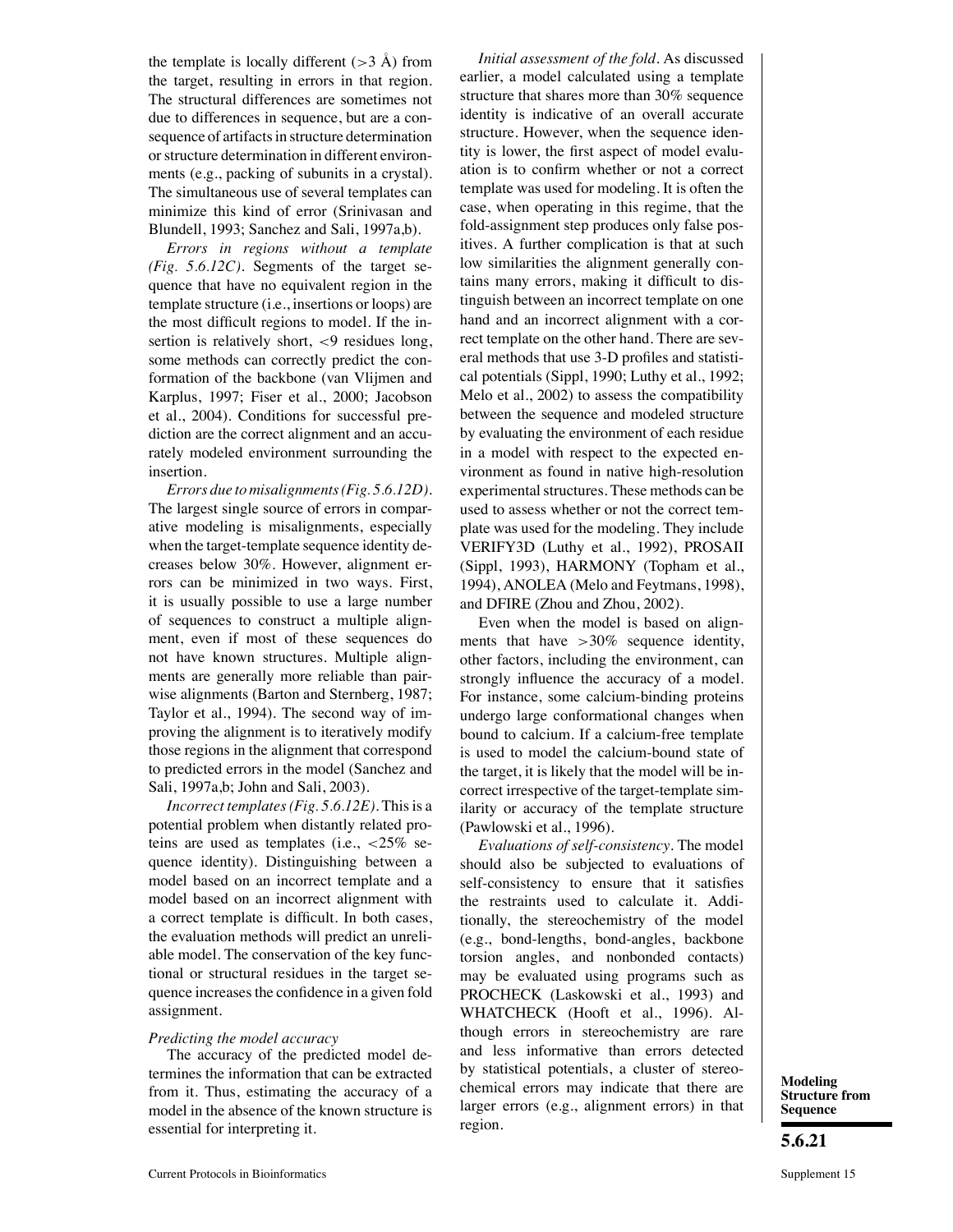#### *Applications*

Comparative modeling is often an efficient way to obtain useful information about the protein of interest. For example, comparative models can be helpful in designing mutants to test hypotheses about the protein's function (Wu et al., 1999; Vernal et al., 2002); in identifying active and binding sites (Sheng et al., 1996); in searching for, designing, and improving ligand binding strength for a given binding site (Ring et al., 1993; Li et al., 1996; Selzer et al., 1997; Enyedy et al., 2001; Que et al., 2002); modeling substrate specificity (Xu et al., 1996); in predicting antigenic epitopes (Sali and Blundell, 1993); in simulating protein-protein docking (Vakser, 1995); in inferring function from calculated electrostatic potential around the protein (Matsumoto et al., 1995); in facilitating molecular replacement in X-ray structure determination (Howell et al., 1992); in refining models based on NMR constraints (Modi et al., 1996); in testing and improving a sequence-structure alignment (Wolf et al., 1998); in annotating single nucleotide polymorphisms (Mirkovic et al., 2004; Karchin et al., 2005); in structural characterization of large complexes by docking to low-resolution cryo-electron density maps (Spahn et al., 2001; Gao et al., 2003); and in rationalizing known experimental observations.

Fortunately, a 3-D model does not have to be absolutely perfect to be helpful in biology, as demonstrated by the applications listed above. The type of a question that can be addressed with a particular model does depend on its accuracy (Fig. 5.6.13).

At the low end of the accuracy spectrum, there are models that are based on less than 25% sequence identity and that sometimes have less than 50% of their  $C^{\alpha}$  atoms within  $3.5 \text{ Å}$  of their correct positions. However, such models still have the correct fold, and even knowing only the fold of a protein may sometimes be sufficient to predict its approximate biochemical function. Models in this low range of accuracy, combined with model evaluation, can be used for confirming or rejecting a match between remotely related proteins (Sanchez and Sali, 1997a; 1998).

In the middle of the accuracy spectrum are the models based on approximately 35% sequence identity, corresponding to 85% of the  $C^{\alpha}$  atoms modeled within 3.5 Å of their correct positions. Fortunately, the active and binding sites are frequently more conserved than the rest of the fold, and are thus modeled more accurately (Sanchez and Sali, 1998). In general, medium-resolution models frequently allow a

refinement of the functional prediction based on sequence alone, because ligand binding is most directly determined by the structure of the binding site rather than its sequence. It is frequently possible to correctly predict important features of the target protein that do not occur in the template structure. For example, the location of a binding site can be predicted from clusters of charged residues (Matsumoto et al., 1995), and the size of a ligand may be predicted from the volume of the binding-site cleft (Xu et al., 1996). Medium-resolution models can also be used to construct site-directed mutants with altered or destroyed binding capacity, which in turn could test hypotheses about the sequence-structure-function relationships. Other problems that can be addressed with medium-resolution comparative models include designing proteins that have compact structures, without long tails, loops, and exposed hydrophobic residues, for better crystallization, or designing proteins with added disulfide bonds for extra stability.

The high end of the accuracy spectrum corresponds to models based on 50% sequence identity or more. The average accuracy of these models approaches that of lowresolution X-ray structures (3  $\rm \AA$  resolution) or medium-resolution NMR structures (10 distance restraints per residue; Sanchez and Sali, 1997b). The alignments on which these models are based generally contain almost no errors. Models with such high accuracy have been shown to be useful even for refining crystallographic structures by the method of molecular replacement (Howell et al., 1992; Baker and Sali, 2001; Jones, 2001; Claude et al., 2004; Schwarzenbacher et al., 2004).

#### *Conclusion*

Over the past few years, there has been a gradual increase in both the accuracy of comparative models and the fraction of protein sequences that can be modeled with useful accuracy (Marti-Renom et al., 2000; Baker and Sali, 2001; Pieper et al., 2006). The magnitude of errors in fold assignment, alignment, and the modeling of side-chains and loops have decreased considerably. These improvements are a consequence both of better techniques and a larger number of known protein sequences and structures. Nevertheless, all the errors remain significant and demand future methodological improvements. In addition, there is a great need for more accurate modeling of distortions and rigid-body shifts, as well as detection of errors in a given protein structure model. Error detection is useful

**Comparative Protein Structure Modeling Using Modeller**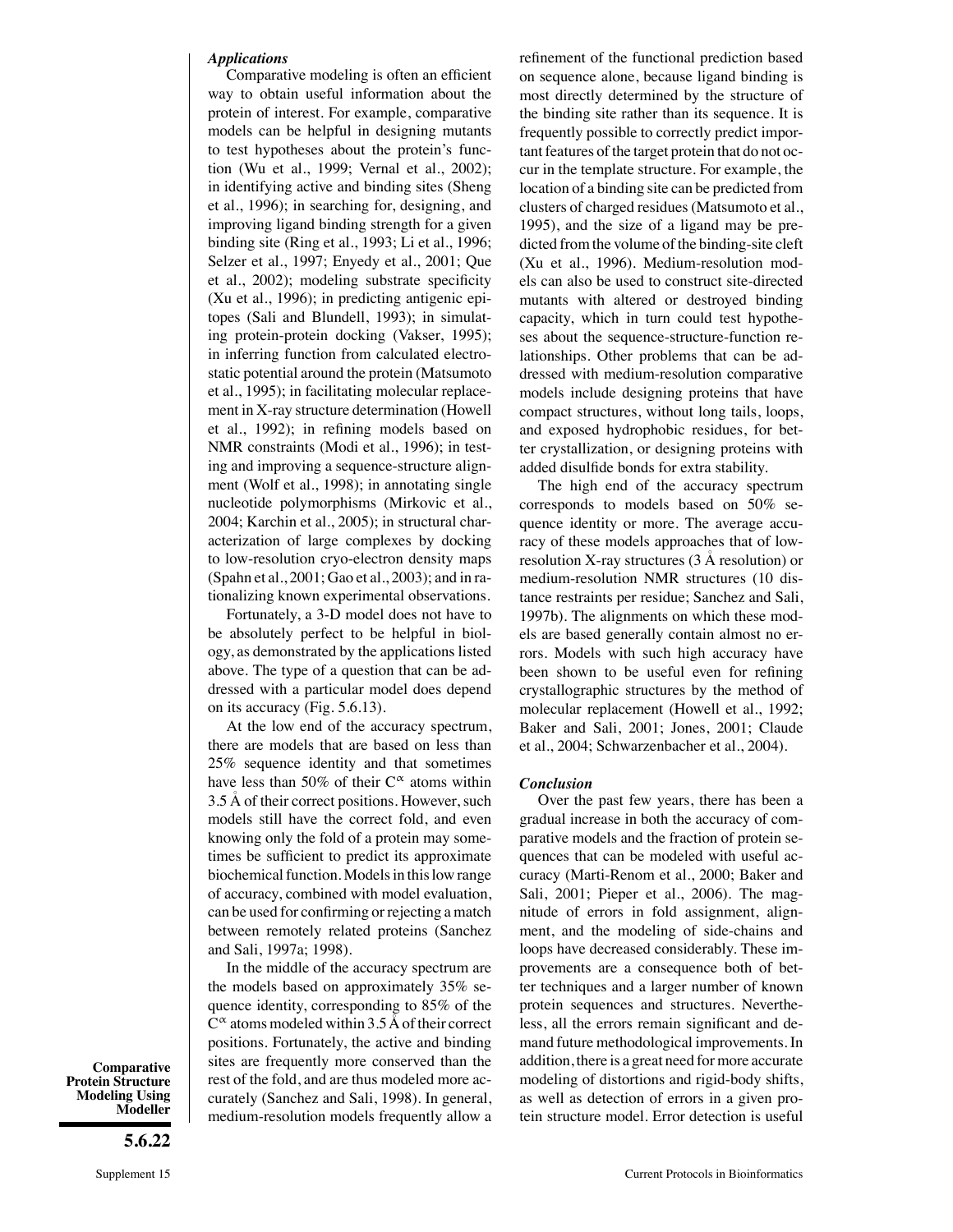

**Figure 5.6.13** ptAccuracy and application of protein structure models. The vertical axis indicates the different ranges of applicability of comparative protein structure modeling, the corresponding accuracy of protein structure models, and their sample applications. (**A**) The docosahexaenoic fatty acid ligand (violet) was docked into a high accuracy comparative model of brain lipid-binding protein (right), modeled based on its 62% sequence identity to the crystallographic structure of adipocyte lipid-binding protein (PDB code 1adl). A number of fatty acids were ranked for their affinity to brain lipid-binding protein consistently with site-directed mutagenesis and affinity chromatography experiments (Xu et al., 1996), even though the ligand specificity profile of this protein is different from that of the template structure. Typical overall accuracy of a comparative model in this range of sequence similarity is indicated by a comparison of a model for adipocyte fatty acid binding protein with its actual structure (left). (**B**) A putative proteoglycan binding patch was identified on a medium-accuracy comparative model of mouse mast cell protease 7 (right), modeled based on its 39% sequence identity to the crystallographic structure of bovine pancreatic trypsin (2ptn) that does not bind proteoglycans. The prediction was confirmed by site-directed mutagenesis and heparin-affinity chromatography experiments (Matsumoto et al., 1995). Typical accuracy of a comparative model in this range of sequence similarity is indicated by a comparison of a trypsin model with the actual structure. (**C**) A molecular model of the whole yeast ribosome (right) was calculated by fitting atomic rRNA and protein models into the electron density of the 80S ribosomal particle, obtained by electron microscopy at 15 Å resolution (Spahn et al., 2001). Most of the models for 40 out of the 75 ribosomal proteins were based on template structures that were approximately 30% sequentially identical. Typical accuracy of a comparative model in this range of sequence similarity is indicated by a comparison of a model for a domain in L2 protein from B. Stearothermophilus with the actual structure (1rl2). For the color version of this figure go to http://www.currentprotocols.com.

> **Modeling Structure from Sequence**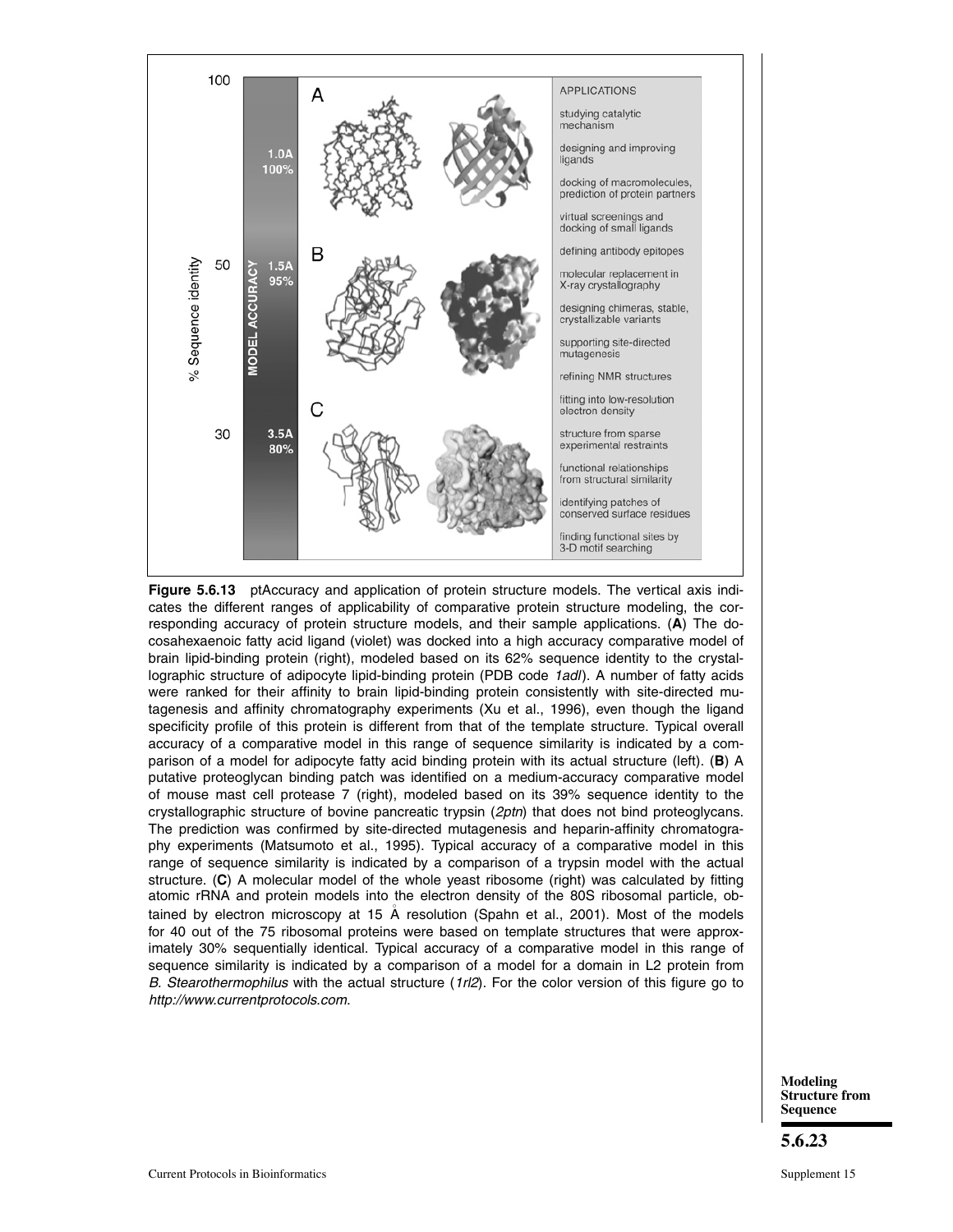both for refinement and interpretation of the models.

#### **Acknowledgments**

The authors wish to express gratitude to all members of their research group. This review is partially based on the authors' previous reviews (Marti-Renom et al., 2000; Eswar et al., 2003; Fiser and Sali, 2003a). They wish acknowledge funding from Sandler Family Supporting Foundation, NIH R01 GM54762, P01 GM71790, P01 A135707, and U54 GM62529, as well as hardware gifts from IBM and Intel.

#### **Literature Cited**

- Abagyan, R. and Totrov, M. 1994. Biased probability Monte Carlo conformational searches and electrostatic calculations for peptides and proteins. *J. Mol. Biol.* 235:983-1002.
- Alexandrov, N.N., Nussinov, R., and Zimmer, R.M. 1996. Fast protein fold recognition via sequence to structure alignment and contact capacity potentials. *Pac. Symp. Biocomput.* 1996:53-72.
- Altschul, S.F., Madden, T.L., Schaffer, A.A., Zhang, J., Zhang, Z., Miller, W., and Lipman, D.J. 1997. Gapped BLAST and PSI-BLAST: A new generation of protein database search programs. *Nucl. Acids Res.* 25:3389-3402.
- Andreeva, A., Howorth, D., Brenner, S.E., Hubbard, T.J., Chothia, C., and Murzin, A.G. 2004. SCOP database in 2004: Refinements integrate structure and sequence family data. *Nucl. Acids Res.* 32:D226-D229.
- Aszodi, A. and Taylor, W.R. 1994. Secondary structure formation in model polypeptide chains.*Protein Eng.* 7:633-644.
- Bairoch, A., Apweiler, R., Wu, C.H., Barker, W.C., Boeckmann, B., Ferro, S., Gasteiger, E., Huang, H., Lopez, R., Magrane, M., Martin, M.J., Natale, D.A., O'Donovan, C., Redaschi, N., and Yeh, L.S. 2005. The Universal Protein Resource (UniProt). *Nucl. Acids Res.* 33:D154-D159.
- Baker, D. and Sali, A. 2001. Protein structure prediction and structural genomics. *Science* 294:93- 96.
- Barton, G.J. and Sternberg, M.J. 1987. A strategy for the rapid multiple alignment of protein sequences: Confidence levels from tertiary structure comparisons. *J. Mol. Biol.* 198:327-337.
- Bateman, A., Coin, L., Durbin, R., Finn, R.D., Hollich, V., Griffiths-Jones, S., Khanna, A., Marshall, M., Moxon, S., Sonnhammer, E.L., Studholme, D.J., Yeats, C., and Eddy, S.R. 2004. The Pfam protein families database. *Nucl. Acids Res.* 32:D138-D141.
- Bates, P.A., Kelley, L.A., MacCallum, R.M., and Sternberg, M.J. 2001. Enhancement of protein modeling by human intervention in applying the automatic programs 3D-JIGSAW and 3D-PSSM. *Proteins* 5:39-46.
- Benson, D.A., Karsch-Mizrachi, I., Lipman, D.J., Ostell, J., and Wheeler, D.L. 2005. GenBank. *Nucl. Acids Res.* 33:D34-D38.
- Blundell, T.L., Sibanda, B.L., Sternberg, M.J., and Thornton, J.M. 1987. Knowledge-based prediction of protein structures and the design of novel molecules. *Nature* 326:347-352.
- Boeckmann, B., Bairoch, A., Apweiler, R., Blatter, M.C., Estreicher, A., Gasteiger, E., Martin, M.J., Michoud, K., O'Donovan, C., Phan, I., Pilbout, S., and Schneider, M. 2003. The SWISS-PROT protein knowledgebase and its supplement TrEMBL in 2003.*Nucl. Acids Res.* 31:365- 370.
- Boissel, J.P., Lee, W.R., Presnell, S.R., Cohen, F.E., and Bunn, H.F. 1993. Erythropoietin structurefunction relationships: Mutant proteins that test a model of tertiary structure. *J. Biol. Chem.* 268:15983-15993.
- Bowie, J.U., Luthy, R., and Eisenberg, D. 1991. A method to identify protein sequences that fold into a known three-dimensional structure. *Science* 253:164-170.
- Braun, W. and Go, N. 1985. Calculation of protein conformations by proton-proton distance constraints: A new efficient algorithm. *J. Mol. Biol.* 186:611-626.
- Brenner, S.E., Chothia, C., and Hubbard, T.J. 1998. Assessing sequence comparison methods with reliable structurally identified distant evolutionary relationships. *Proc. Natl. Acad. Sci. U.S.A.* 95:6073-6078.
- Browne, W.J., North, A.C., Phillips, D.C., Brew, K., Vanaman, T.C., and Hill, R.L. 1969. A possible three-dimensional structure of bovine alphalactalbumin based on that of hen's egg-white lysozyme. *J. Mol. Biol.* 42:65-86.
- Bruccoleri, R.E. and Karplus, M. 1987. Prediction of the folding of short polypeptide segments by uniform conformational sampling. *Biopolymers* 26:137-168.
- Bruccoleri, R.E. and Karplus, M. 1990. Conformational sampling using high-temperature molecular dynamics. *Biopolymers* 29:1847-1862.
- Bujnicki, J.M., Elofsson, A., Fischer, D., and Rychlewski, L. 2001. LiveBench-1: Continuous benchmarking of protein structure prediction servers. *Protein Sci.* 10:352-361.
- Bystroff, C. and Baker, D. 1998. Prediction of local structure in proteins using a library of sequencestructure motifs. *J. Mol. Biol.* 281:565-577.
- Canutescu, A.A., Shelenkov, A.A., and Dunbrack, R.L. Jr. 2003. A graph-theory algorithm for rapid protein side-chain prediction. *Protein Sci.* 12:2001-2014.
- Chinea, G., Padron, G., Hooft, R.W., Sander, C., and Vriend, G. 1995. The use of position-specific rotamers in model building by homology. *Proteins* 23:415-421.
- Chothia, C. and Lesk, A.M. 1987. Canonical structures for the hypervariable regions of immunoglobulins. *J. Mol. Biol.* 196:901-917.

**Comparative Protein Structure Modeling Using Modeller**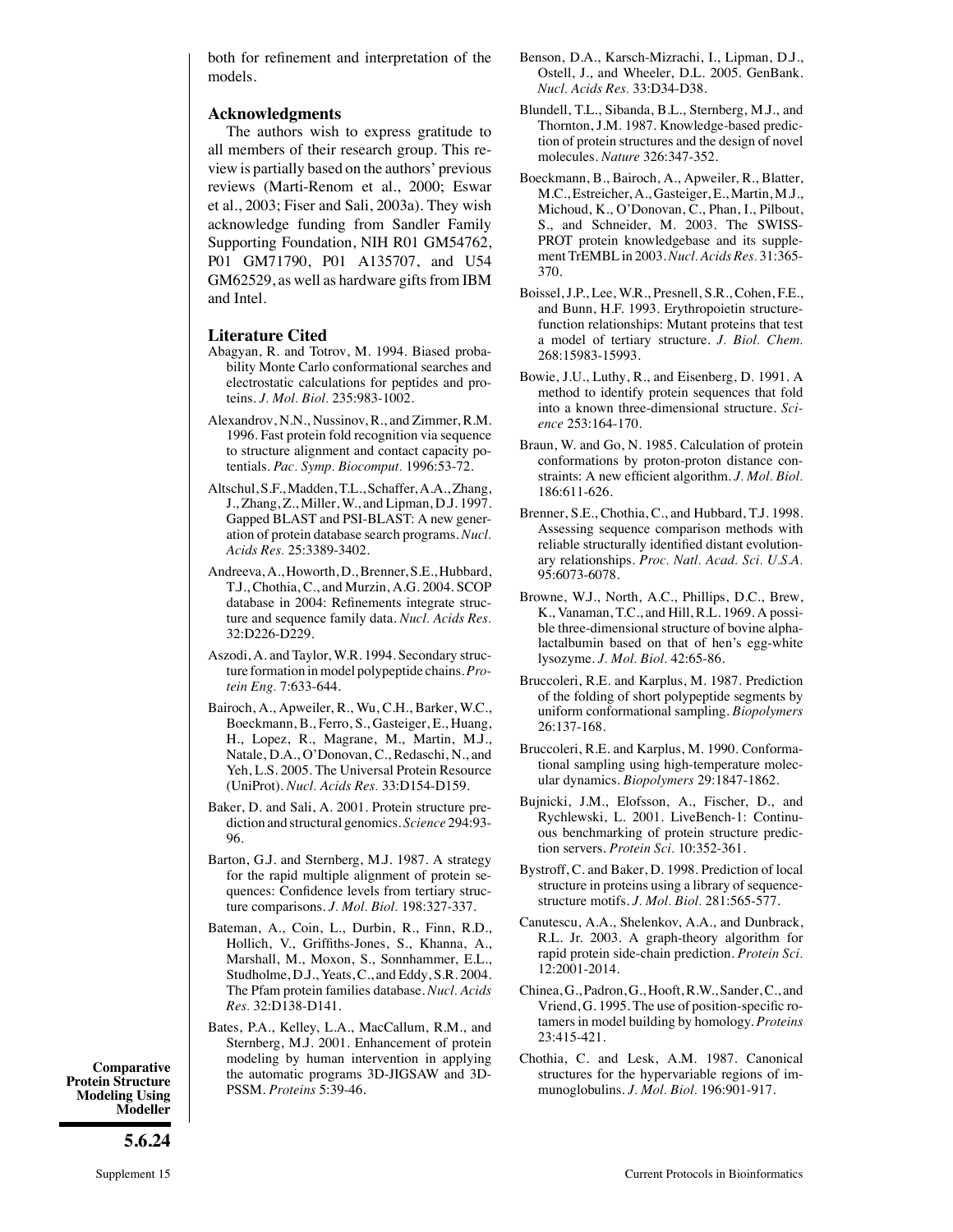- Chothia, C., Lesk, A.M., Tramontano, A., Levitt, M., Smith-Gill, S.J., Air, G., Sheriff, S., Padlan, E.A., Davies, D., Tulip, W.R., Colman, P.M., Spinelli, S., Alzari, P.M., and Poljak, J. 1989. Conformations of immunoglobulin hypervariable regions. *Nature* 342:877-883.
- Claessens, M., Van Cutsem, E., Lasters, I., and Wodak, S. 1989. Modelling the polypeptide backbone with 'spare parts' from known protein structures. *Protein Eng.* 2:335-345.
- Claude, J.B., Suhre, K., Notredame, C., Claverie, J.M., and Abergel, C. 2004. CaspR: A web server for automated molecular replacement using homology modelling. *Nucl. Acids Res.* 32:W606-W609.
- Clore, G.M., Brunger, A.T., Karplus, M., and Gronenborn, A.M. 1986. Application of molecular dynamics with interproton distance restraints to three-dimensional protein structure determination: A model study of crambin. *J. Mol. Biol.* 191:523-551.
- Cohen, F.E., Gregoret, L., Presnell, S.R., and Kuntz, I.D. 1989. Protein structure predictions: New theoretical approaches. *Prog. Clin. Biol. Res.* 289:75-85.
- Collura, V., Higo, J., and Garnier, J. 1993. Modeling of protein loops by simulated annealing. *Protein Sci.* 2:1502-1510.
- Colovos, C. and Yeates, T.O. 1993. Verification of protein structures: Patterns of nonbonded atomic interactions. *Protein Sci.* 2:1511-1519.
- Corpet, F. 1988. Multiple sequence alignment with hierarchical clustering. *Nucl. Acids Res.* 16:10881-10890.
- Deane, C.M. and Blundell, T.L. 2001. CODA: A combined algorithm for predicting the structurally variable regions of protein models. *Protein Sci.* 10:599-612.
- de Bakker, P.I., DePristo, M.A., Burke, D.F., and Blundell, T.L. 2003. Ab initio construction of polypeptide fragments: Accuracy of loop decoy discrimination by an all-atom statistical potential and the AMBER force field with the Generalized Born solvation model. *Proteins* 51:21- 40.
- DePristo, M.A., de Bakker, P.I., Lovell, S.C., and Blundell, T.L. 2003. Ab initio construction of polypeptide fragments: Efficient generation of accurate, representative ensembles. *Proteins* 51:41-55.
- Deshpande, N., Addess, K.J., Bluhm, W.F., Merino-Ott, J.C., Townsend-Merino, W., Zhang, Q., Knezevich, C., Xie, L., Chen, L., Feng, Z., Green, R.K., Flippen-Anderson, J.L., Westbrook, J., Berman, H.M., and Bourne, P.E. 2005. The RCSB Protein Data Bank: A redesigned query system and relational database based on the mmCIF schema. *Nucl. Acids Res.* 33:D233-D237.
- Dietmann, S., Park, J., Notredame, C., Heger, A., Lappe, M., and Holm, L. 2001. A fully automatic evolutionary classification of protein folds: Dali Domain Dictionary version 3. *Nucl. Acids Res.* 29:55-57.
- Eddy, S.R. 1998. Profile hidden Markov models. *Bioinformatics* 14:755-763.
- Edgar, R.C. 2004. MUSCLE: Multiple sequence alignment with high accuracy and high throughput. *Nucl. Acids Res.* 32:1792-1797.
- Edgar, R.C. and Sjolander, K. 2004. A comparison of scoring functions for protein sequence profile alignment. *Bioinformatics* 20:1301-1308.
- Enyedy, I.J., Ling, Y., Nacro, K., Tomita, Y., Wu, X., Cao, Y., Guo, R., Li, B., Zhu, X., Huang, Y., Long, Y.Q., Roller, P.P., Yang, D., and Wang, S. 2001. Discovery of small-molecule inhibitors of Bcl-2 through structure-based computer screening. *J. Med. Chem.* 44:4313-4324.
- Eswar, N., John, B., Mirkovic, N., Fiser, A., Ilyin, V.A., Pieper, U., Stuart, A.C., Marti-Renom, M.A., Madhusudhan, M.S., Yerkovich, B., and Sali, A. 2003. Tools for comparative protein structure modeling and analysis. *Nucl. Acids Res.* 31:3375-3380.
- Eyrich, V.A., Marti-Renom, M.A., Przybylski, D., Madhusudhan, M.S., Fiser, A., Pazos, F., Valencia, A., Sali, A., and Rost, B. 2001. EVA: Continuous automatic evaluation of protein structure prediction servers. *Bioinformatics* 17:1242-1243.
- Felsenstein, J. 1989. PHYLIP—Phylogeny Inference Package (Version 3.2). *Cladistics* 5:164- 166.
- Felts, A.K., Gallicchio, E., Wallqvist, A., and Levy, R.M. 2002. Distinguishing native conformations of proteins from decoys with an effective free energy estimator based on the OPLS all-atom force field and the surface generalized born solvent model. *Proteins* 48:404-422.
- Fernandez-Fuentes, N., Oliva, B., and Fiser, A. 2006. A supersecondary structure library and search algorithm for modeling loops in protein structures. *Nucl. Acids Res.* 34:2085-2097.
- Fidelis, K., Stern, P.S., Bacon, D., and Moult, J. 1994. Comparison of systematic search and database methods for constructing segments of protein structure. *Protein Eng.* 7:953-960.
- Fine, R.M., Wang, H., Shenkin, P.S., Yarmush, D.L., and Levinthal, C. 1986. Predicting antibody hypervariable loop conformations. II: Minimization and molecular dynamics studies of MCPC603 from many randomly generated loop conformations. *Proteins* 1:342-362.
- Fischer, D. 2006. Servers for protein structure prediction. *Curr. Opin. Struct. Biol.* 16:178-182.
- Fischer, D., Elofsson, A., Rychlewski, L., Pazos, F., Valencia, A., Rost, B., Ortiz, A.R., and Dunbrack, R.L. Jr., 2001. CAFASP2: The second critical assessment of fully automated structure prediction methods. *Proteins* 5:171-183.
- Fiser, A. 2004. Protein structure modeling in the proteomics era. *Expert Rev. Proteomics* 1:97- 110.
- Fiser, A. and Sali, A. 2003a. Modeller: Generation and refinement of homology-based protein structure models. *Methods Enzymol.* 374:461- 491.

**Modeling Structure from Sequence**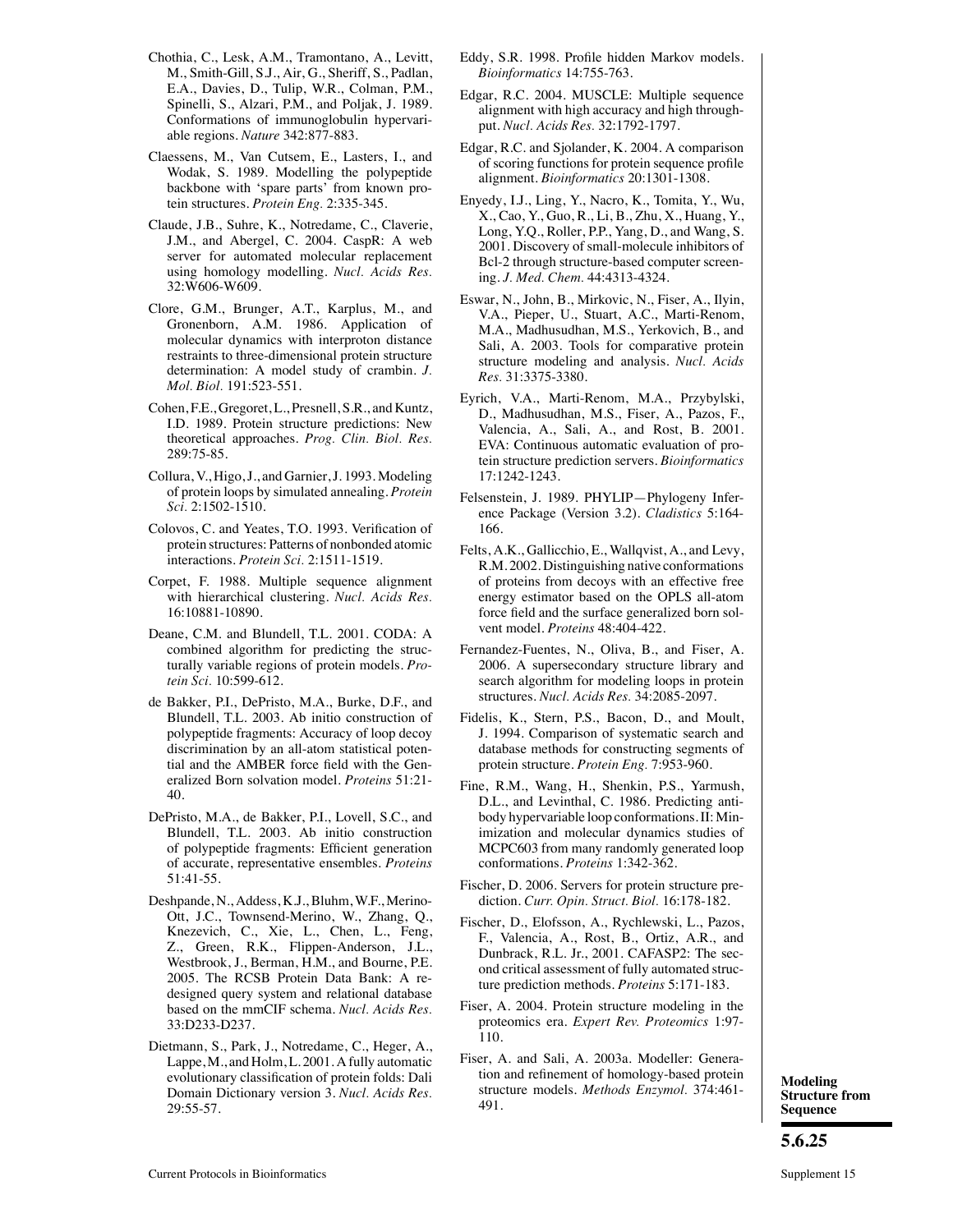- Fiser, A. and Sali, A. 2003b. ModLoop: Automated modeling of loops in protein structures. *Bioinformatics* 19:2500-2501.
- Fiser, A., Do, R.K., and Sali, A. 2000. Modeling of loops in protein structures. *Protein Sci.* 9:1753- 1773.
- Fiser, A., Feig, M., Brooks, C.L. 3rd, and Sali, A. 2002. Evolution and physics in comparative protein structure modeling. *Acc. Chem. Res.* 35:413-421.
- Gao, H., Sengupta, J., Valle, M., Korostelev, A., Eswar, N., Stagg, S.M., Van Roey, P., Agrawal, R.K., Harvey, S.C., Sali, A., Chapman, M.S., and Frank, J. 2003. Study of the structural dynamics of the E coli 70S ribosome using realspace refinement. *Cell* 113:789-801.
- Godzik, A. 2003. Fold recognition methods. *Methods Biochem. Anal.* 44:525-546.
- Gough, J., Karplus, K., Hughey, R., and Chothia, C. 2001. Assignment of homology to genome sequences using a library of hidden Markov models that represent all proteins of known structure. *J. Mol. Biol.* 313:903-919.
- Greer, J. 1981. Comparative model-building of the mammalian serine proteases. *J. Mol. Biol.* 153:1027-1042.
- Gribskov, M., McLachlan, A.D., and Eisenberg, D. 1987. Profile analysis: Detection of distantly related proteins. *Proc. Natl. Acad. Sci. U.S.A.* 84:4355-4358.
- Havel, T.F. and Snow, M.E. 1991. A new method for building protein conformations from sequence alignments with homologues of known structure. *J. Mol. Biol.* 217:1-7.
- Henikoff, J.G. and Henikoff, S. 1996. Using substitution probabilities to improve position-specific scoring matrices. *Comput. Appl. Biosci.* 12:135- 143.
- Henikoff, J.G., Pietrokovski, S., McCallum, C.M., and Henikoff, S. 2000. Blocks-based methods for detecting protein homology. *Electrophoresis* 21:1700-1706.
- Henikoff, S. and Henikoff, J.G. 1994. Positionbased sequence weights. *J. Mol. Biol.* 243:574- 578.
- Higo, J., Collura, V., and Garnier, J. 1992. Development of an extended simulated annealing method: Application to the modeling of complementary determining regions of immunoglobulins. *Biopolymers* 32:33-43.
- Holm, L. and Sander, C. 1991. Database algorithm for generating protein backbone and side-chain co-ordinates from a C alpha trace application to model building and detection of co-ordinate errors. *J. Mol. Biol.* 218:183-194.
- Hooft, R.W., Vriend, G., Sander, C., and Abola, E.E. 1996. Errors in protein structures. *Nature* 381:272.
- Howell, P.L., Almo, S.C., Parsons, M.R., Hajdu, J., and Petsko, G.A. 1992. Structure determination of turkey egg-white lysozyme using Laue diffraction data. *Acta Crystallogr. B* 48:200- 207.
- Jacobson, M.P., Pincus, D.L., Rapp, C.S., Day, T.J., Honig, B., Shaw, D.E., and Friesner, R.A. 2004. A hierarchical approach to all-atom protein loop prediction. *Proteins* 55:351-367.
- Jaroszewski, L., Rychlewski, L., Li, Z., Li, W., and Godzik, A. 2005. FFAS03: A server for profile– profile sequence alignments. *Nucl. Acids Res.* 33:W284-W288.
- John, B. and Sali, A. 2003. Comparative protein structure modeling by iterative alignment, model building and model assessment. *Nucl. Acids Res.* 31:3982-3992.
- Jones, D.T. 1999. GenTHREADER: An efficient and reliable protein fold recognition method for genomic sequences. *J. Mol. Biol.* 287:797- 815.
- Jones, D.T. 2001. Evaluating the potential of using fold-recognition models for molecular replacement. *Acta Crystallogr. D Biol. Crystallogr.* 57:1428-1434.
- Jones, D.T., Taylor, W.R., and Thornton, J.M. 1992. A new approach to protein fold recognition. *Nature* 358:86-89.
- Jones, T.A. and Thirup, S. 1986. Using known substructures in protein model building and crystallography. *Embo J.* 5:819-822.
- Kabsch, W. and Sander, C. 1984. On the use of sequence homologies to predict protein structure: Identical pentapeptides can have completely different conformations. *Proc. Natl. Acad. Sci. U.S.A.* 81:1075-1078.
- Kahsay, R.Y., Wang, G., Dongre, N., Gao, G., and Dunbrack, R.L. Jr. 2002. CASA: A server for the critical assessment of protein sequence alignment accuracy. *Bioinformatics* 18:496-497.
- Karchin, R., Cline, M., Mandel-Gutfreund, Y., and Karplus, K. 2003. Hidden Markov models that use predicted local structure for fold recognition: Alphabets of backbone geometry. *Proteins* 51:504-514.
- Karchin, R., Diekhans, M., Kelly, L., Thomas, D.J., Pieper, U., Eswar, N., Haussler, D., and Sali, A. 2005. LS-SNP: Large-scale annotation of coding non-synonymous SNPs based on multiple information sources. *Bioinformatics* 21:2814- 2820.
- Karplus, K., Barrett, C., and Hughey, R. 1998. Hidden Markov models for detecting remote protein homologies. *Bioinformatics* 14:846- 856.
- Karplus, K., Karchin, R., Draper, J., Casper, J., Mandel-Gutfreund, Y., Diekhans, M., and Hughey, R. 2003. Combining local-structure, fold-recognition, and new fold methods for protein structure prediction. *Proteins* 53:491-496.
- Kelley, L.A., MacCallum, R.M., and Sternberg, M.J. 2000. Enhanced genome annotation using structural profiles in the program 3D-PSSM. *J. Mol. Biol.* 299:499-520.
- Koehl, P. and Delarue, M. 1995. A self consistent mean field approach to simultaneous gap closure and side-chain positioning in homology modelling. *Nat. Struct. Biol.* 2:163-170.

**Comparative Protein Structure Modeling Using Modeller**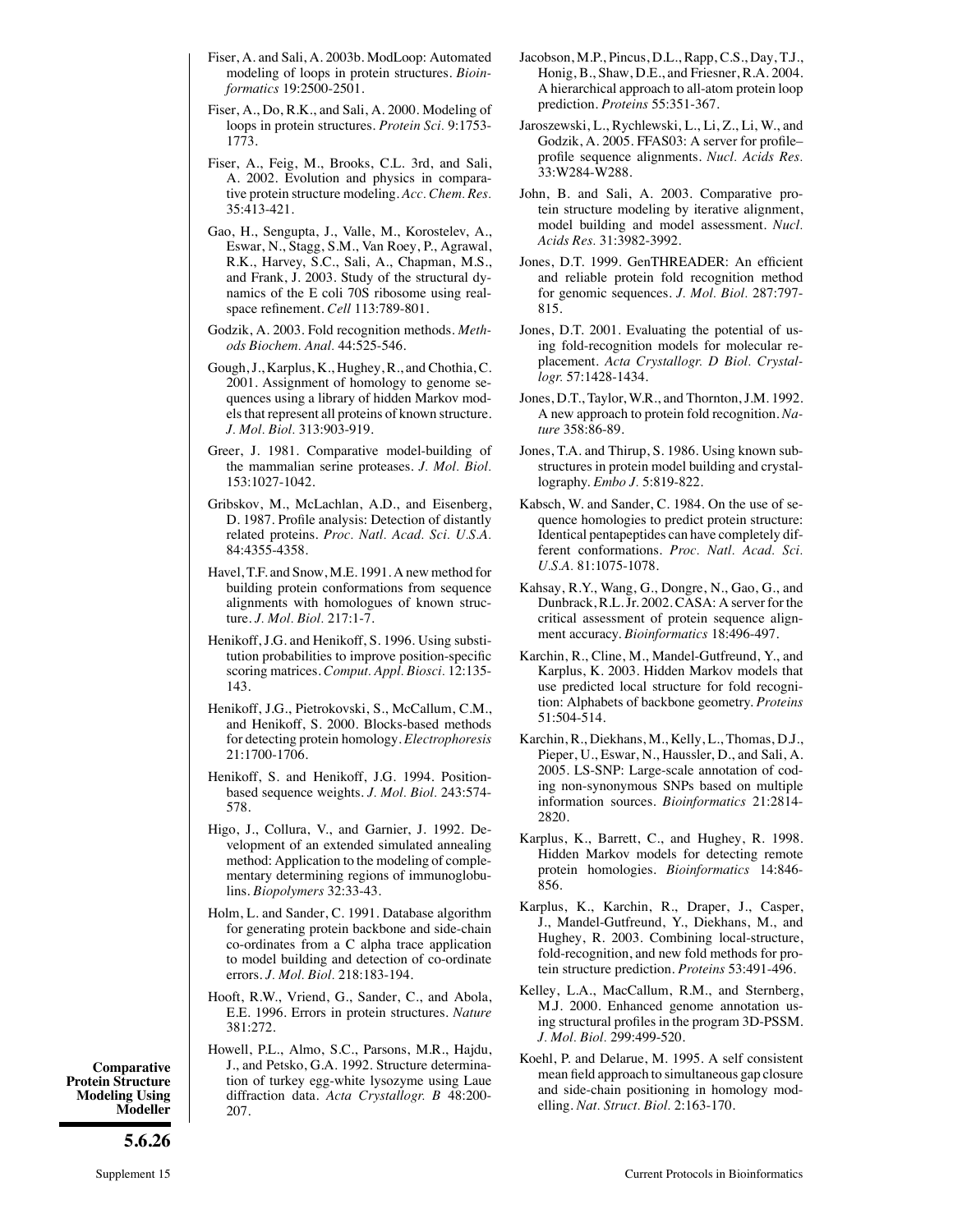- Koh, I.-Y.Y., Eyrich, V.A., Marti-Renom, M.A., Przybylski, D., Madhusudhan, M.S., Narayanan, E., Grana, O., Pazos, F., Valencia, A., Sali, A., and Rost, B. 2003. EVA: Evaluation of protein structure prediction servers. *Nucl. Acids Res.* 31:3311-3315.
- Krogh, A., Brown, M., Mian, I.S., Sjolander, K., and Haussler, D. 1994. Hidden Markov models in computational biology. Applications to protein modeling. *J. Mol. Biol.* 235:1501-1531.
- Laskowski, R.A., MacArthur, M.W., Moss, D.S., and Thornton, J.M. 1993. PROCHECK: A program to check the stereochemical quality of protein structures. *J. Appl. Crystallogr.* 26:283-291.
- Laskowski, R.A., Rullmannn, J.A., MacArthur, M.W., Kaptein, R., and Thornton, J.M. 1996. AQUA and PROCHECK-NMR: Programs for checking the quality of protein structures solved by NMR. *J. Biomol. NMR* 8:477- 486.
- Laskowski, R.A., MacArthur, M.W., and Thornton, J.M. 1998. Validation of protein models derived from experiment. *Curr. Opin. Struct. Biol.* 8:631-639.
- Lessel, U. and Schomburg, D. 1994. Similarities between protein 3-D structures. *Protein Eng.* 7:1175-1187.
- Levitt, M. 1992. Accurate modeling of protein conformation by automatic segment matching. *J. Mol. Biol.* 226:507-533.
- Li, R., Chen, X., Gong, B., Selzer, P.M., Li, Z., Davidson, E., Kurzban, G., Miller, R.E., Nuzum, E.O., McKerrow, J.H., Fletterick, R.J., Gillmor, S.A., Craik, C.S., Kuntz, I.D., Cohen, F.E., and Kenyon, G.L. 1996. Structure-based design of parasitic protease inhibitors. *Bioorg. Med. Chem.* 4:1421-1427.
- Lin, J., Qian, J., Greenbaum, D., Bertone, P., Das, R., Echols, N., Senes, A., Stenger, B., and Gerstein, M. 2002. GeneCensus: Genome comparisons in terms of metabolic pathway activity and protein family sharing. *Nucl. Acids Res.* 30:4574-4582.
- Lindahl, E. and Elofsson, A. 2000. Identification of related proteins on family, superfamily and fold level. *J. Mol. Biol.* 295:613-625.
- Luthy, R., Bowie, J.U., and Eisenberg, D. 1992. Assessment of protein models with threedimensional profiles. *Nature* 356:83-85.
- MacKerell, A.D. Jr., Bashford, D., Bellott, M., Dunbrack, R.L. Jr., Evanseck, J.D., Field, M.J., Fischer, S., Gao, J., Guo, H., Ha, S., Joseph-McCarthy, D., Kuchnir, L., Kuczera, K., Lau, F.T.K., Mattos, C., Michnick, S., Ngo, T., Nguyen, D.T., Prodhom, B., Reiher, W.E. III, Roux, B., Schlenkrich, M., Smith, J.C., Stote, R., Straub, J., Watanabe, M., Wiorkiewicz-Kuczera, ´ J., Yin, D., and Karplus, M. 1998. All-atom empirical potential for molecular modleing and dynamics studies of proteins. *J. Phys. Chem. B* 102:3586-3616.
- Madhusudhan, M.S., Marti-Renom, M.A., Sanchez, R., and Sali, A. 2006. Variable gap penalty for protein sequence-structure alignment. *Protein Eng. Des. Sel.* 19:129-133.
- Mallick, P., Weiss, R., and Eisenberg, D. 2002. The directional atomic solvation energy: An atombased potential for the assignment of protein sequences to known folds. *Proc. Natl. Acad. Sci. U.S.A.* 99:16041-16046.
- Marti-Renom, M.A., Stuart, A.C., Fiser, A., Sanchez, R., Melo, F., and Sali, A. 2000. Comparative protein structure modeling of genes and genomes. *Annu. Rev. Biophys. Biomol. Struct.* 29:291-325.
- Marti-Renom, M.A., Ilyin, V.A., and Sali, A. 2001. DBAli: A database of protein structure alignments. *Bioinformatics* 17:746-747.
- Marti-Renom, M.A., Madhusudhan, M.S., Fiser, A., Rost, B., and Sali, A. 2002. Reliability of assessment of protein structure prediction methods. *Structure (Camb)* 10:435-440.
- Marti-Renom, M.A., Madhusudhan, M.S., and Sali, A. 2004. Alignment of protein sequences by their profiles. *Protein Sci.* 13:1071-1087.
- Matsumoto, R., Sali, A., Ghildyal, N., Karplus, M., and Stevens, R.L. 1995. Packaging of proteases and proteoglycans in the granules of mast cells and other hematopoietic cells. A cluster of histidines on mouse mast cell protease 7 regulates its binding to heparin serglycin proteoglycans. *J. Biol. Chem.* 270:19524-19531.
- McGuffin, L.J. and Jones, D.T. 2003. Improvement of the GenTHREADER method for genomic fold recognition. *Bioinformatics* 19:874- 881.
- McGuffin, L.J., Bryson, K., and Jones, D.T. 2000. The PSIPRED protein structure prediction server. *Bioinformatics* 16:404-405.
- Melo, F. and Feytmans, E. 1998. Assessing protein structures with a non-local atomic interaction energy. *J. Mol. Biol.* 277:1141-1152.
- Melo, F., Sanchez, R., and Sali, A. 2002. Statistical potentials for fold assessment. *Protein Sci.* 11:430-448.
- Mezei, M. 1998. Chameleon sequences in the PDB. *Protein Eng.* 11:411-414.
- Mirkovic, N., Marti-Renom, M.A., Sali, A., and Monteiro, A.N.A. 2004. Structure-based assessment of missence mutations in human BRCA1: Implications for breast and ovarian cancer predisposition. *Cancer Res.* 64:3790-3797.
- Misura, K.M. and Baker, D. 2005. Progress and challenges in high-resolution refinement of protein structure models. *Proteins* 59:15-29.
- Misura, K.M., Chivian, D., Rohl, C.A., Kim, D.E., and Baker, D. 2006. Physically realistic homology models built with ROSETTA can be more accurate than their templates. *Proc. Natl. Acad. Sci. U.S.A.* 103:5361-5366.
- Miwa, J.M., Ibanez-Tallon, I., Crabtree, G.W., Sanchez, R., Sali, A., Role, L.W., and Heintz, N. 1999. lynx1, an endogenous toxin-like modulator of nicotinic acetylcholine receptors in the mammalian CNS. *Neuron* 23:105-114.
- Modi, S., Paine, M.J., Sutcliffe, M.J., Lian, L.Y., Primrose, W.U., Wolf, C.R., and Roberts, G.C. 1996. A model for human cytochrome P450 2D6 based on homology modeling and NMR studies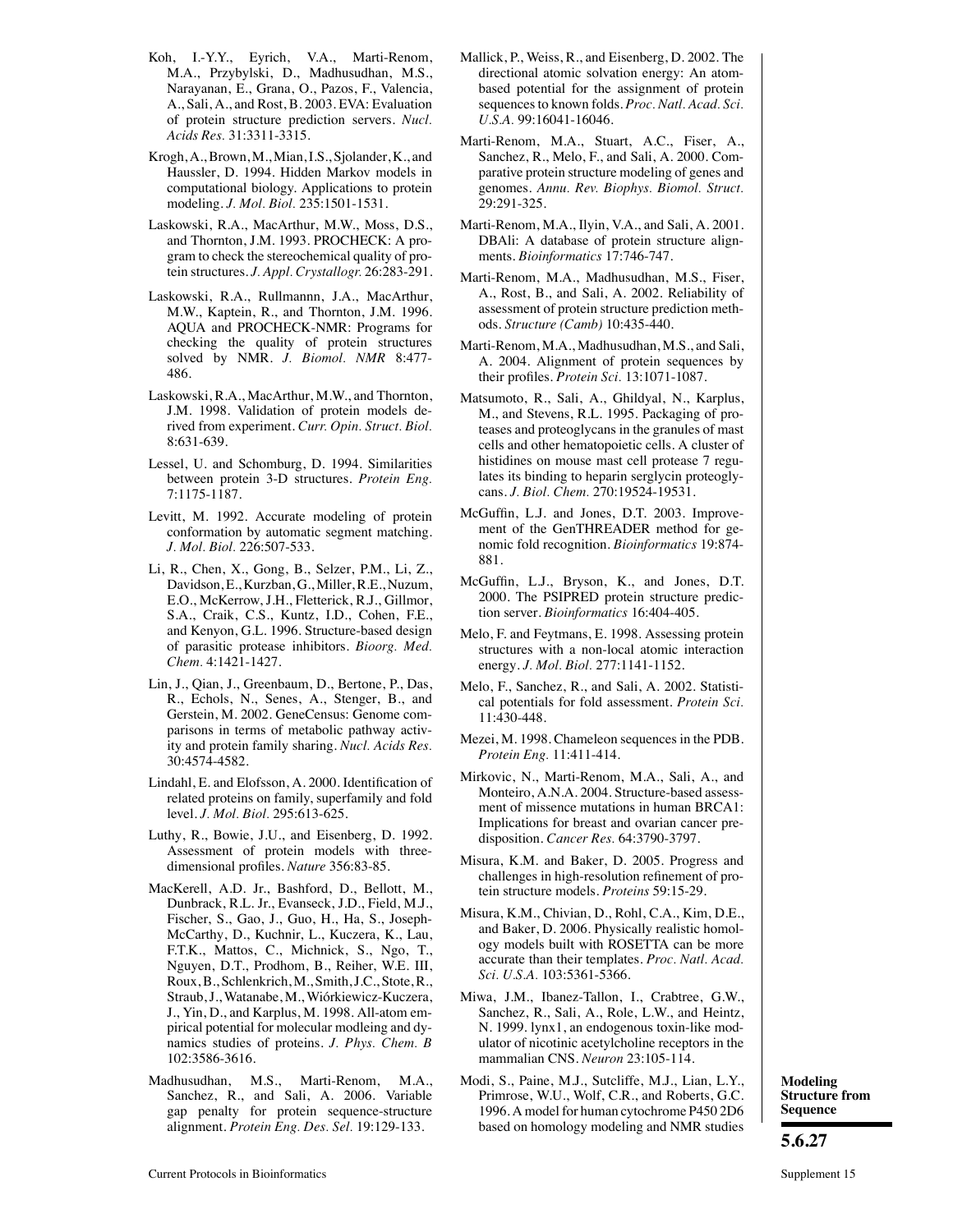of substrate binding. *Biochemistry* 35:4540- 4550.

- Moult, J. 2005. A decade of CASP: Progress, bottlenecks and prognosis in protein structure prediction. *Curr. Opin. Struct. Biol.* 15:285-289.
- Moult, J. and James, M.N. 1986. An algorithm for determining the conformation of polypeptide segments in proteins by systematic search. *Proteins* 1:146-163.
- Moult, J., Fidelis, K., Zemla, A., and Hubbard, T. 2003. Critical assessment of methods of protein structure prediction (CASP)-round V. *Proteins* 53:334-339.
- Moult, J., Fidelis, K., Rost, B., Hubbard, T., and Tramontano, A. 2005. Critical assessment of methods of protein structure prediction (CASP)–round 6. *Proteins* 61:3-7.
- Nagarajaram, H.A., Reddy, B.V., and Blundell, T.L. 1999. Analysis and prediction of inter-strand packing distances between beta-sheets of globular proteins. *Protein Eng.* 12:1055-1062.
- Needleman, S.B. and Wunsch, C.D. 1970. A general method applicable to the search for similarities in the amino acid sequence of two proteins. *J. Mol. Biol.* 48:443-453.
- Notredame, C., Higgins, D.G., and Heringa, J. 2000. T-Coffee: A novel method for fast and accurate multiple sequence alignment. *J. Mol. Biol.* 302:205-217.
- Ohlson, T., Wallner, B., and Elofsson, A. 2004. Profile-profile methods provide improved foldrecognition: A study of different profileprofile alignment methods. *Proteins* 57:188- 197.
- Oldfield, T.J. 1992. SQUID: A program for the analysis and display of data from crystallography and molecular dynamics. *J. Mol. Graph.* 10:247- 252.
- Oliva, B., Bates, P.A., Querol, E., Aviles, F.X., and Sternberg, M.J. 1997. An automated classification of the structure of protein loops. *J. Mol. Biol.* 266:814-830.
- Panchenko, A.R. 2003. Finding weak similarities between proteins by sequence profile comparison. *Nucl. Acids Res.* 31:683-689.
- Park, J., Karplus, K., Barrett, C., Hughey, R., Haussler, D., Hubbard, T., and Chothia, C. 1998. Sequence comparisons using multiple sequences detect three times as many remote homologues as pairwise methods. *J. Mol. Biol.* 284:1201-1210.
- Pawlowski, K., Bierzynski, A., and Godzik, A. 1996. Structural diversity in a family of homologous proteins. *J. Mol. Biol.* 258:349-366.
- Pearl, F., Todd, A., Sillitoe, I., Dibley, M., Redfern, O., Lewis, T., Bennett, C., Marsden, R., Grant, A., Lee, D., Akpor, A., Maibaum, M., Harrison, A., Dallman, T., Reeves, G., Diboun, I., Addou, S., Lise, S., Johnston, C., Sillero, A., Thornton, J., and Orengo, C. 2005. The CATH Domain Structure Database and related resources Gene3D and DHS provide comprehensive domain family information for genome analysis. *Nucl. Acids Res.* 33:D247-D251.
- Pearson, W.R. 1994. Using the FASTA program to search protein and DNA sequence databases. *Methods Mol. Biol.* 24:307-331.
- Pearson, W.R. 2000. Flexible sequence similarity searching with the FASTA3 program package. *Methods Mol. Biol.* 132:185-219.
- Petrey, D. and Honig, B. 2005. Protein structure prediction: Inroads to biology. *Mol. Cell.* 20:811- 819.
- Petrey, D., Xiang, Z., Tang, C.L., Xie, L., Gimpelev, M., Mitros, T., Soto, C.S., Goldsmith-Fischman, S., Kernytsky, A., Schlessinger, A., Koh, I.Y., Alexov, E., and Honig, B. 2003. Using multiple structure alignments, fast model building, and energetic analysis in fold recognition and homology modeling. *Proteins* 53:430- 435.
- Pieper, U., Eswar, N., Braberg, H., Madhusudhan, M.S., Davis, F.P., Stuart, A.C., Mirkovic, N., Rossi, A., Marti-Renom, M.A., Fiser, A., Webb, B., Greenblatt, D., Huang, C.C., Ferrin, T.E., and Sali, A. 2004. MODBASE, a database of annotated comparative protein structure models, and associated resources. *Nucl. Acids Res.* 32:D217- D<sub>222</sub>.
- Pieper, U., Eswar, N., Davis, F.P., Braberg, H., Madhusudhan, M.S., Rossi, A., Marti-Renom, M., Karchin, R., Webb, B.M., Eramian, D., Shen, M.Y., Kelly, L., Melo, F., and Sali, A. 2006. MODBASE: A database of annotated comparative protein structure models and associated resources. *Nucl. Acids Res.* 34:D291- D295.
- Pietrokovski, S. 1996. Searching databases of conserved sequence regions by aligning protein multiple-alignments. *Nucl. Acids Res.* 24:3836- 3845.
- Pontius, J., Richelle, J., and Wodak, S.J. 1996. Deviations from standard atomic volumes as a quality measure for protein crystal structures. *J. Mol. Biol.* 264:121-136.
- Que, X., Brinen, L.S., Perkins, P., Herdman, S., Hirata, K., Torian, B.E., Rubin, H., McKerrow, J.H., and Reed, S.L. 2002. Cysteine proteinases from distinct cellular compartments are recruited to phagocytic vesicles by Entamoeba histolytica. *Mol. Biochem. Parasitol.* 119:23-32.
- Ring, C.S., Kneller, D.G., Langridge, R., and Cohen, F.E. 1992. Taxonomy and conformational analysis of loops in proteins. *J. Mol. Biol.* 224:685-699.
- Ring, C.S., Sun, E., McKerrow, J.H., Lee, G.K., Rosenthal, P.J., Kuntz, I.D., and Cohen, F.E. 1993. Structure-based inhibitor design by using protein models for the development of antiparasitic agents. *Proc. Natl. Acad. Sci. U.S.A.* 90:3583-3587.
- Rost, B. 1999. Twilight zone of protein sequence alignments. *Protein Eng.* 12:85-94.
- Rost, B. and Liu, J. 2003. The PredictProtein server. *Nucl. Acids Res.* 31:3300-3304.
- Rufino, S.D., Donate, L.E., Canard, L.H., and Blundell, T.L. 1997. Predicting the conformational class of short and medium size loops

**Comparative Protein Structure Modeling Using Modeller**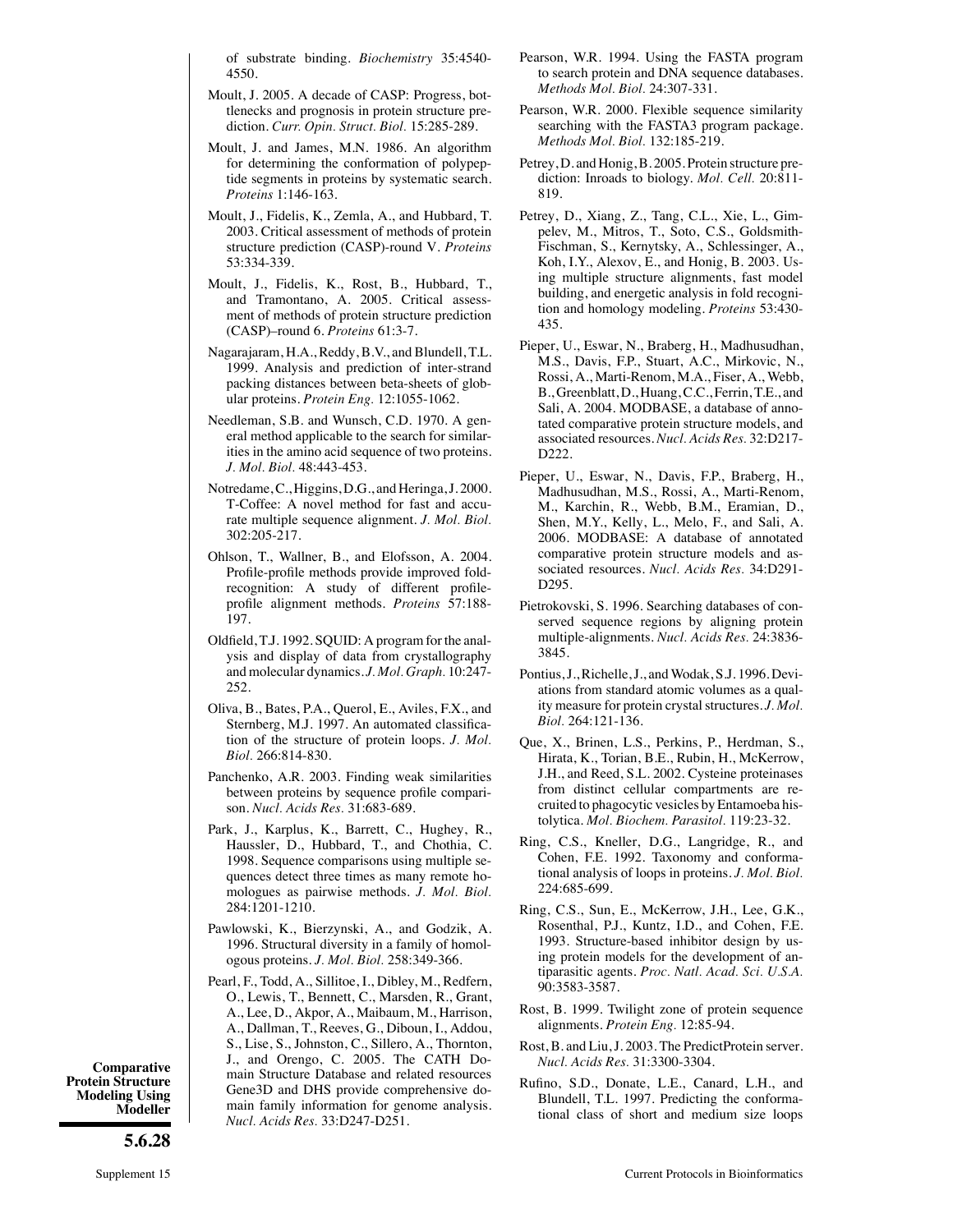connecting regular secondary structures: Application to comparative modelling. *J. Mol. Biol.* 267:352-367.

- Rychlewski, L. and Fischer, D. 2005. LiveBench-8: The large-scale, continuous assessment of automated protein structure prediction. *Protein Sci.* 14:240-245.
- Rychlewski, L., Zhang, B., and Godzik, A. 1998. Fold and function predictions for Mycoplasma genitalium proteins. *Fold Des.* 3:229-238.
- Sadreyev, R. and Grishin, N. 2003. COMPASS: A tool for comparison of multiple protein alignments with assessment of statistical significance. *J. Mol. Biol.* 326:317-336.
- Sali, A. and Blundell, T.L. 1993. Comparative protein modelling by satisfaction of spatial restraints. *J. Mol. Biol.* 234:779-815.
- Sali, A. and Overington, J.P. 1994. Derivation of rules for comparative protein modeling from a database of protein structure alignments. *Protein Sci.* 3:1582-1596.
- Samudrala, R. and Moult, J. 1998. A graphtheoretic algorithm for comparative modeling of protein structure. *J. Mol. Biol.* 279:287-302.
- Sanchez, R. and Sali, A. 1997a. Advances in comparative protein-structure modelling. *Curr. Opin. Struct. Biol.* 7:206-214.
- Sanchez, R. and Sali, A. 1997b. Evaluation of comparative protein structure modeling by MODELLER-3. *Proteins* 1:50-58.
- Sanchez, R. and Sali, A. 1998. Large-scale protein structure modeling of the Saccharomyces cerevisiae genome. *Proc. Natl. Acad. Sci. U.S.A.* 95:13597-13602.
- Saqi, M.A., Russell, R.B., and Sternberg, M.J. 1998. Misleading local sequence alignments: Implications for comparative protein modelling. *Protein Eng.* 11:627-630.
- Sauder, J.M., Arthur, J.W., and Dunbrack, R.L. Jr. 2000. Large-scale comparison of protein sequence alignment algorithms with structure alignments. *Proteins* 40:6-22.
- Schwarzenbacher, R., Godzik, A., Grzechnik, S.K., and Jaroszewski, L. 2004. The importance of alignment accuracy for molecular replacement. *Acta Crystallogr. D Biol. Crystallogr.* 60:1229- 1236.
- Schwede, T., Kopp, J., Guex, N., and Peitsch, M.C. 2003. SWISS-MODEL: An automated protein homology-modeling server. *Nucl. Acids Res.* 31:3381-3385.
- Selzer, P.M., Chen, X., Chan, V.J., Cheng, M., Kenyon, G.L., Kuntz, I.D., Sakanari, J.A., Cohen, F.E., and McKerrow, J.H. 1997. Leishmania major: Molecular modeling of cysteine proteases and prediction of new nonpeptide inhibitors. *Exp. Parasitol.* 87:212-221.
- Sheng, Y., Sali, A., Herzog, H., Lahnstein, J., and Krilis, S.A. 1996. Site-directed mutagenesis of recombinant human beta 2-glycoprotein I identifies a cluster of lysine residues that are critical for phospholipid binding and anti-cardiolipin antibody activity. *J. Immunol.* 157:3744-3751.
- Shenkin, P.S., Yarmush, D.L., Fine, R.M., Wang, H.J., and Levinthal, C. 1987. Predicting antibody hypervariable loop conformation. I. Ensembles of random conformations for ringlike structures. *Biopolymers* 26:2053-2085.
- Shi, J., Blundell, T.L., and Mizuguchi, K. 2001. FUGUE: Sequence-structure homology recognition using environment-specific substitution tables and structure-dependent gap penalties. *J. Mol. Biol.* 310:243-257.
- Sibanda, B.L., Blundell, T.L., and Thornton, J.M. 1989. Conformation of beta-hairpins in protein structures. A systematic classification with applications to modelling by homology, electron density fitting and protein engineering. *J. Mol. Biol.* 206:759-777.
- Sippl, M.J. 1990. Calculation of conformational ensembles from potentials of mean force. An approach to the knowledge-based prediction of local structures in globular proteins. *J. Mol. Biol.* 213:859-883.
- Sippl, M.J. 1993. Recognition of errors in threedimensional structures of proteins. *Proteins* 17:355-362.
- Sippl, M.J. 1995. Knowledge-based potentials for proteins. *Curr. Opin. Struct. Biol.* 5:229-235.
- Skolnick, J. and Kihara, D. 2001. Defrosting the frozen approximation: PROSPECTOR–a new approach to threading. *Proteins* 42:319-331.
- Smith, T.F. and Waterman, M.S. 1981. Identification of common molecular subsequences. *J. Mol. Biol.* 147:195-197.
- Spahn, C.M., Beckmann, R., Eswar, N., Penczek, P.A., Sali, A., Blobel, G., and Frank, J. 2001. Structure of the 80S ribosome from Saccharomyces cerevisiae–tRNA-ribosome and subunit-subunit interactions. *Cell* 107:373- 386.
- Srinivasan, N. and Blundell, T.L. 1993. An evaluation of the performance of an automated procedure for comparative modelling of protein tertiary structure. *Protein Eng.* 6:501-512.
- Sutcliffe, M.J., Haneef, I., Carney, D., and Blundell, T.L. 1987a. Knowledge based modelling of homologous proteins, Part I: Three-dimensional frameworks derived from the simultaneous superposition of multiple structures. *Protein Eng.* 1:377-384.
- Sutcliffe, M.J., Hayes, F.R., and Blundell, T.L. 1987b. Knowledge based modelling of homologous proteins, Part II: Rules for the conformations of substituted sidechains. *Protein Eng.* 1:385-392.
- Sutcliffe, M.J., Dobson, C.M., and Oswald, R.E. 1992. Solution structure of neuronal bungarotoxin determined by two-dimensional NMR spectroscopy: Calculation of tertiary structure using systematic homologous model building, dynamical simulated annealing, and restrained molecular dynamics. *Biochemistry* 31:2962- 2970.
- Taylor, W.R., Flores, T.P., and Orengo, C.A. 1994. Multiple protein structure alignment. *Protein Sci.* 3:1858-1870.